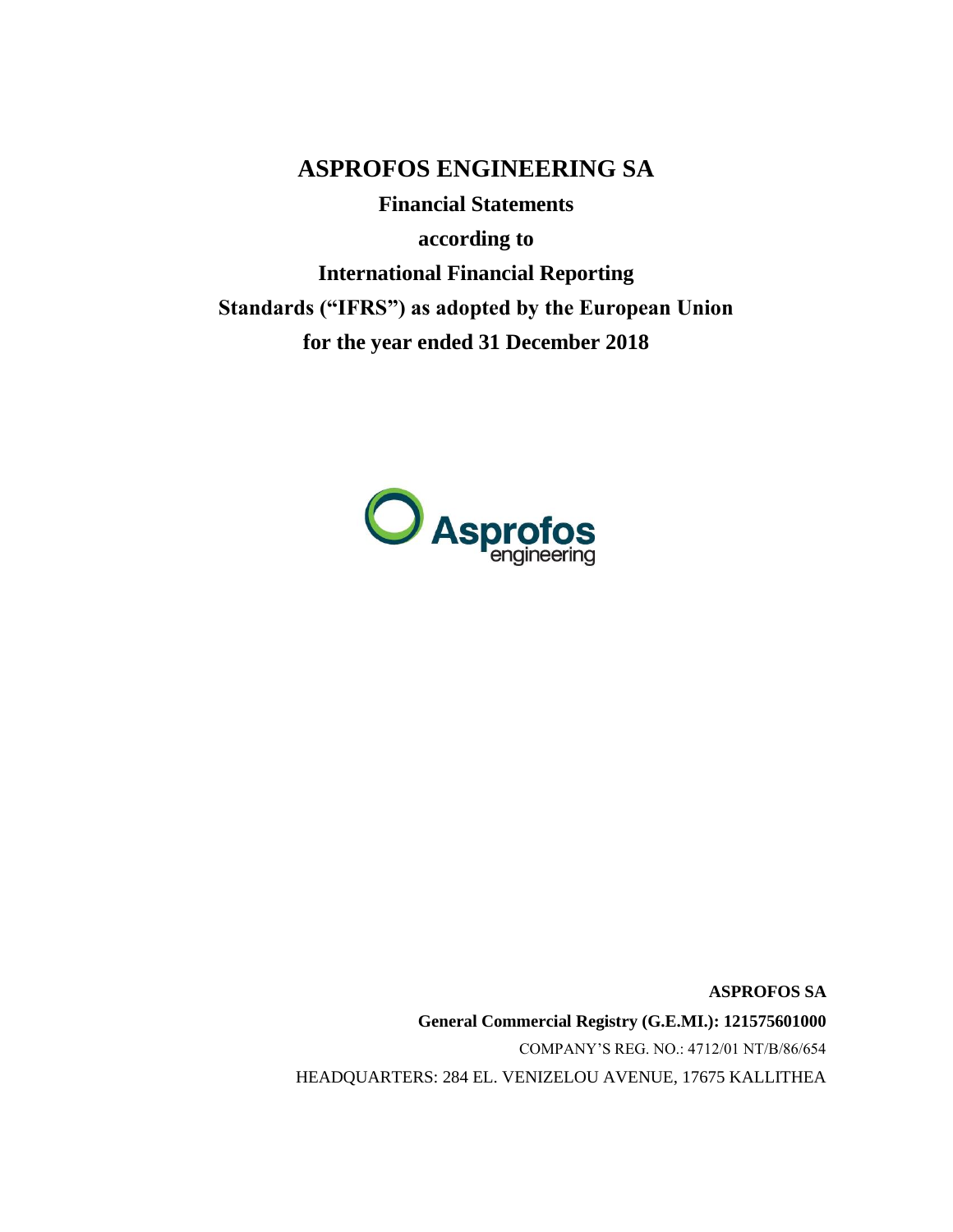# **Contents**

|        |                                                                                                                                                                                                                                                                                                                                                                                                                                                                                                                                                                                                          | Page                                                                                               |
|--------|----------------------------------------------------------------------------------------------------------------------------------------------------------------------------------------------------------------------------------------------------------------------------------------------------------------------------------------------------------------------------------------------------------------------------------------------------------------------------------------------------------------------------------------------------------------------------------------------------------|----------------------------------------------------------------------------------------------------|
|        | <b>Business data</b>                                                                                                                                                                                                                                                                                                                                                                                                                                                                                                                                                                                     | 4                                                                                                  |
|        | <b>Statement of Financial Position</b>                                                                                                                                                                                                                                                                                                                                                                                                                                                                                                                                                                   | 8                                                                                                  |
|        | <b>Statement of Comprehensive Income</b>                                                                                                                                                                                                                                                                                                                                                                                                                                                                                                                                                                 | 9                                                                                                  |
|        | <b>Statement of Changes in Equity</b>                                                                                                                                                                                                                                                                                                                                                                                                                                                                                                                                                                    | 10                                                                                                 |
|        | <b>Statement of Cash Flows</b>                                                                                                                                                                                                                                                                                                                                                                                                                                                                                                                                                                           | 11                                                                                                 |
|        | <b>Notes to the financial statements</b>                                                                                                                                                                                                                                                                                                                                                                                                                                                                                                                                                                 | 12                                                                                                 |
| 1      | <b>General information</b>                                                                                                                                                                                                                                                                                                                                                                                                                                                                                                                                                                               | 12                                                                                                 |
| 2      | <b>Summary of Significant Accounting Policies</b><br>2.1 Framework for the preparation of the Financial Statements<br>2.1.1 Going concern<br>2.1.2 Changes in standards and interpretations<br>2.2. Tangible assets<br>2.3 Intangible assets<br>2.4 Impairment of non-financial assets<br>2.5 Financial assets<br>2.6 Customers and other receivables<br>2.7 Cash and cash equivalents<br>2.8 Share Capital<br>2.9 Employee benefits<br>2.10 Provisions and Contingent Liabilities<br>2.11 Suppliers and other obligations<br>2.12 Current and deferred taxes<br>2.13 Revenue recognition<br>2.14 Leases | 12<br>12<br>13<br>13<br>20<br>20<br>20<br>21<br>23<br>23<br>23<br>24<br>24<br>25<br>25<br>25<br>26 |
| 3      | <b>Financial Risk Management</b>                                                                                                                                                                                                                                                                                                                                                                                                                                                                                                                                                                         | 27                                                                                                 |
| 4<br>5 | Significant accounting estimates and assumptions<br><b>Tangible assets</b>                                                                                                                                                                                                                                                                                                                                                                                                                                                                                                                               | 28<br>30                                                                                           |
| 6      | <b>Intangible assets</b>                                                                                                                                                                                                                                                                                                                                                                                                                                                                                                                                                                                 | 31                                                                                                 |
| 7      | <b>Deferred tax assets</b>                                                                                                                                                                                                                                                                                                                                                                                                                                                                                                                                                                               | 32                                                                                                 |
| 8      | <b>Customers and other receivables</b>                                                                                                                                                                                                                                                                                                                                                                                                                                                                                                                                                                   | 33                                                                                                 |
| 9      | Cash and cash equivalents                                                                                                                                                                                                                                                                                                                                                                                                                                                                                                                                                                                | 34                                                                                                 |
| 10     | <b>Share Capital</b>                                                                                                                                                                                                                                                                                                                                                                                                                                                                                                                                                                                     | 34                                                                                                 |
|        | 11 Reserves                                                                                                                                                                                                                                                                                                                                                                                                                                                                                                                                                                                              | 35                                                                                                 |
| 12     | Liabilities for personnel benefits due to termination of the service                                                                                                                                                                                                                                                                                                                                                                                                                                                                                                                                     | 36                                                                                                 |
| 13     | Suppliers and other obligations                                                                                                                                                                                                                                                                                                                                                                                                                                                                                                                                                                          | 38                                                                                                 |
| 14     | <b>Employee Benefits</b>                                                                                                                                                                                                                                                                                                                                                                                                                                                                                                                                                                                 | 38                                                                                                 |
| 15     | <b>Revenue from customer contracts</b>                                                                                                                                                                                                                                                                                                                                                                                                                                                                                                                                                                   | 39                                                                                                 |
| 16     | <b>Expenses by category</b>                                                                                                                                                                                                                                                                                                                                                                                                                                                                                                                                                                              | 39                                                                                                 |
| 17     | Other income                                                                                                                                                                                                                                                                                                                                                                                                                                                                                                                                                                                             | 40                                                                                                 |
|        | 18 Income tax                                                                                                                                                                                                                                                                                                                                                                                                                                                                                                                                                                                            | 40                                                                                                 |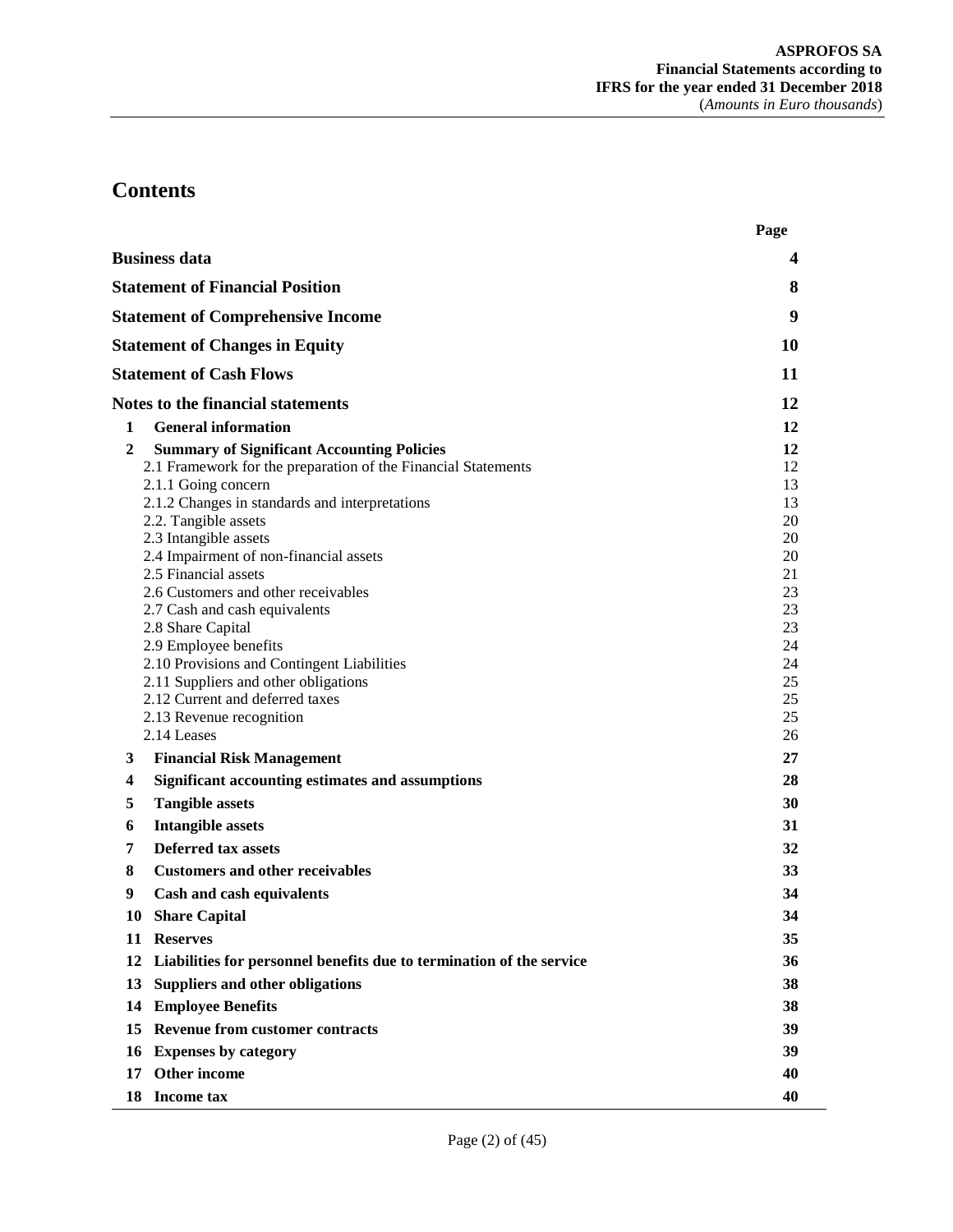| 19 Net cash outflows for operating activities    | 42 |
|--------------------------------------------------|----|
| 20 Contingent liabilities and legal cases        | 42 |
| 21 Commitments and other contractual obligations | 43 |
| 22 Transactions with related parties             | 43 |
| 23 Subsequent events                             | 45 |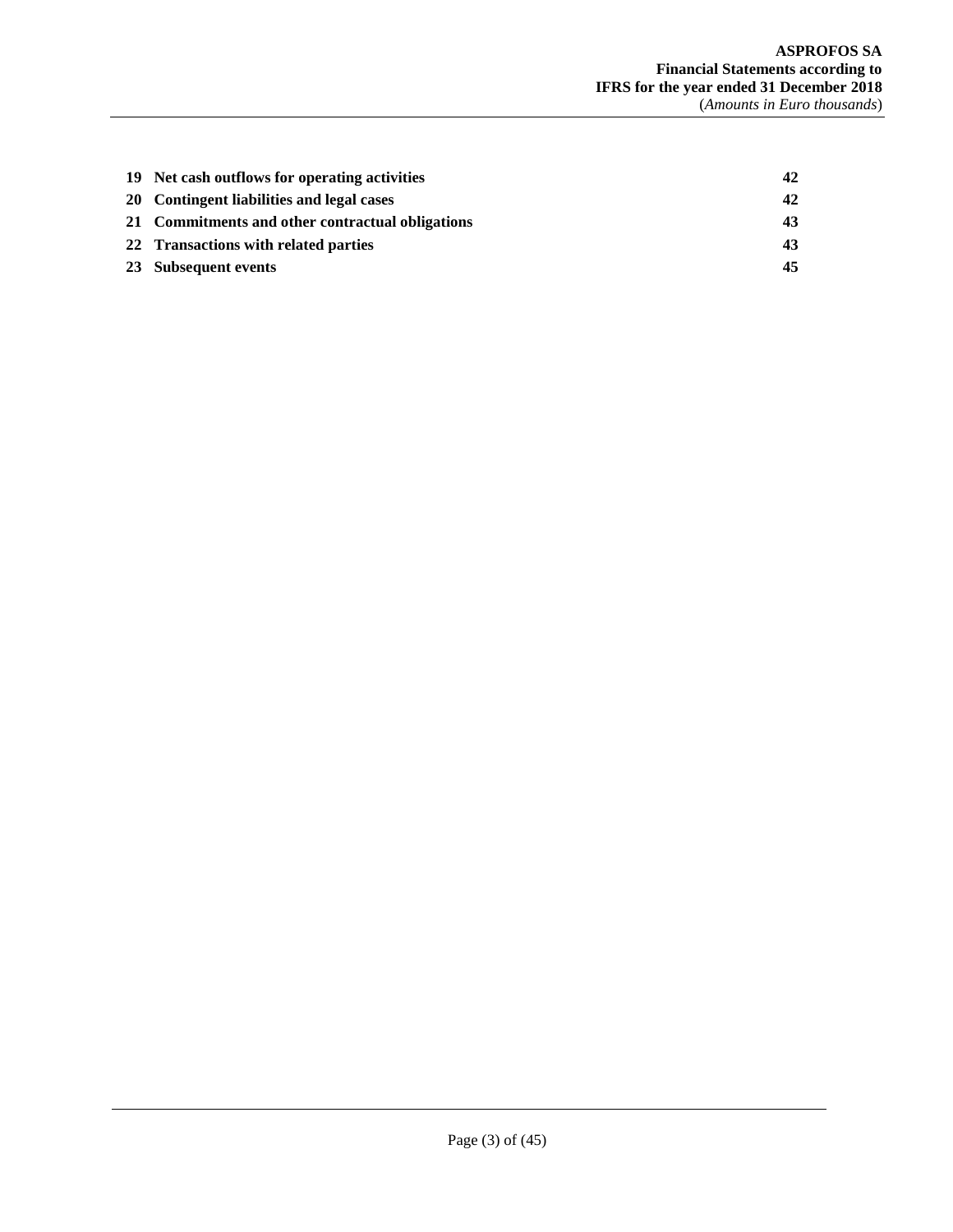# <span id="page-3-0"></span>**Business data**

| <b>Board of Directors</b> | Gerasimos Katopodis, BOD Chairperson (until 12/5/2018)  |  |  |
|---------------------------|---------------------------------------------------------|--|--|
|                           | Vasileios Kounelis, BOD Chairperson (from 14/5/2018)    |  |  |
|                           | Petros Papasotiriou, Managing Director                  |  |  |
|                           | Christoforos Antotsios, Vice-Chairman (from 14/5/2018), |  |  |
|                           | Member (from 14/05/2018)                                |  |  |
|                           | Dimitrios Sarrigiannis, member (until 12/5/2018)        |  |  |
|                           | Lambros Klimos, member (until 12/5/2018)                |  |  |
|                           | Ioannis Kalathas, member (from 14/5/2018)               |  |  |
|                           | Stefanos Papadimitriou (from 14/5/2018)                 |  |  |
|                           | Spyridon Lattas, member (from 14/5/2018)                |  |  |
|                           | Solon Filopoulos, member (Employee Representative)      |  |  |

**Address of Company's Headquarters:** 284 El. Venizelou Avenue - 17675 Kallithea, Athens

**General Commercial Registry (G.E.MI.):** 121575601000

Audit firm: **ERNST & YOUNG (HELLAS)** 

CERTIFIED AUDITORS-ACCOUNTANTS SA

8Β CHIMARRAS, 15125 MAROUSSI

SOEL Reg. No. OF COMPANY 107

The annual financial statements are an integral part of the Annual Financial Report, which is available at: https://www.Asprofos.gr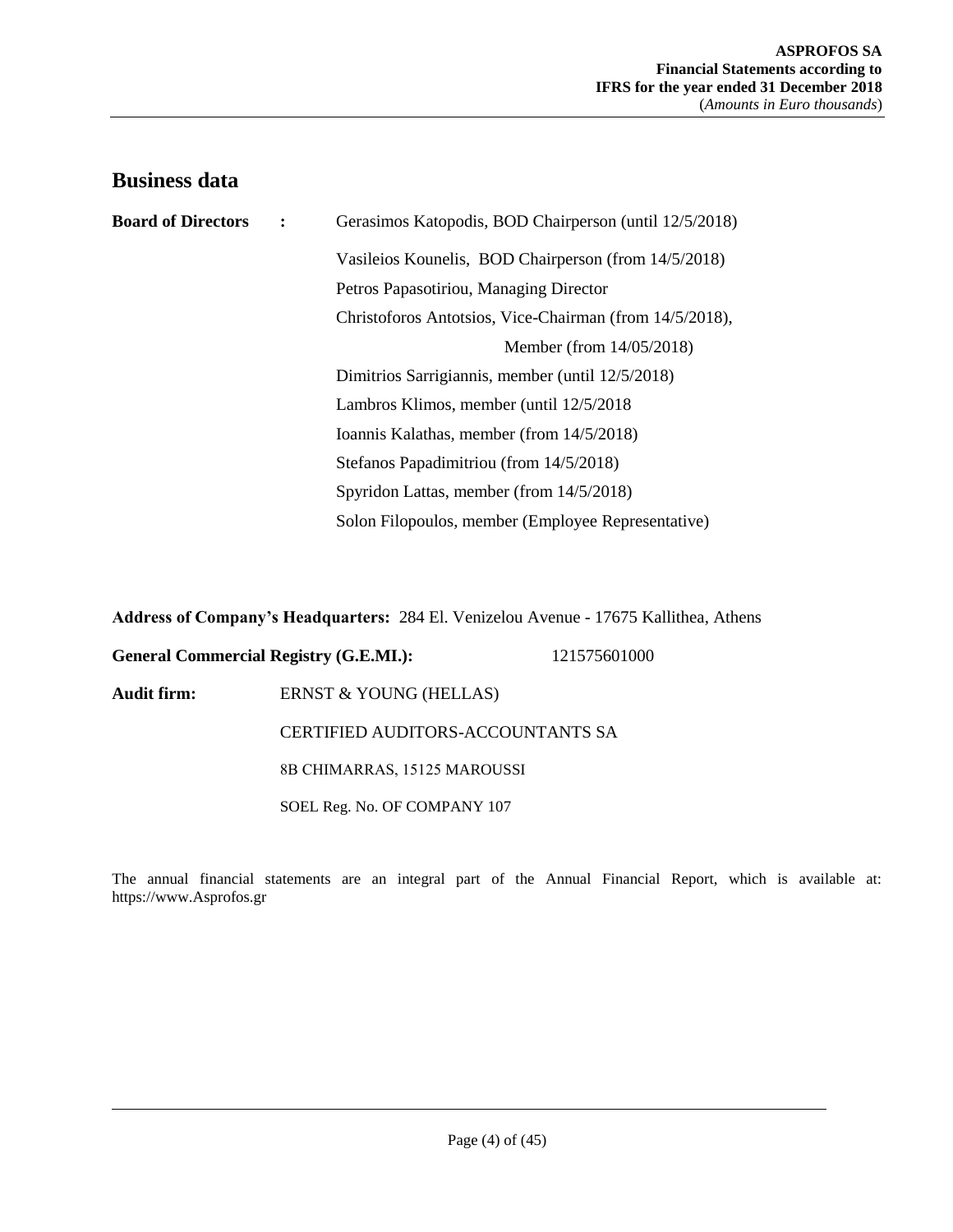#### **Report by an Independent Certified Auditor-Accountant**

To the Shareholders of the company "Asprofos Engineering SA"

#### **Audit Report on the Financial Statements**

#### **Opinion**

We have audited the accompanying financial statements of "Asprofos Engineering SA" (the Company), which comprise of the statement of financial position as at 31 December 2018, the statements of comprehensive income, changes in equity and cash flows for the fiscal period that ended on that date, and a summary of significant accounting policies and methods and other explanatory information.

In our opinion, the accompanying financial statements present fairly, in all fundamental respects, the financial position of the Company "Asprofos Engineering S.A." as at 31 December 2018, its financial performance and its cash flows for the year that ended then in accordance with International Financial Reporting Standards (IFRS) as adopted by the European Union.

#### **Base of opinion**

We conducted our audit in accordance with the International Auditing Standards (IAS) included in the Greek Legislation. Our responsibilities, pursuant to these standards, are described further in the section of our report "Auditor's responsibilities relating to the financial statements audit". We are independent of the Company throughout our appointment, in accordance with the Code of Conduct for Professional Auditors of the Board of International Standards of Conduct for Auditors, as it has been incorporated in the Greek Legislation and the requirements of conduct relating to the financial statements audit in Greece, and we have fulfilled our ethical obligations pursuant to the requirements of the applicable legislation and the aforementioned Code of Conduct. We believe that the audit evidence we have obtained are sufficient and suitable to provide a basis for our opinion.

#### **Other information**

The Management is responsible for the other information. Other information includes the Management Report of the Board of Directors, which is referred to the "Report on Other Legal and Regulatory Requirements", and any other information, which is either required by special provisions of law or the Company has incorporated optionally, but does not include the financial statements and the audit report on them.

Our opinion on the financial statements does not cover other information and we do not express, with this opinion, any form of conclusion regarding assurance on them.

As far as our audit on the financial statements is concerned, our responsibility is to read the other information and, in this way, to examine whether the other information is substantially inconsistent with the financial statements or the knowledge we have acquired during the audit or otherwise it appears to be substantially incorrect. If, on the basis of the works we have carried out, we come to the conclusion that there is a substantial error in the other information, we are obliged to report this fact. We have nothing to say about this issue.

#### **Responsibilities of the Management on the financial statements**

Management is responsible for the preparation and fair presentation of the financial statements in accordance with IFRS as adopted by the European Union, and for those safeguards concerning the internal audits that management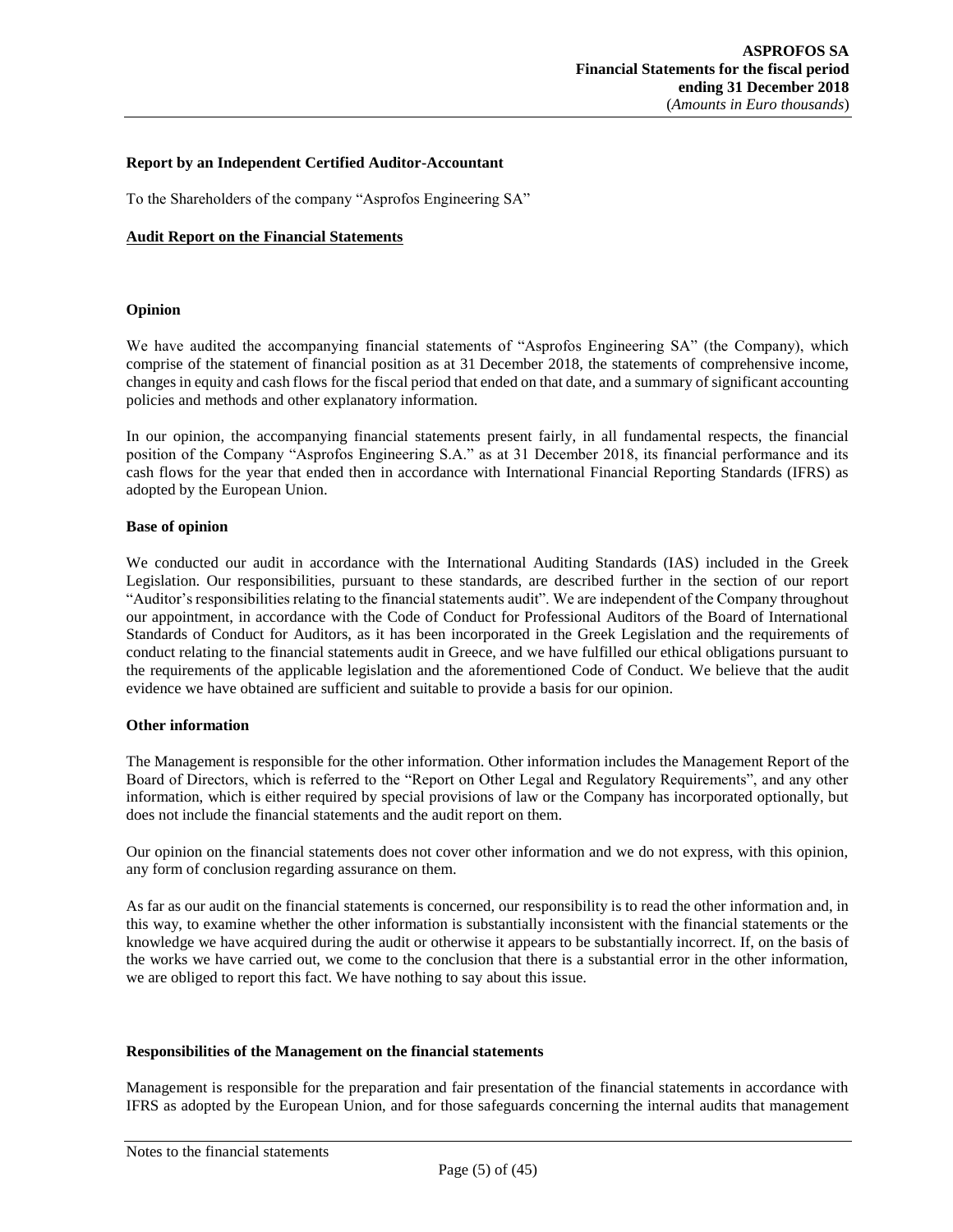considers necessary for the preparation of the financial statements exempt from fundamental error due either to deceit or error.

During the financial statements preparation, the Management is responsible for the evaluation of the Company's ability to continue its activity, disclosing - where applicable - the issues relating to the continuing activity and use of the accounting basis of the continuing activity, unless the Management intends either to liquidate the Company or to discontinue their activity or does not have other realistic alternative than to proceed to these actions.

#### **Auditor's responsibilities relating to the financial statements audit**

Our goals are to obtain a reasonable assurance about whether or not the financial statements, as a whole, are free of a substantial error, which is due to fraud or error, as well as to issue an auditor's report, which includes our opinion. The reasonable assurance constitutes a high level assurance, but it is not a guarantee that the audit carried out in accordance with the IAS, as they have been incorporated into the Greek Legislation, will always detect a substantial error, where it exists. Mistakes may result from fraud or error and are considered substantial when, individually or together, it could reasonably be expected that they would affect the economic decisions of the users, which are taken based on the financial statements.

As task of the audit, in accordance with the IAS as incorporated into the Greek Legislation, we exercise a professional judgement and we obtain a professional skepticism throughout the audit. Furthermore:

- We identify and evaluate the risks of a substantial mistake in the financial statements, which is due to either fraud or error, by designing and performing audit procedures that correspond to these risks, and we obtain audit evidence that is sufficient and suitable to provide a basis for our opinion. The risk of non-identification of a substantial mistake, which is due to fraud, is higher than the risk, which is due to error, since the fraud can include collusion, forgery, deliberate omissions, false assurances or circumvention of the safeguards concerning the internal audits.
- We understand the safeguards concerning the internal audits that are relevant to the audit, for the purpose of the design of audit procedures, but not for the purpose of an opinion on the effectiveness of the safeguards concerning the internal audits of the Company.
- We evaluate the appropriateness of the accounting principles and practices used and the reasonableness of accounting estimates and the relevant disclosures made by Management.
- We take decisions on the appropriateness of the use by Management of the accounting basis of the continuing activity and on the basis of the audit evidence acquired for whether or not there is a substantial uncertainty regarding facts or conditions, which can indicate a substantial uncertainty regarding the Company's ability to continue its activity. If we come to the conclusion that there is a substantial uncertainty, we are obliged to draw attention in the auditor's report to the relevant disclosures of the financial statements or, if these disclosures are insufficient, to differentiate our opinion. Our conclusions are based on audit evidence acquired until the date of the auditor's report. However, future events or circumstances may have as a result for the Company to discontinue its operation as a continuing activity.
- We evaluate the overall presentation, the structure and the content of the financial statements, including the disclosures, as well as whether or not the financial statements depict the underlying transactions and the facts in a way that the reasonable presentation is achieved.

Among other issues, we disclose to Management the proposed range and the timeline of the audit, as well as important findings of the audit, including any significant omissions we may detect during our audit regarding the safeguards concerning the internal audit.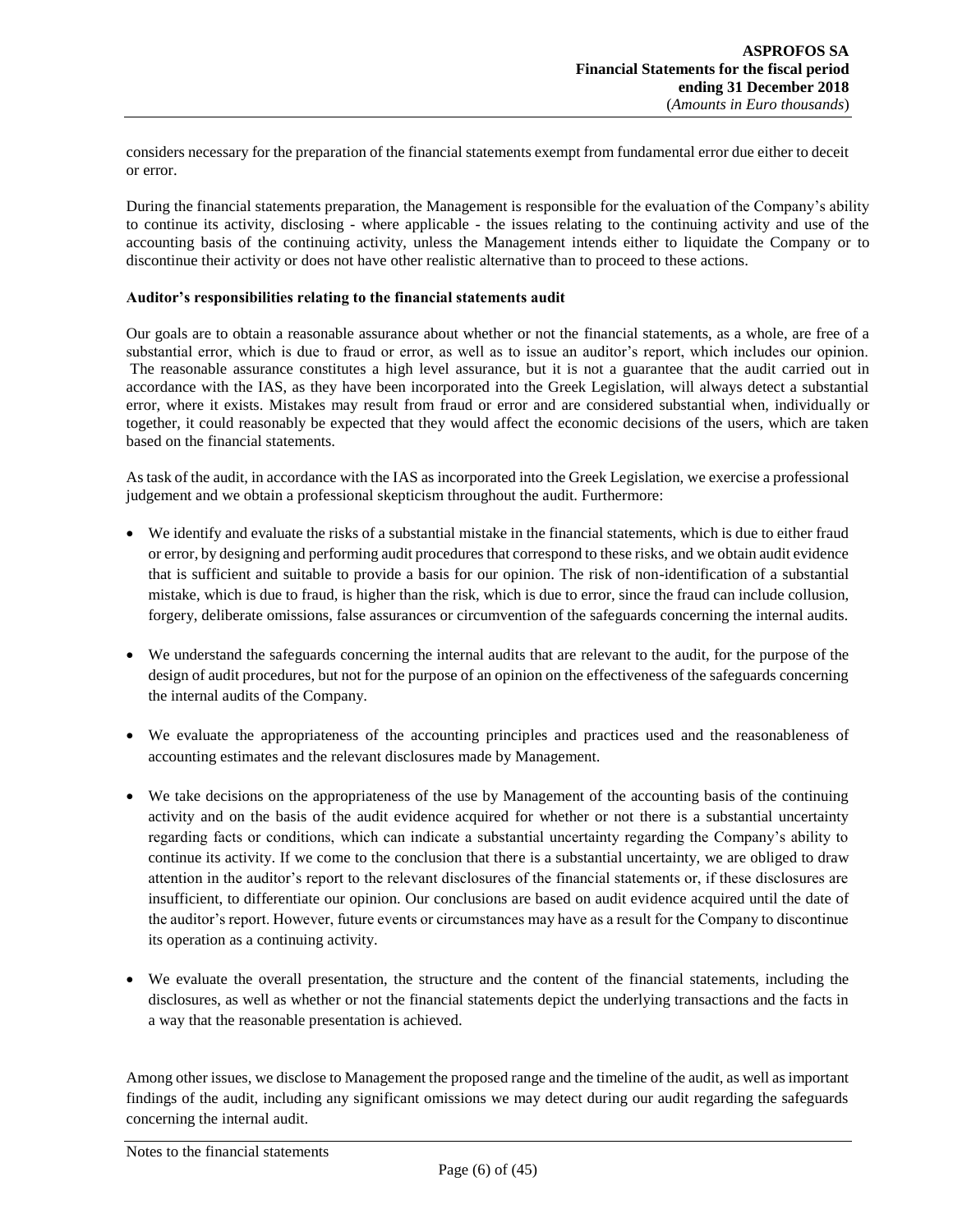#### **Report on Other Legal and Regulatory Requirements**

Taking into consideration that the management is responsible for the preparation of the Management Report of the Board of Directors, in accordance with the provisions of paragraph 5 of article 2 (part B) of Law 4336/2015, we note that:

- a) In our opinion, the Management Report of the Board of Directors has been prepared in accordance with the applicable legal requirements of article 43a of the C.L. 2190/1920 and its content corresponds to the attached financial statements of the fiscal year ended 31 December 2018.
- b) Based on the knowledge we acquired during our audit, for the company "Asprofos Engineering SA" and its environment, we have not identified material inaccuracies in the Management Report of the Board of Directors.
- c) Note 2.1.1 to the Financial Statements mentions that the Company's Total Equity of the Company, as at 31 December 2018, was negative. In this context, the Extraordinary General Meeting of the Company on 05/07/2019 decided to reduce the share capital of the Company by  $\epsilon$  12 million with a netting of losses and an increase of the Company's share capital by  $\epsilon$  6.7 million.

Athens, 15 July 2019

Vasileios Tzifas SOEL Reg. No. 130011

ERNST & YOUNG (HELLAS) CERTIFIED ACCOUNTANTS SA 8Β CHIMARRAS, 15125 MAROUSSI SOEL Reg. No. OF COMPANY 107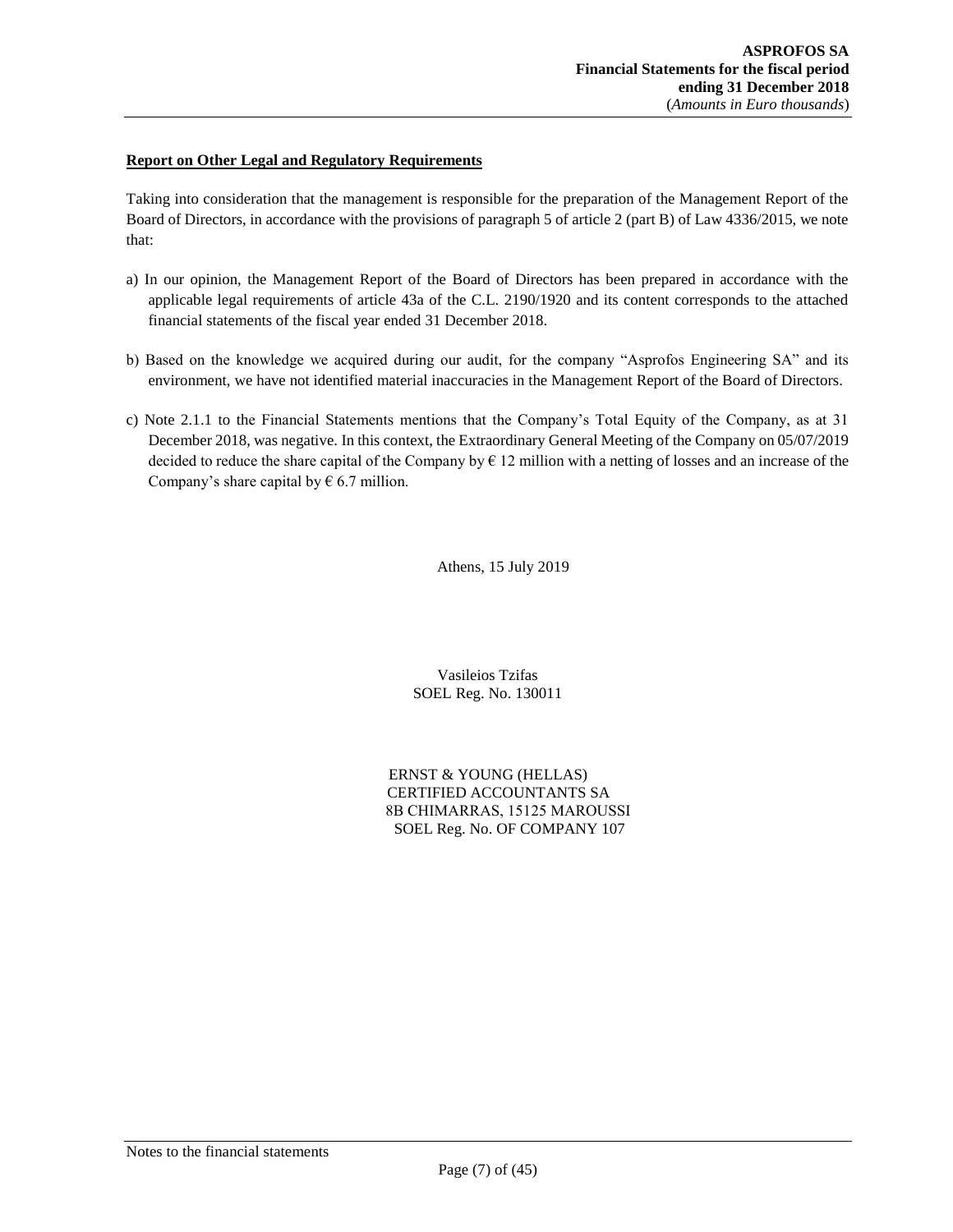# <span id="page-7-0"></span>**Statement of Financial Position**

| <b>Note</b>      | 31 December 2018 | 31 December 2017 |
|------------------|------------------|------------------|
|                  |                  |                  |
| 5                | 1,726            | 2,054            |
| 6                | 42               | 49               |
|                  | 8                | $\overline{2}$   |
| $\overline{7}$   | 880              | 763              |
|                  | 2,656            | 2,868            |
|                  |                  |                  |
| 8                | 1,937            | 1,918            |
| $\boldsymbol{9}$ | 72               | 386              |
|                  | 2,009            | 2,304            |
|                  | 4,665            | 5,172            |
|                  |                  |                  |
| 10               | 12,030           | 12,030           |
| 11               | 651              | 856              |
|                  | (15,918)         | (14,001)         |
|                  | (3,237)          | (1, 115)         |
|                  |                  |                  |
|                  |                  |                  |
| to               |                  |                  |
|                  |                  | 3,309            |
|                  |                  | 2                |
|                  |                  | 3,311            |
|                  |                  |                  |
| 13               | 4,105            | 2,976            |
|                  | 4,105            | 2,976            |
|                  | 7,902            | 6,287            |
|                  | 4,665            | 5,172            |
|                  | 12               | 3,797<br>3,797   |

The notes on pages 12-47 are an integral part of these Financial Statements.

The financial statements for the year 2018 were approved by the Board of Directors on 12/07/2019 (meeting 757).

| <b>BoD</b> Chairperson | <b>Managing Director</b> | Chief Financial<br>& Administrative Services<br>Officer | <b>Head of Financial Services</b> |
|------------------------|--------------------------|---------------------------------------------------------|-----------------------------------|
| Vasileios Kounelis     | Petros Papasotiriou      | Andreas Varvakis                                        | Anastasia Gioka                   |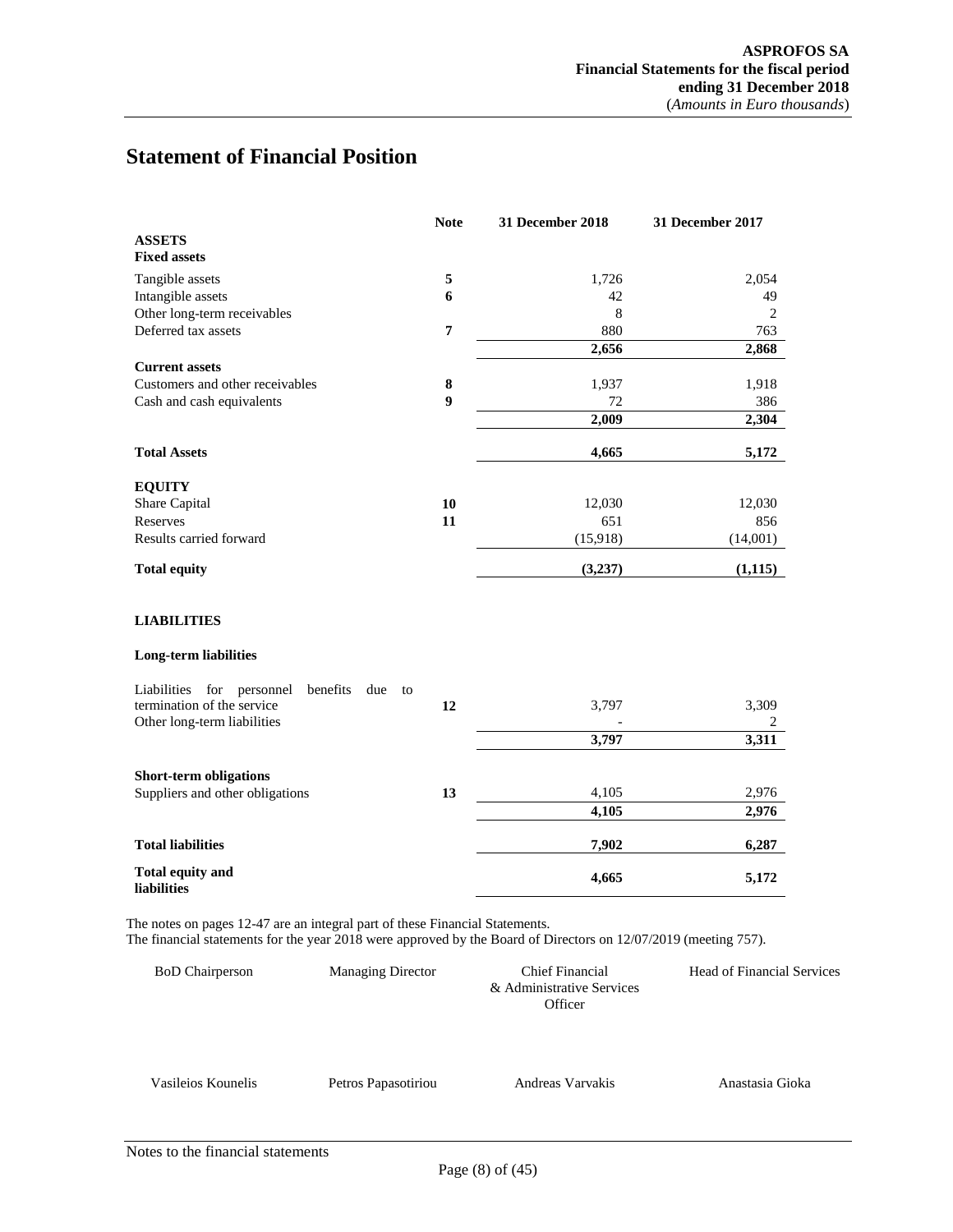|                                                                             |             | <b>Year ended</b> |                         |  |
|-----------------------------------------------------------------------------|-------------|-------------------|-------------------------|--|
|                                                                             | <b>Note</b> | 31 December 2018  | <b>31 December 2017</b> |  |
| Revenue from customer contracts                                             | 15          | 12,328            | 9,679                   |  |
| Cost of goods sold                                                          | 16          | (11, 436)         | (10, 125)               |  |
| Gross profit/(loss)                                                         |             | 892               | (446)                   |  |
| Administrative and disposal expenses                                        | 16          | (2,888)           | (2,718)                 |  |
| Other income                                                                | 17          | 63                | 29                      |  |
| <b>Operating result</b>                                                     |             | (1,933)           | (3, 135)                |  |
| Financial income                                                            |             |                   |                         |  |
| Financial expenses                                                          |             | (59)              | (38)                    |  |
| Net financial expenses                                                      |             | (59)              | (38)                    |  |
| Loss before taxes                                                           |             | (1,992)           | (3,173)                 |  |
| Income tax                                                                  | 18          | 75                | 445                     |  |
| <b>Net losses</b>                                                           |             | (1, 917)          | (2,728)                 |  |
| Other total losses:                                                         |             |                   |                         |  |
| Items that will not be classified in the<br>income statement in the future: |             |                   |                         |  |
| Actuarial losses on defined-benefit pension<br>plans                        |             |                   |                         |  |
| Deferred tax liability for actuarial losses                                 | 12          | (247)             | (15)                    |  |
|                                                                             |             | 42                | 4                       |  |
| Aggregated total losses of the fiscal<br>year                               |             | (2,122)           | (2,739)                 |  |

# <span id="page-8-0"></span>**Statement of Comprehensive Income**

The notes on pages 12-47 are an integral part of these Financial Statements.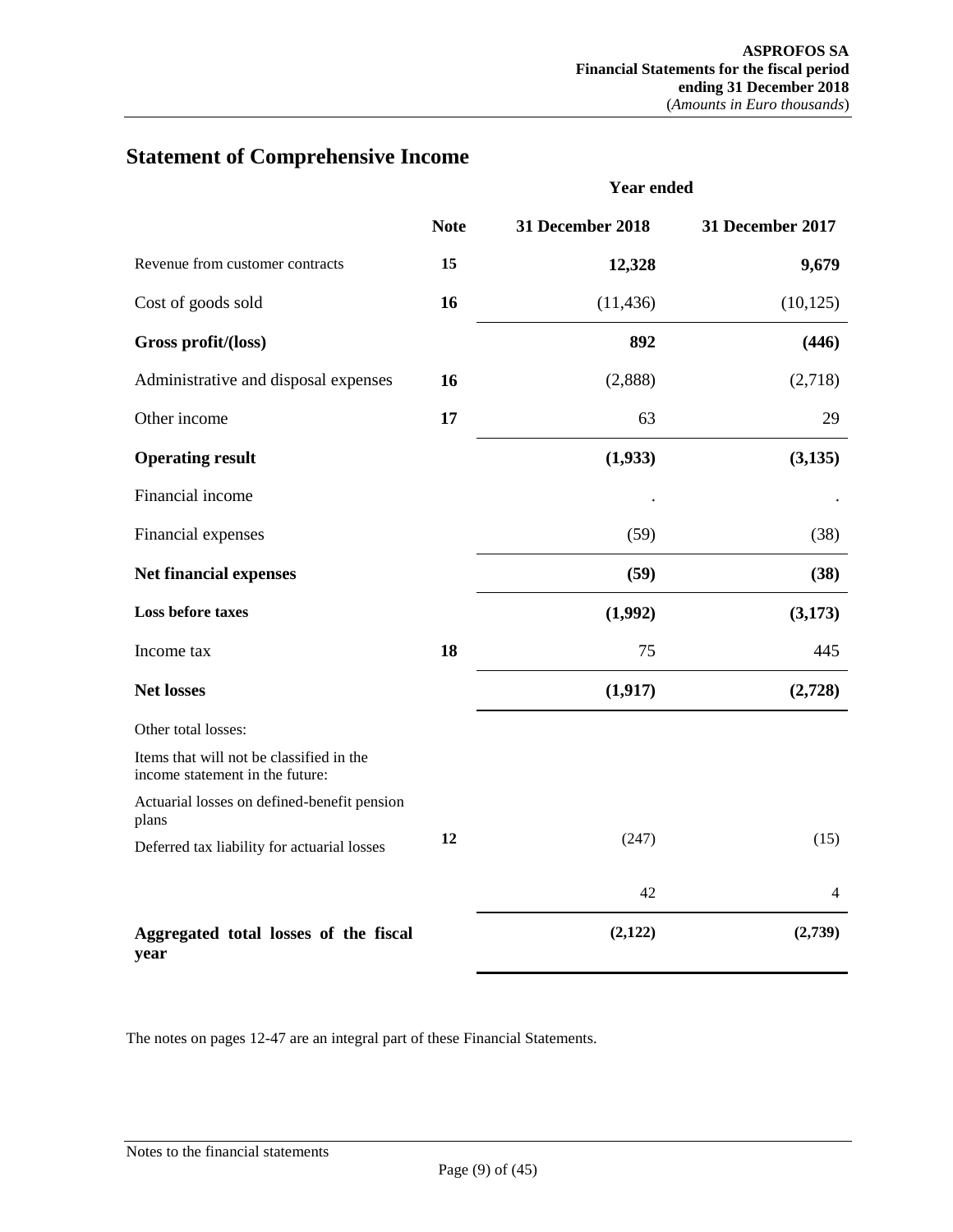# <span id="page-9-0"></span>**Statement of Changes in Equity**

|                                                           | <b>Note</b> | <b>Share</b><br>capital | <b>Reserves</b> | <b>Results</b><br><b>Carried</b><br>forward | <b>Total</b><br>Owner<br><b>Equity</b> |
|-----------------------------------------------------------|-------------|-------------------------|-----------------|---------------------------------------------|----------------------------------------|
| <b>Balance 1 January 2017</b>                             |             | 12,030                  | 867             | (11,273)                                    | 1,624                                  |
| Net actuarial losses on defined-<br>benefit pension plans | 11          |                         | (11)            |                                             | (11)                                   |
| Net losses of the fiscal year                             |             |                         |                 | (2,728)                                     | (2,728)                                |
| Aggregated total losses of the<br>fiscal year             |             |                         | (11)            | (2,728)                                     | (2,739)                                |
| <b>Balance 31 December 2017</b>                           |             | 12,030                  | 856             | (14,001)                                    | (1, 115)                               |
| <b>Balance 1 January 2018</b>                             |             | 12,030                  | 856             | (14,001)                                    | (1,115)                                |
| Net actuarial losses on defined-<br>benefit pension plans | 11          |                         | (205)           |                                             | (205)                                  |
| Net losses of the fiscal year                             |             |                         |                 | (1, 917)                                    | (1, 917)                               |
| Aggregated total losses of the<br>fiscal year             |             |                         | (205)           | (1, 917)                                    | (2,122)                                |
| <b>Balance 31 December 2018</b>                           |             | 12.030                  | 651             | (15,918)                                    | (3,237)                                |

The notes on pages 12-47 are an integral part of these Financial Statements.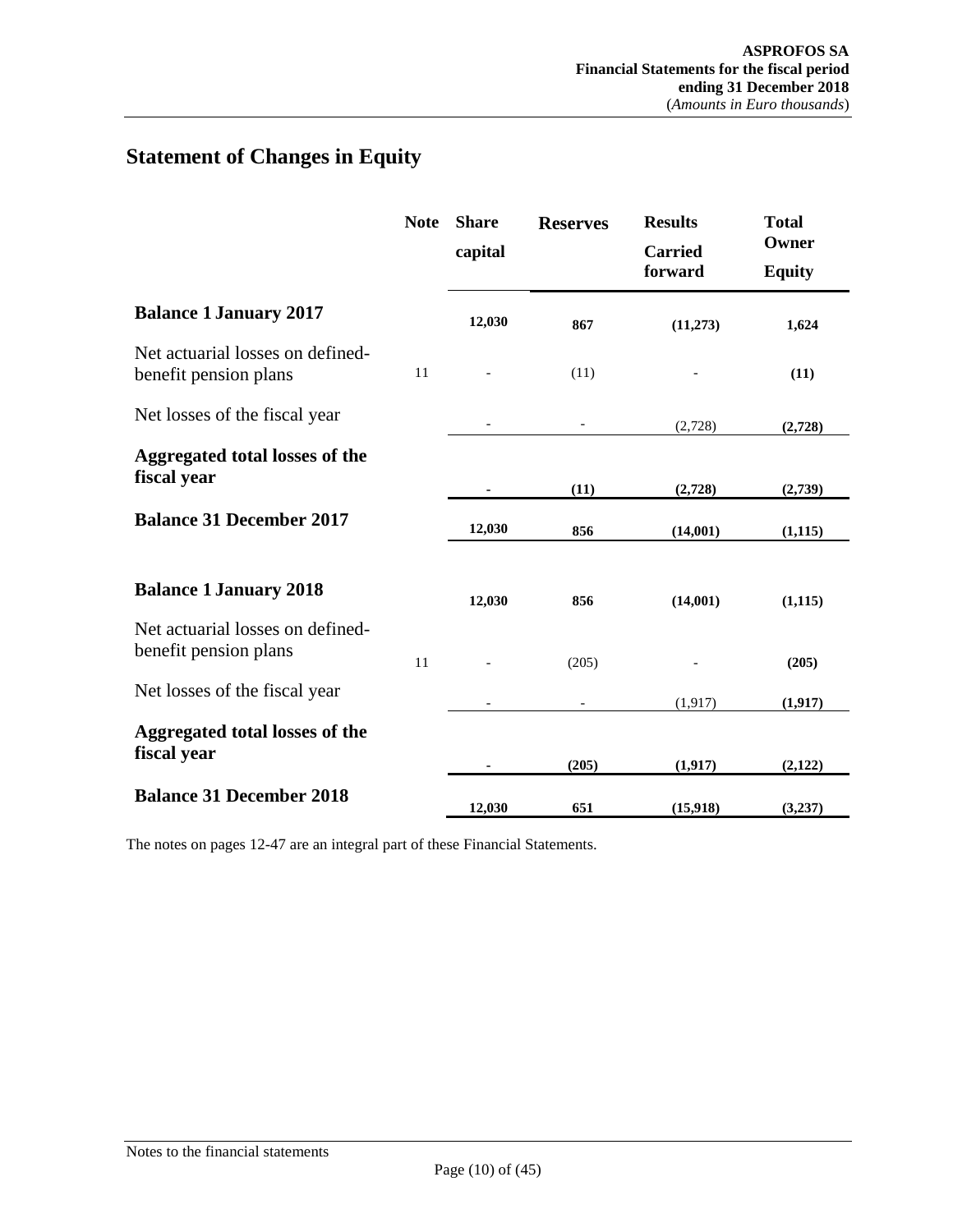# <span id="page-10-0"></span>**Statement of Cash Flows**

|                                                                 |             | <b>Year ended</b> |                  |  |
|-----------------------------------------------------------------|-------------|-------------------|------------------|--|
|                                                                 | <b>Note</b> | 31 December 2018  | 31 December 2017 |  |
| <b>Cash flows from operating activities</b>                     |             |                   |                  |  |
| Net cash outflows from operating activities                     | 19          | (167)             | (278)            |  |
| Interest paid                                                   |             | (59)              | (38)             |  |
| Net cash outflows from operating activities                     |             | (226)             | (316)            |  |
| <b>Cash flows for investments</b>                               |             |                   |                  |  |
| Purchases of tangible and intangible assets                     | 5.6         | (88)              | (12)             |  |
| Net cash outflows for investments                               |             | (88)              | (12)             |  |
| <b>Cash flows from financial activities</b>                     |             |                   |                  |  |
| Net cash flows from financial activities                        |             |                   |                  |  |
| Net decrease in cash and cash equivalents                       |             | (314)             | (328)            |  |
| Cash and cash equivalents at the beginning of the fiscal period | 9           | 386               | 714              |  |
| Cash and cash equivalents at the end of the fiscal period       | 9           | 72                | 386              |  |

The notes on pages 12-47 are an integral part of these Financial Statements.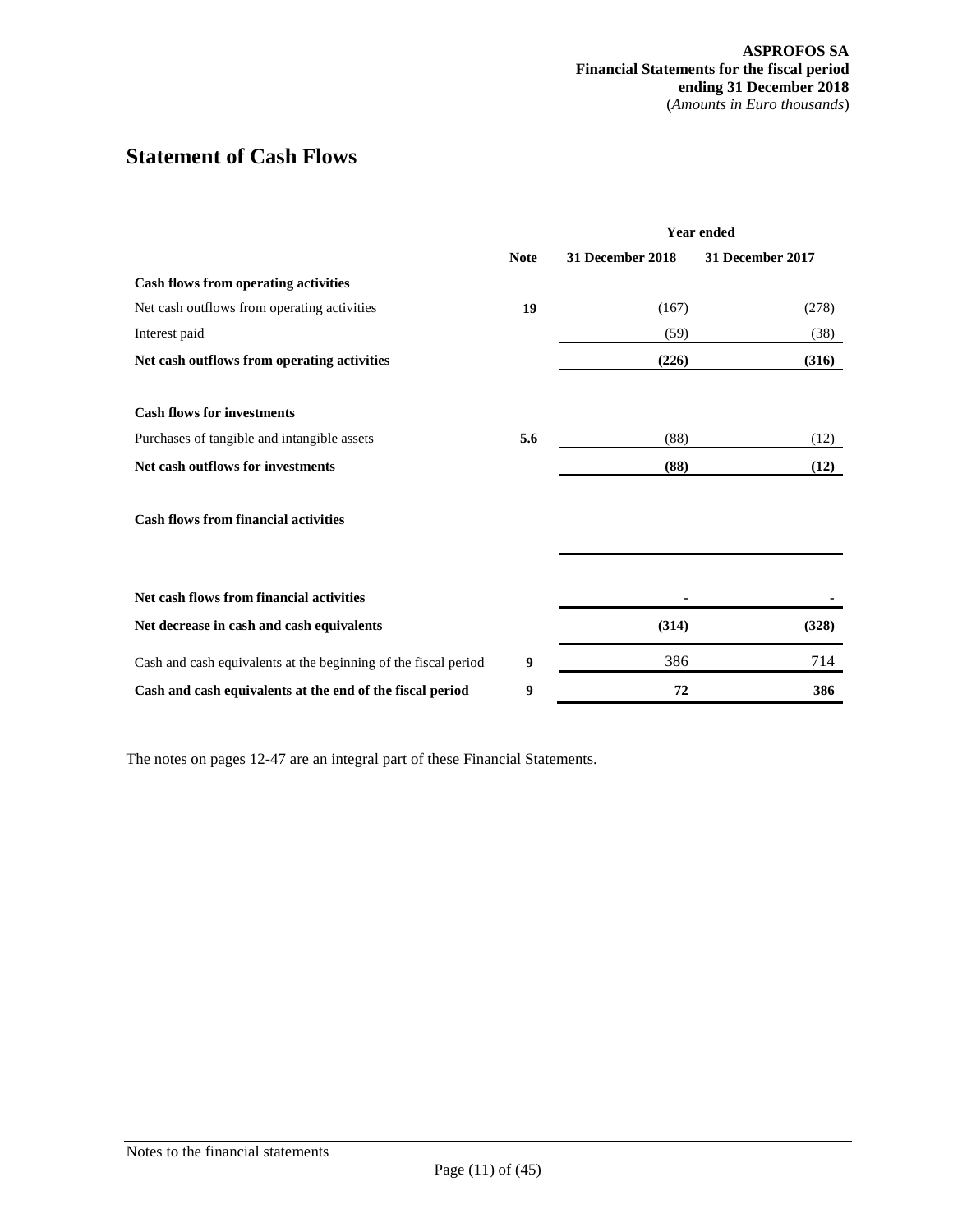# <span id="page-11-1"></span><span id="page-11-0"></span>**Notes to the financial statements**

# **1 General information**

The company ASPROFOS ENGINEERING SA (hereinafter referred to as the "Company" or "ASPOFOS") is a 100% subsidiary of the company HELLENIC PETROLEUM SA (ELPE SA). The Company provides specialized services in the field of industrial investments focusing in the investments of refineries, natural gas and infrastructure projects, ranging from feasibility studies, basic design and detailed design to construction supervision and start-up services.

The Company is headquartered in Greece at 284 El. Venizelou Avenue, Kallithea, P.C. 17675. The Company's website address is *[www.asprofos.gr.](http://www.asprofos.gr/)*

The Company's term is fixed until 31 December 2100 and may be extended by decision of the General Meeting of shareholders.

Early in 2015, the Company established a branch in Albania, based in Tirana. The branch engaged in the provision of services for the preparation of installation permits concerning the installation of the transatlantic pipeline (TAP) in the Albanian territory, i.e. a project that was terminated during the fiscal year 2016.

The branch, by the decision of the Board of Directors No. 744 dated 30.10.2018, has been indefinitely suspended by decision number CN-016143-11-18 of the Albanian Ministry of Finance.

The accounting principles applied for the calculation and identification of the accounting figures are the same as those applied in the consolidated financial statements of the Hellenic Petroleum Group (the "Group") as at 31 December 2018. The functional currency and the Company's reporting currency is the Euro and the financial data presented in these Financial Statements are expressed in Euro thousands, unless otherwise indicated.

These Financial Statements for the fiscal year ended 31 December 2018 were approved for publication by the Company's Board of Directors on 30 May 12/07/2019 (meeting 757). The Company's shareholders are able to modify the Financial Statements prior to their Publication.

# <span id="page-11-2"></span>**2 Summary of Significant Accounting Policies**

The accounting policies adopted in the preparation of the Financial Statements are presented below. The accounting policies have been consistently applied to all periods presented, unless otherwise stated.

## <span id="page-11-3"></span>**2.1 Framework for the preparation of the Financial Statements**

The present financial statements of the Company for the year ended on 31 December 2018 have been prepared by Management in accordance with the International Financial Reporting Standards (IFRS), which have been issued by the International Accounting Standards Board (IASB) and have been approved by the European Union.

The Financial Statements have been prepared according to the historical cost principle.

The preparation of the Financial Statements in accordance with the IFRS, requires that the Company's Management exercises its judgment as well as estimates in applying the accounting principles for the calculation of various accounting figures.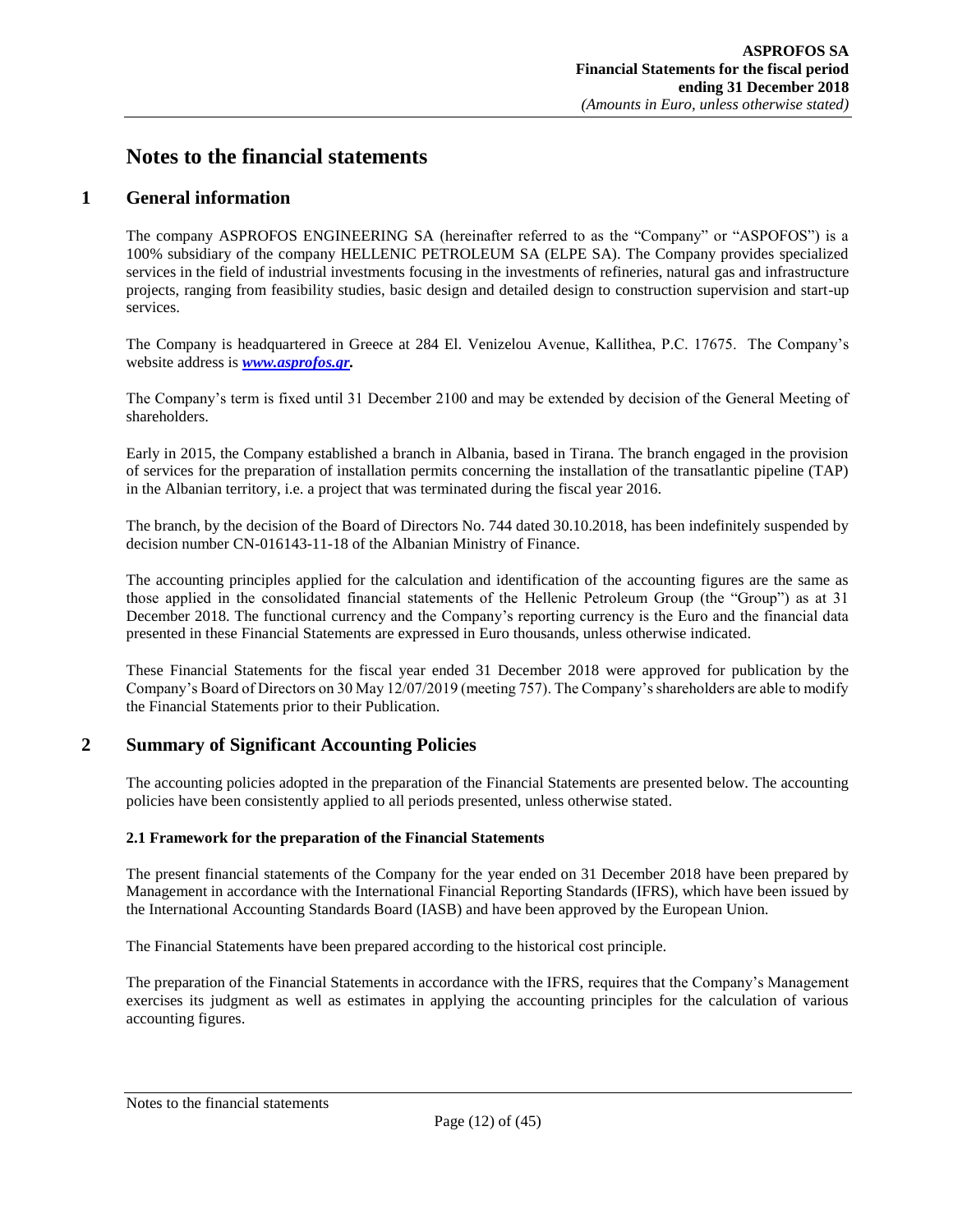The areas involving a higher degree of judgment or complexity, or areas where assumptions and estimates are significant to the Financial Statements are stated in note 4 "Critical accounting estimates and assumptions". These estimates are based on the perception of the events and actions by the Company's management and actual events may differ from these estimates.

#### <span id="page-12-0"></span>**2.1.1 Going concern**

The Financial Statements as at 31 December 2018 have been prepared in accordance with the IFRS and fairly present the Company's financial position, results and cash flows, based on the principle of going concern.

Taking the principle of the going concern into consideration, the Management assessed the following:

*Macroeconomic environment:* Developments over the last few years have made the macroeconomic and financial environment in the country volatile. Given the nature of the activities and the Company's financial situation, negative developments are not expected to significantly affect its smooth operation. Nevertheless, Management continually assess the situation in order to ensure that all necessary and possible measures and actions are taken in time to minimize any impact on the Company's activities.

*Development of activities*: The revenue forecasts for 2019 largely depend on HELLENIC PETROLEUM SA Group projects and to a lesser degree on the customers. Promotions that were launched three years ago in the Eastern European and the Middle East markets continue unabated.

At 31 December 2018, the Company's total equity is negative and amounts to  $(\epsilon 3.237)$  thousand. On 05/07/2019, the Extraordinary General Meeting of the Company decided to reduce the share capital of the Company by  $\epsilon$  12 million with a netting of losses and an increase of the Company's share capital by  $\epsilon$  6.7 million.

The Parent Company continues to financially support the Company, so that it is able to seamlessly continue its activity, providing the necessary financial support. In this context, the Board of Directors of Hellenic Petroleum SA at its meeting on 04/07/2019 decided to increase the share capital of ASPROFOS ENGINEERING SA by  $\epsilon$  6.7 million.

#### <span id="page-12-1"></span>**2.1.2 Changes in standards and interpretations**

#### *(A) New standards, amendments to standards and interpretations which have been adopted by the Company.*

The accounting policies and calculations used to prepare the financial statements are consistent with those used for the preparation of the annual financial statements for the year ended 31 December 2017 and have been consistently applied to all periods presented, except the following listed amendments adopted by the Company as at 1 January 2018.

For the first time, the Company applied IFRS 15 Revenue from Customer Contracts and IFRS 9 Financial Instruments. The nature and effect of these changes are discussed below, in accordance with the requirements of IAS 8. Several other amendments and interpretations were applied for the first time in 2018 but did not have a material effect on the financial statements for the year ended 31 December 2018.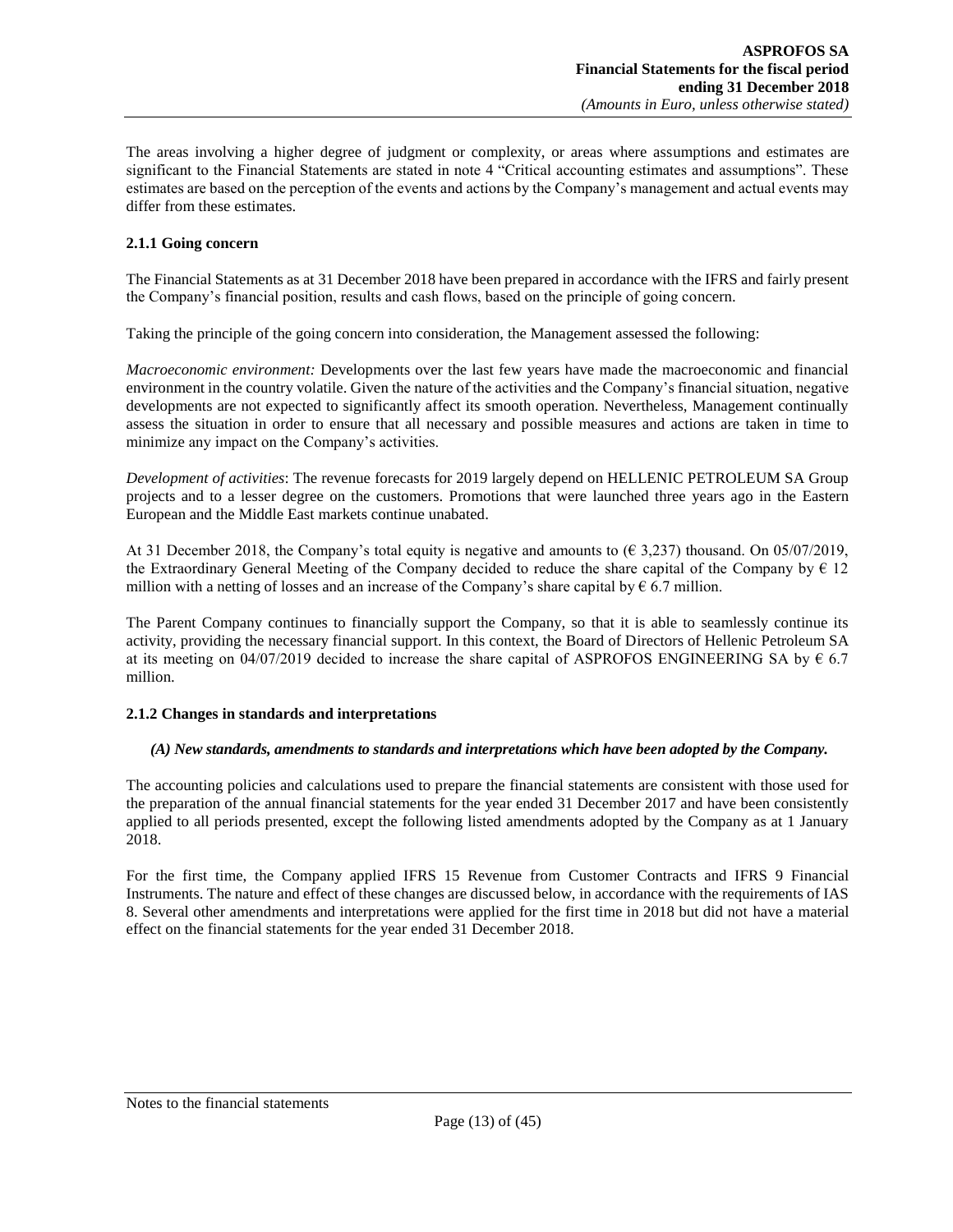*IFRS 9 "Financial Instruments.* The standard introduces new requirements for classification and measurement, impairment and hedge accounting.

The Company adopted the new standard on 1 January 2018 without updating the comparative information. There were no adjustments resulting from the application of the standard.

*Initial recognition and measurement* 

IFRS 9 eliminates the previous categories of IAS 39 for the financial assets: held-to-maturity, loans and receivables and available-for-sale

According to IFRS 9, at initial recognition, financial assets are classified depending on their nature and features in one of the following three categories:

- Financial assets measured at amortized cost

- Financial assets measured at fair value through profit or loss

- Financial assets measured at their fair value through the other comprehensive income

The classification is based on the following two criteria: (a) the business model of managing a financial asset, namely whether the objective is to hold financial assets to collect their contractual cash flows, or collecting contractual cash flows and selling financial assets, and (b) whether the contractual cash flows of the financial asset consist solely of repayment of capital and interest on the outstanding balance.

With respect to its trade and other receivables, the Company applies a business model with a view to retaining financial assets and collecting contractual cash flows. Consequently, the Company, when initially applying IFRS 9, measures these requirements at amortized cost.

At the date of first application, the Company had no financial assets that were designated as available-forsale or held-to-maturity under IAS 39 and consequently there was no change in the financial statements. Given this, the new standard did not affect the classification and measurement of the Company's financial liabilities.

The Company's financial liabilities policy remains largely the same as that used in accordance with IAS 39.

#### *Customers and other receivables - Impairment*

For the purposes of IFRS 9, the impairment of financial assets measured at amortized cost or at fair value through other comprehensive income is recognized by estimating the expected credit losses.

At each reporting date, IFRS 9 requires the impairment provision for a financial instrument to be measured at the amount of the expected credit loss over the life of the financial asset, if the credit risk of the financial instrument has increased significantly since initial recognition. Conversely, if, at the reporting date, the credit risk of a financial instrument has not increased significantly since initial recognition, IFRS 9 requires the loss provision for that financial instrument to be measured at an amount equal to the expected twelve-month credit loss.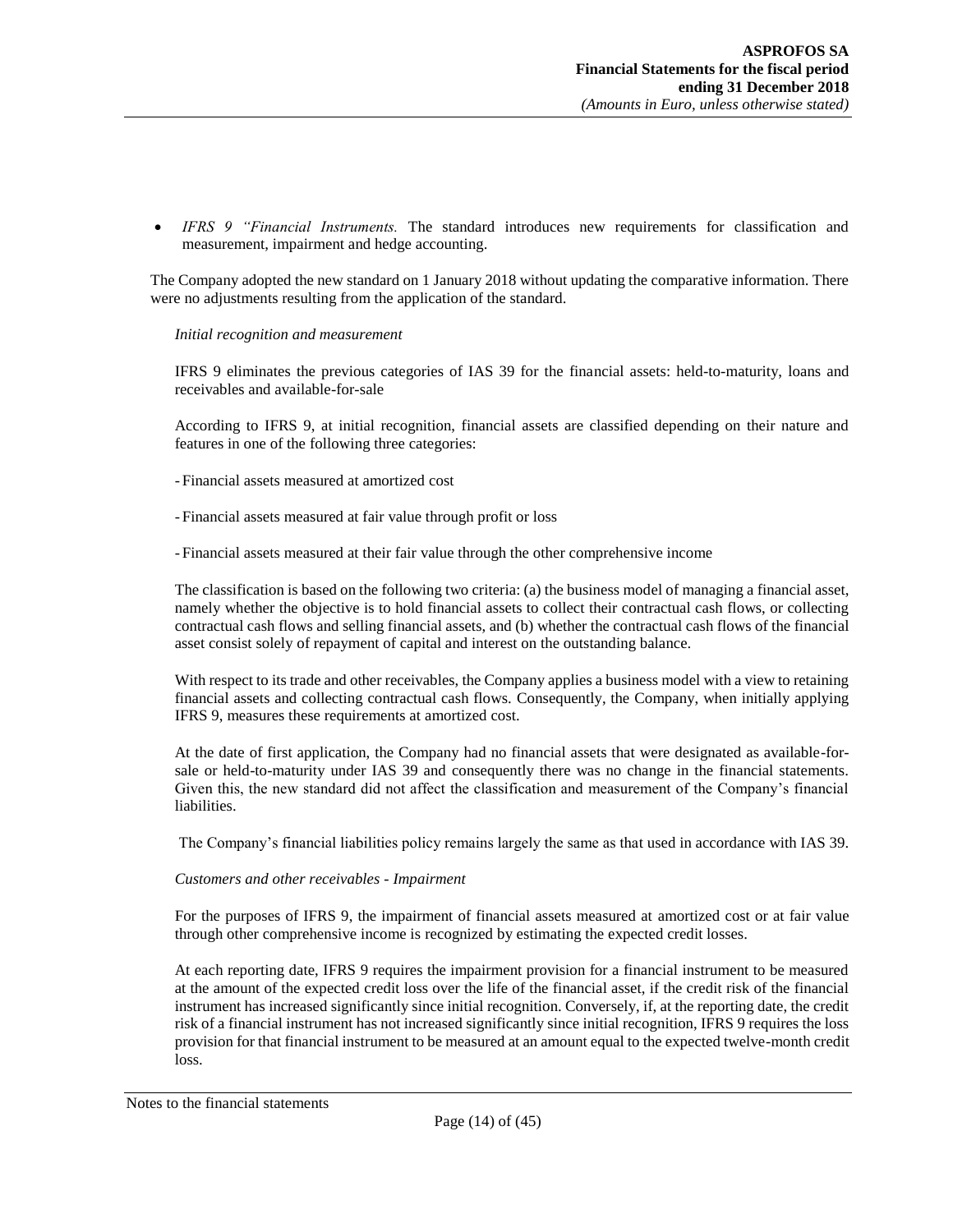The adoption of IFRS 9 led to a change in the Company's accounting for the impairment loss for financial assets, as it replaced the treatment of IAS 39 for the recognition of incurred losses with the recognition of expected credit losses.

For all its trade receivables, the Company performs an assessment and calculates the expected credit losses for each customer separately.

The Company considers that non-payment of receivables for more than 90 days is a credit event. However, in certain circumstances, the Company may evaluate, for specific financial data, that there is a credit event, when there is internal or external information indicating that the amounts required under the contract are unlikely to be collected in full.

Disclosures on impairment of financial assets are summarized in the following notes:

| - Disclosures on the accounting policies           | Note $2.6$ |
|----------------------------------------------------|------------|
| - Significant accounting estimates and assumptions | Note 4c    |
| - Trade and other receivables                      | Note 8     |

#### *IFRS 15 "Revenue from Contracts with Customers"*

IFRS 15 establishes a five-step model that will apply to revenue earned from a contract with a customer (with limited exceptions), regardless of the type of revenue transaction or the industry. The standard's requirements will also apply to the recognition and measurement of gains and losses on the sale of some non-financial assets that are not an output of the company's ordinary activities (e.g. sales of fixed assets or intangible assets).

The basic principle of the new standard is that an entity recognizes revenue to reflect the transfer of promising goods or services to its customers at an amount that reflects the consideration that the entity considers to be entitled to those goods or services. It requires entities to divide the transaction price from contracts into separate discrete promises, that is, performance obligations, based on stand-alone sales prices, in accordance with the five-step model. Subsequently, revenue is recognized when the entity fulfills its performance obligations, that is, when it transfers the goods or services specified in the contract to the customer.

As of 1 January 2018, the Company adopted the new standard applying the modified retrospective approach, without any adjustment to comparative information. Its implementation had no impact on the results carried forward nor did it require adjustments to transition to it.

The corresponding accounting policy was established as follows:

The Company recognizes revenue, when a contractual obligation to the respective customer is fulfilled by the provision of service (which is the time that the audit of the service passes to the customer). If a contract contains more than one contractual liability, the total value of the contract is allocated to the individual liabilities based on the individual sales values. The amount of revenue recognized is the amount allocated to the corresponding contractual liability that has been fulfilled, based on the value expected to be received by the Company in accordance with the terms of the contract. Any variable consideration is included in the amount of revenue recognized, to the extent that it is not significantly probable that it will be reversed in the future.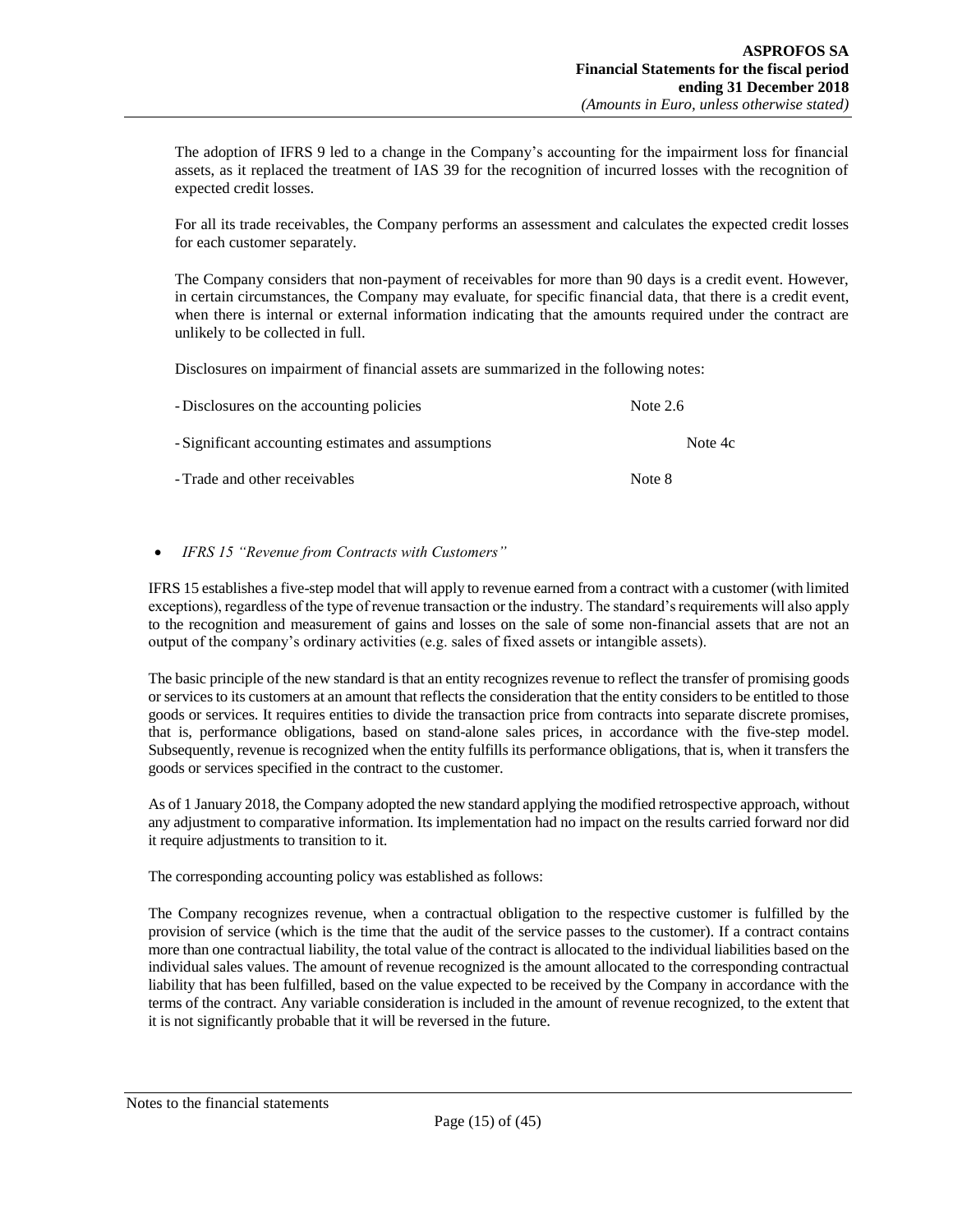IFRS 15: Revenue from Contracts with Customers (Clarifications)

The objective is to clarify the IASB's intentions when developing the requirements in IFRS 15 "Revenue from Contracts with Customers", particularly: the accounting of identifying performance obligations amending the wording of the "separately identifiable" principle, of principal versus agent considerations including the assessment of whether an entity is a principal or an agent as well as applications of control principle and of licensing and providing additional guidance for accounting of intellectual property and royalties. The clarifications also provide additional practical expedients for companies that either apply IFRS 15 fully retrospectively or that elect to apply the modified retrospective approach.

• IFRS 2: Classification and Measurement of Share-based Payment Transactions (Amendments)

The amendments provide the requirements on the accounting for the effects of vesting and non-vesting conditions on the measurement of cash-settled share-based payments, for share-based payment transactions with a net settlement feature for withholding tax obligations and for modifications to the terms and conditions of a share-based payment that changes the classification of the transaction from cash-settled to equity-settled. The amendments do not apply to the Company.

• IAS 40: Transfers of Investment Property (Amendments)

The amendments clarify when an entity should transfer property, including property under construction or development into or out of investment property. The amendments state that a change in use of a property occurs when the property meets, or ceases to meet, the definition of investment property and there is evidence of that change in use. A mere change in management's intentions for the use of a property does not provide evidence of a change in its use. The amendments do not apply to the Company.

#### IFRIC INTERPRETATION 22: Foreign Currency Transactions and Advance Consideration

The interpretation clarifies the accounting for transactions that include the receipt or payment of advance consideration in a foreign currency. The interpretation covers foreign currency transactions when an entity recognizes a non-monetary asset or non-monetary liability arising from the payment or receipt of advance consideration before the entity recognizes the related asset, expense or income. The interpretation states that the date of the transaction, for the purpose of determining the exchange rate, is the date of initial recognition of the nonmonetary prepayment asset or deferred income liability. If there are multiple payments or receipts in advance, then the entity must determine a date for the transactions for each payment or receipt of advance consideration. The interpretation does not an effect on the financial statements of the Company.

The IASB has issued Annual Improvements to IFRS Standards 2014-2016 Cycle, which is a collection of amendments to IFRSs.

IAS 28 Investments in Associates and Joint Ventures: the amendments clarify that the election to measure at fair value through profit or loss an investment in an associate or a joint venture that is held by an entity, which is a venture capital organization or other qualifying entity, is available for each investment in an associate or joint venture on an investment-by-investment basis, upon initial recognition. The amendments do not apply to the Company.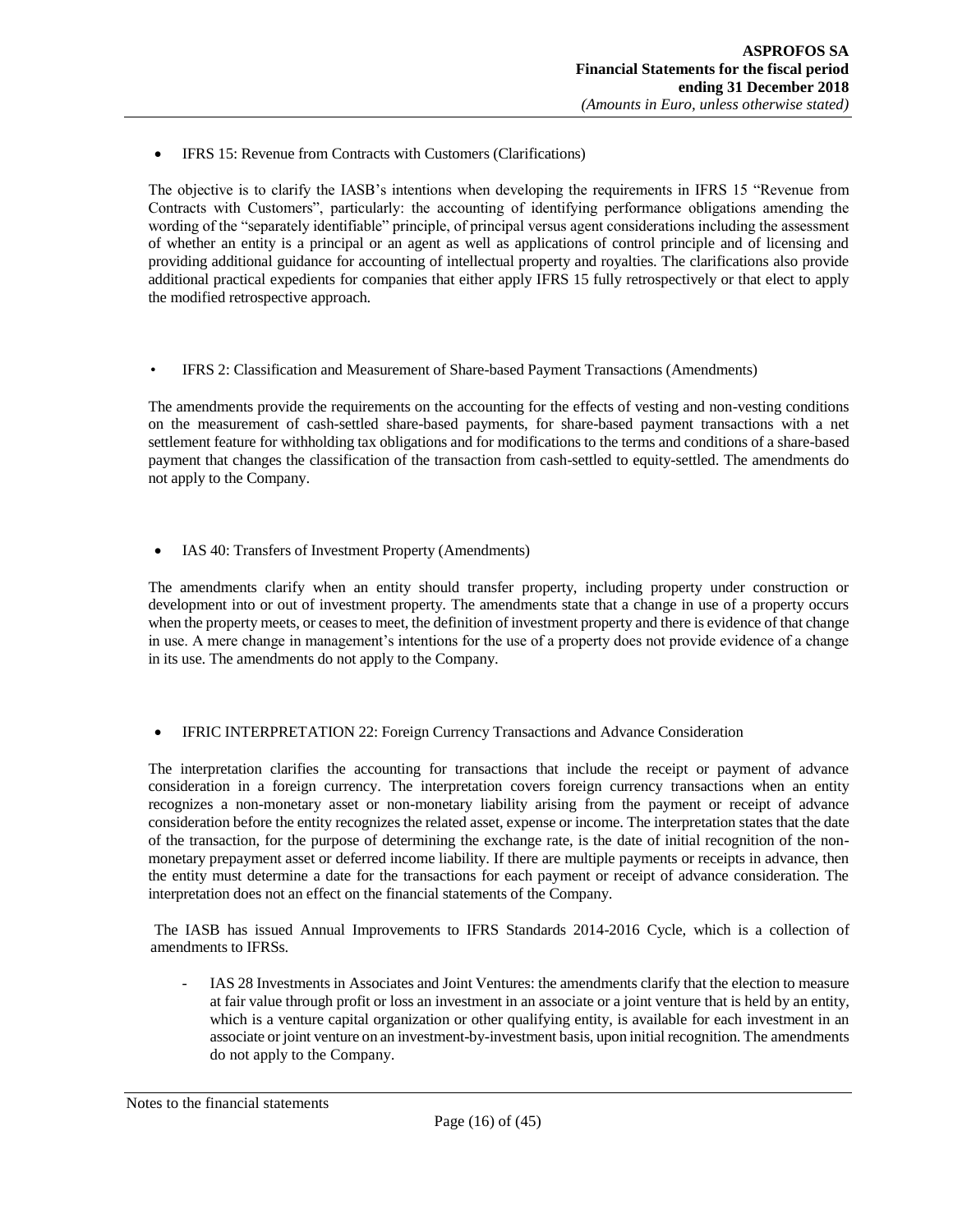#### **B) Standards issued but not yet effective in the present accounting period and not early adopted.**

The Company has not adopted any of the following standards, interpretations or amendments that have been issued but are not effective in the current accounting period. In addition, the Company evaluated all standards and interpretations or amendments that were issued but were not applicable in the current period and concluded that, with the exception of IFRS 16, which is discussed below, there will be no significant impact on the financial statements from their application.

 *IFRS 16 Leases:* The standard is effective for annual periods beginning on or after 1 January 2019. IFRS 16 establishes principles for the recognition, measurement, presentation and disclosure of leases for both parties to a contract, namely the customer ("lessee") and the supplier ("lessor").

IFRS 16 supersedes existing accounting for leases under IAS 17 *Leases*, IFRIC 4 *Determining whether an Arrangement contains a Lease*, SIC 15 *Operating Leases - Incentives* and SIC 27 *Evaluating the Substance of Transactions in the Legal Form of a Lease*.

The new standard requires lessees to recognize most leases on their financial statements. Lessees will have a single accounting model for all leases, with certain exemptions. Lessor accounting is substantially unchanged. In particular, IFRS 16 introduces a single model of presentation of all leases in the statement of financial position of the companies. A lessee is required to recognize a right-of-use asset representing its right to use the underlying leased asset and a lease liability representing its obligation to make lease payments. The standard provides exemptions for short-term leases and low-value leases. The accounting treatment of leases for lessors remains consistent with the pre-existing standard, meaning that lessors will continue to classify their leases into financial and operating.

The Company evaluated all active leasing contracts in the light of IFRS 16 requirements during the previous year. The standard is expected to affect the accounting treatment of the Company's operating leases. The Company has assessed the impact of the initial application of the standard on its financial statements. In particular, it disclosed all information that it either knew or could reasonably estimate at the time of writing about the impact that the application of IFRS 16 will have on its financial statements at its initial application, as discussed below.

The actual impact of the adoption of the standard on 1 January 2019 may be different from the initial estimate due to the following:

- *-* The Company has not completed the evaluation and audit of the new computer systems to be used.
- *-* The new accounting policies and estimates may change until the Company presents its financial statements of the first period that include the effective date.

## **Transition to the new standard**

The Company will apply IFRS 16 for the first time on 1 January 2019 using the modified retrospective approach. Based on this approach, the Company will (a) recognize a liability that will be measured at present value as a result of the discounted lease payments remaining payable at the additional borrowing rate applicable at the date of initial application and (b) recognize a right to use the asset by measuring that right at an amount equal to the corresponding liability to be recognized.

Any impact of the application of the standard will be recognized as an adjustment to the results carried forward on 1 January 2019, with no change in comparative information.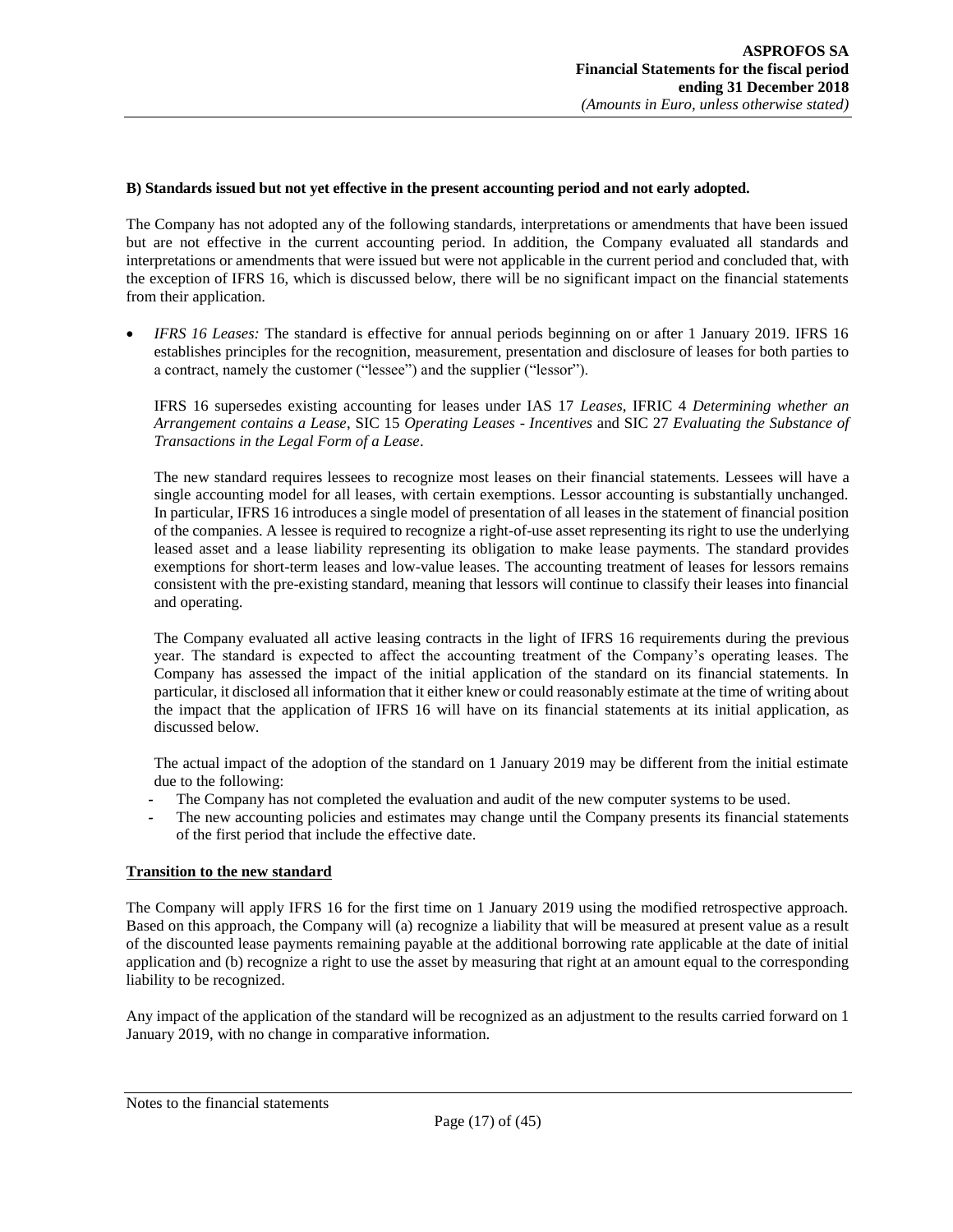The Company will additionally use the exemption provided by the standard regarding the determination of leases. This practically means that the requirements of IFRS 16 will apply to all contracts that were effective on 1 January 2019 and were recognized as leases under IAS 17 and IFRIC 4. In addition, the Company will use the standard exemptions for leases with a residual maturity of less than 12 months at the date of initial application of the standard and for leases of low value assets. The lessee assesses the value of the underlying asset as new, regardless of the age of the asset when it is leased. The company has set the amount of  $\epsilon$  5,000.00 as "low value". Finally, the Company decided to apply a single discount rate to each category of leases with similar features (such as leases of similar duration, for similar fixed assets and in a similar financial environment).

#### Leases in which the Company acts as a lessee

The Company will recognize the right to use and leasing commitment for existing operating leases relating to filling stations, office buildings, cars and equipment. After the initial recognition, the Company (a) will measure the rights to use the assets and depreciate them consistently throughout the lease, and (b) will measure the corresponding liability, increasing and decreasing the open balance in a way that reflects interest and lease payments respectively.

Prior to the application of the standard, the Company recognized fixed operating lease expenses during the lease, and fixed assets were recognized only to the extent that the actual lease payment and expense recognition were spaced.

Furthermore, a provision for operating leases that is expected to be detrimental will not be recognized but the relevant amounts will be included in the lease liabilities.

Based on the information available, the Company estimates that it will recognize additional lease liabilities and related asset usage rights of between  $\epsilon$  35,000 and  $\epsilon$  200,000 on 1 January 2019.

#### *IFRS 9: Prepayment Features with Negative Compensation (Amendment)*

The amendment is effective for annual periods beginning on or after 1 January 2019. Earlier application is permitted. The amendment clarifies that the financial assets with prepayment features that permit or require a party to a contract either to pay or receive reasonable compensation for the early termination of the contract (so that, from the perspective of the holder of the asset, there may be "negative compensation") are allowed to be measured at amortized cost or at fair value through other comprehensive income. The amendment will not apply to the Company.

#### *IFRIC INTERPRETATION 23: Uncertainty over Income Tax Treatments*

The interpretation is effective for annual periods beginning on or after 1 January 2019. Earlier application is permitted. The interpretation provides guidance on addressing the uncertainty involved in tax treatments, during the accounting for income taxes. The interpretation provides supplementary clarifications on considering uncertain tax treatments separately or together, examination by tax authorities, the appropriate method to reflect uncertainty about the acceptance of treatments by tax authorities, and accounting for the consequences of changes in facts and circumstances.

#### *IAS 19: Plan Amendment, Curtailment or Settlement (Amendments)*

The amendments are effective for annual periods beginning on or after 1 January 2019. Earlier application is permitted. The amendments require entities to use updated actuarial assumptions to determine current service cost and net interest for the remainder of the annual reporting period after a plan amendment, curtailment or settlement of a defined benefit plan has occurred. The amendments also clarify how the accounting for a plan amendment, curtailment or settlement of a defined benefit plan affects the application of the asset ceiling requirements. The amendments have not yet been adopted by the European Union. The amendments are not expected to have a material effect on the financial statements.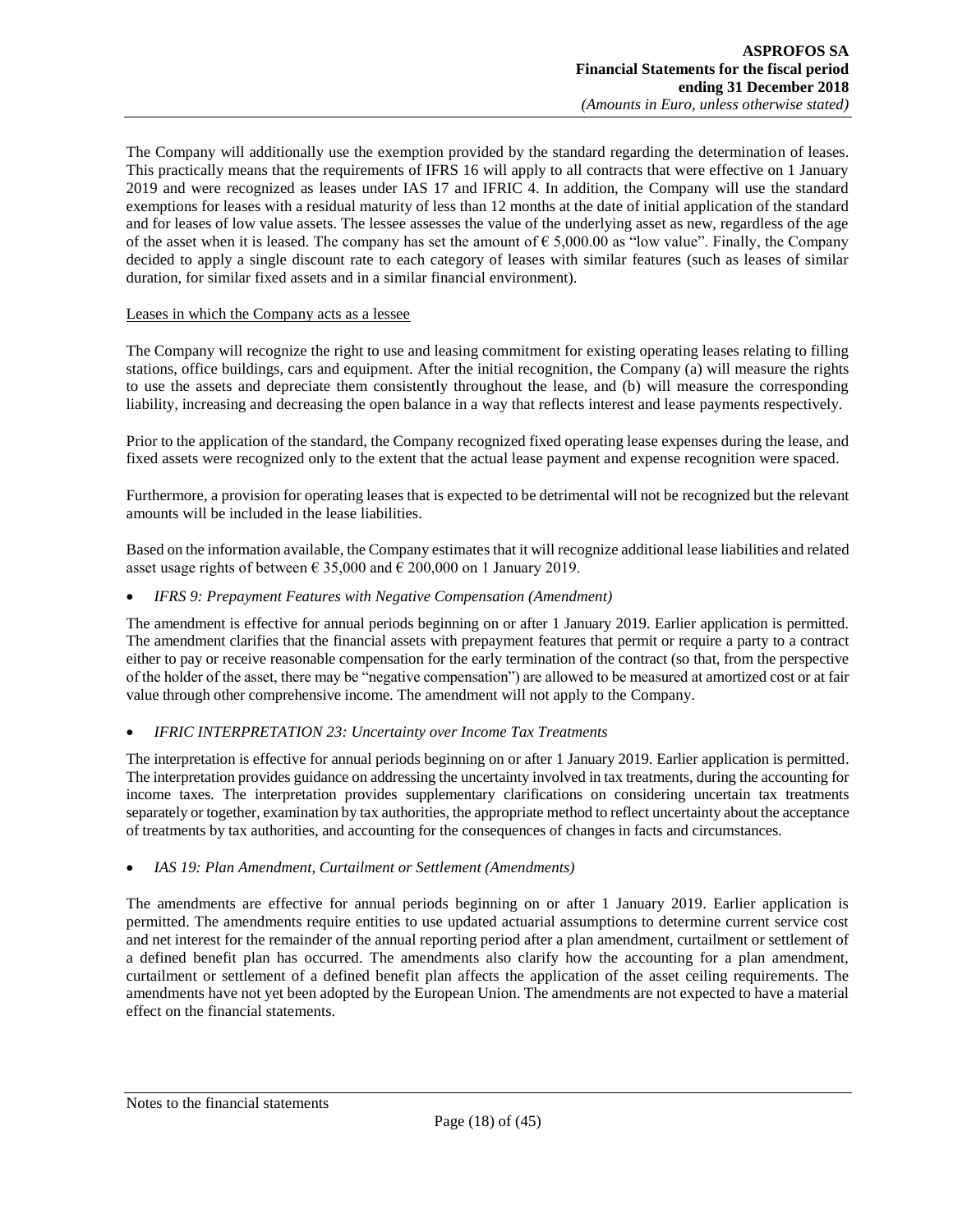#### *Conceptual Framework for International Financial Reporting Standards*

The IASB issued the revised Conceptual Framework for Financial Reporting on 29 March 2018. The Conceptual Framework sets out a comprehensive set of concepts for financial reporting. These concepts contribute to standard setting, guidance for preparers in developing consistent accounting policies and assistance to others in their efforts to understand and interpret the standards. The International Accounting Standards Board also issued a separate accompanying document, Amendments to References to the Conceptual Framework, which sets out the amendments to affected standards in order to update references to the revised Conceptual Framework. It's objective is to support transition to the revised Conceptual Framework in IFRS Standards for companies that develop accounting policies using the Conceptual Framework when no IFRS Standard applies to a particular transaction. For preparers, who develop accounting policies based on the Conceptual Framework, it is effective for annual periods beginning on or after 1 January 2020.

#### *IFRS 3: Business Combinations (Amendments)*

The IASB issued amendments with regard to the definition of a Business (amendments to IFRS 3) to resolve the difficulties that arise when an entity determines whether it has acquired a business or a group of assets. The amendments apply for business combinations, for which the acquisition date begins on or after the start of the first annual accounting period beginning on or after 1 January 2020, and for the acquisition of assets occurring on or after that period, while an earlier application is permitted. The amendments have not yet been adopted by the European Union. The amendments are not expected to have a material effect on the financial statements.

 *IAS 1 Presentation of Financial Statements* and *IAS 8 Accounting Policies, Changes in Accounting Estimates and Errors: Definition of Materiality (Amendments)*

The amendments are effective for annual periods beginning on or after 1 January 2020. Earlier application is permitted. The amendments specify the definition of materiality and how it should be applied. The new definition states that "information is material if omitting, misstating or obscuring it could reasonably be expected to influence the decisions that the primary users of general purpose financial statements make on the basis of those financial statements, which provide financial information about a specific reporting entity". Moreover, the explanations accompanying the definition of materiality have been improved. The amendments ensure that the definition of materiality is consistent with all IFRS standards. The amendments have not yet been adopted by the European Union. The amendments are not expected to have a material effect on the financial statements. *The IASB issued the new Annual Improvements to IFRSs 2015-2017 Cycle, which is a collection of the IFRS amendments. The amendments are effective for annual periods beginning on or after 1 January 2019. Earlier application is permitted. These improvements have not yet been adopted by the European Union. IFRS 3 Business Combinations and IFRS 11 Joint Arrangements: The amendments to IFRS 3 clarify that, when an entity obtains control of a business that is a joint operation, it remeasures previously held interests in that business. The amendments to IFRS 11 clarify that, when an entity obtains joint control of a business that is a joint operation, the entity does not remeasure previously held interests in that business. The amendments will not apply to the Company.*

- *IAS 12 Income Taxes: the amendments clarify that the tax consequences of payments on financial instruments classified as equity should be recognized according to where the past transactions or events that generated distributable profits have been recognized. The amendments are not expected to have a material effect on the financial statements.*
- *IAS 23 Borrowing Costs: the amendments clarify paragraph 14 of the standard that, when a qualifying asset is ready for its intended use or sale, and some of the specific borrowing related to that qualifying asset remains outstanding at that point, that borrowing is to be included in the funds that an entity borrows generally. The amendments do not apply to the Company.*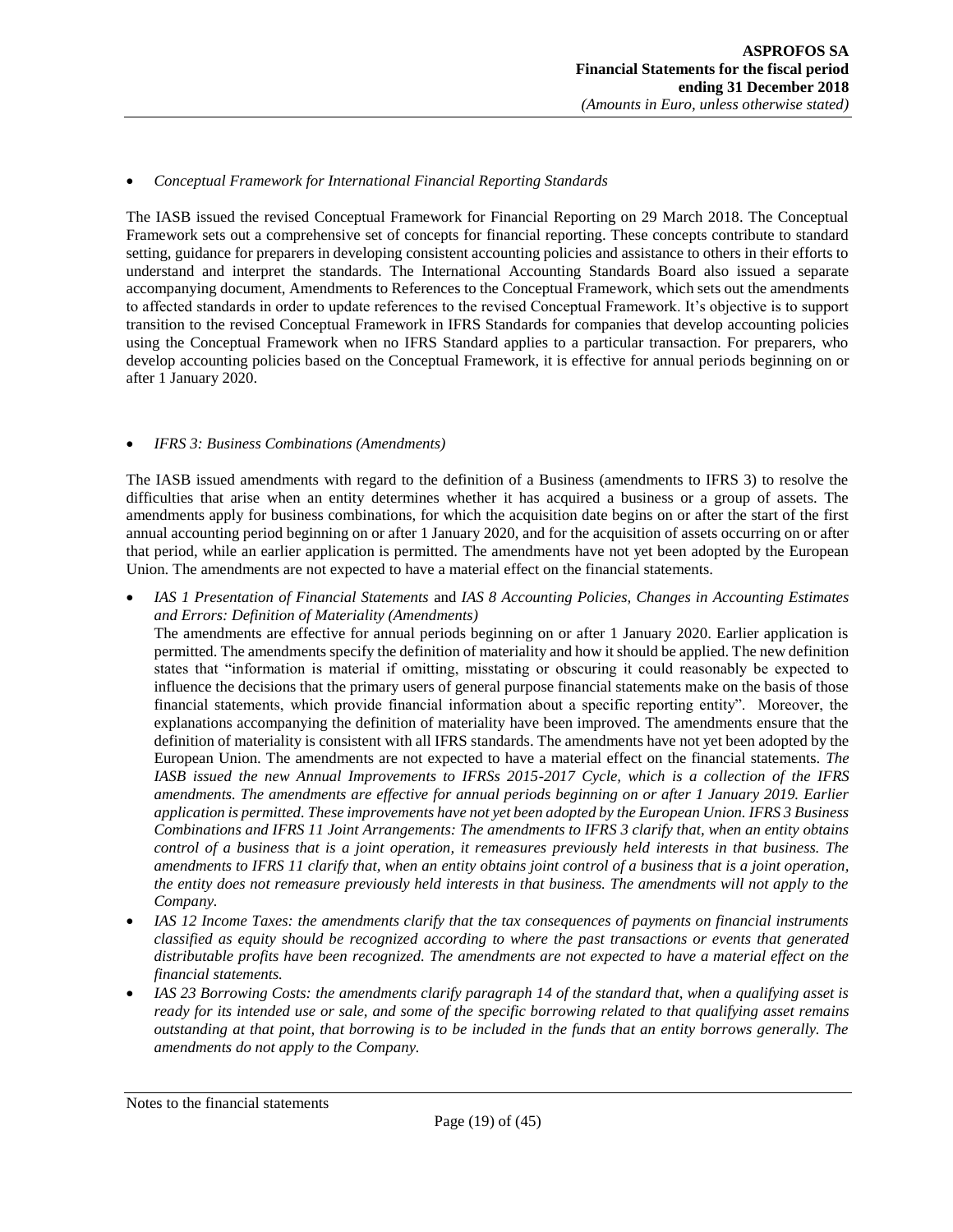#### <span id="page-19-0"></span>**2.2. Tangible assets**

Tangible assets primarily include buildings and other equipment. Tangible assets are recorded at acquisition cost less accumulated depreciation and impairment, except for fields which are valued at acquisition cost less impairment. Acquisition cost includes all directly attributable expenses related to the acquisition of assets. Subsequent expenditure is added to the tangible assets' book value or as a separate asset only when it is probable that future economic benefits associated with the item will flow to the Company and their cost can be measured reliably. The repair and maintenance cost is written off in the income statement when incurred.

Plots are not depreciated. Depreciation of other tangible assets is calculated using the straight line method over their estimated useful life, as follows:

| - Buildings       | 20 years |
|-------------------|----------|
| - Other equipment | $3-5$    |
|                   | years    |

The tangible assets' residual values and useful life are reviewed at each date of preparation of the financial statements.

When the tangible assets' book value exceeds its recoverable value, the difference (impairment) is immediately recorded as an expense.

Profits and losses from the sale of tangible assets are determined from the difference between the proceeds and the net book value. These profits or losses are written off against the results as part of other net income/(expenses) as well as other profits/(losses).

#### <span id="page-19-1"></span>**2.3 Intangible assets**

#### **Software**

The software cost includes the purchase and installation cost. The cost of the software usage licenses are capitalized on the basis of the acquisition cost and the development of the specific software until it is ready for use. These costs are amortised on a straight-line basis over their useful life (3 years).

#### <span id="page-19-2"></span>**2.4 Impairment of non-financial assets**

On each date of preparation of the financial statements, the Company assesses whether or not there are indications of impairment. If there are indications of impairment or if an annual impairment test of the asset is required, then its recoverable value is also calculated. Assets that have an indefinite useful life are not amortized and undergo an impairment test on an annual basis and more frequently when events or changes in circumstances indicate that the carrying value may not be recoverable. Assets subject to amortization undergo an impairment test when there are indications that the carrying value may not be recovered. An impairment loss is identified when the carrying value of the asset exceeds its recoverable value. The recoverable value is the higher of the fair value less required selling costs and use value (present cash flow value expected to be generated based on Management's assessment on future economic and operating conditions.) Fair value is the amount for which an asset could be exchanged between knowledgeable, willing parties in arm's length transactions. For the purposes of assessing impairment losses, assets are grouped into the lowest cash generating units. For the non-financial assets, apart from goodwill, it is estimated, on each date of preparation of the financial statements, if there are indications that the impairment losses have been recognized in the past, have been reduced or do no longer exist. If there are such indications, the Company calculates the recoverable value of the asset or CGUs. Impairment losses recognized in the past are reversed, only if the estimates used at the time of recognition of the loss have changed. The reversal of the impairment is allowed to the extent that the carrying value of the asset does exceed neither its recoverable value nor the carrying value of the asset minus the

Notes to the financial statements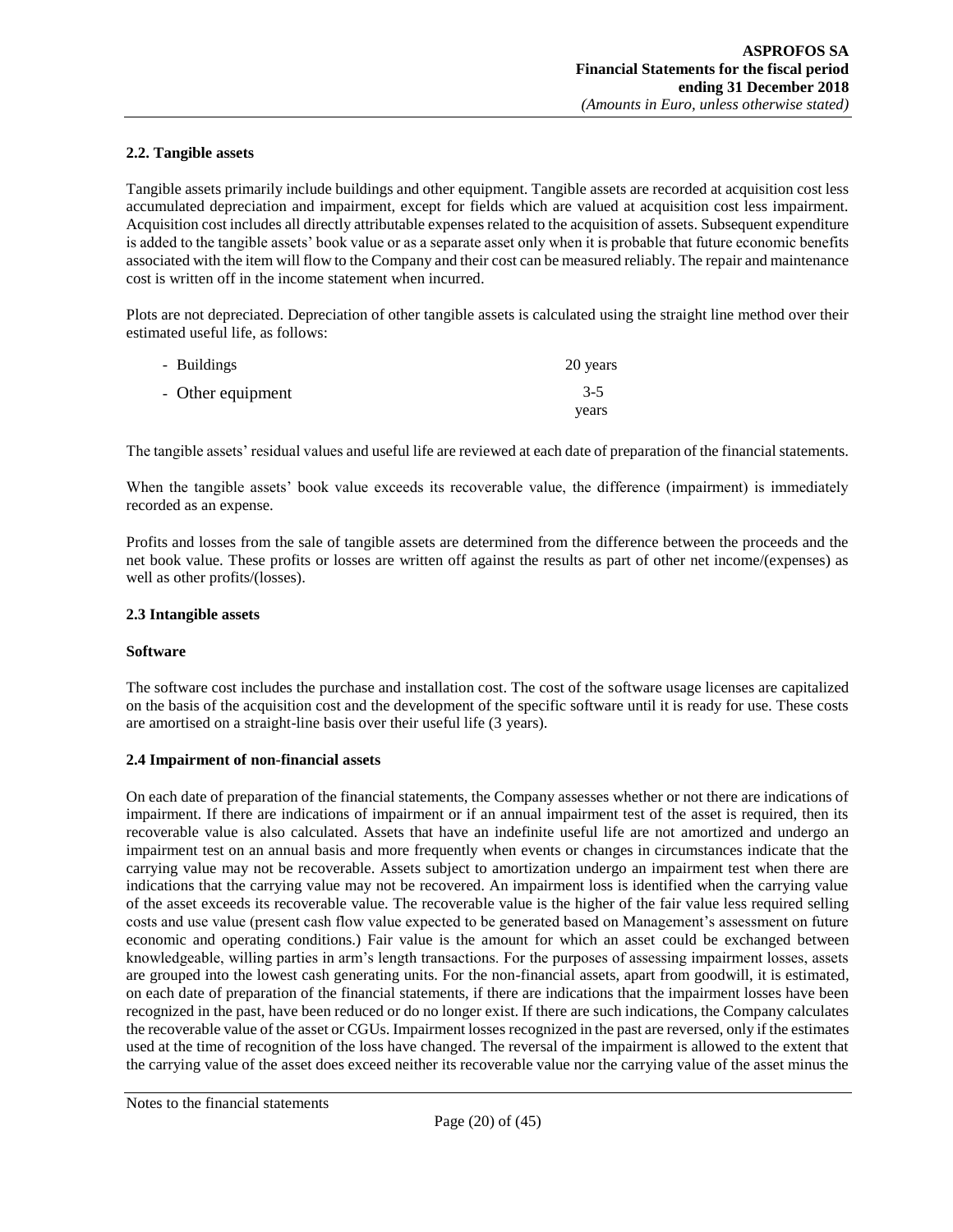depreciation, if it has not been impaired in the previous years. The carrying amount of a fixed asset after reversal of an impairment loss cannot exceed the carrying amount of that asset if the impairment loss had not been recognised.

#### <span id="page-20-0"></span>**2.5 Financial assets**

### **2.5.1 Classification**

At initial recognition, financial assets are classified depending on their nature and features in one of the following three categories:

- Financial assets measured at amortized cost
- Financial assets measured at fair value through profit or loss
- Financial assets measured at their fair value through the other comprehensive income

All financial assets are initially recognized at fair value, which is usually the cost of acquiring more than the direct transaction costs. Investment purchases and sales are recognized on the trade date, which is the date the Company commits to purchase or sell the asset.

The classification is based on the following two criteria: (a) the business model of managing a financial asset, namely whether the objective is to hold financial assets to collect their contractual cash flows, or collecting contractual cash flows and selling financial assets, and (b) whether the contractual cash flows of the financial asset consist solely of repayment of capital and interest on the outstanding balance.

At the date of the financial statements, the Company had no financial assets measured at fair value through profit or loss or financial assets measured at fair value through other comprehensive income of this category.

With respect to its trade and other receivables, the Company applies a business model with a view to retaining financial assets and collecting contractual cash flows. Consequently, the Company measures these requirements at amortised cost.

#### **2.5.2 Recognition, Measurement and Derecognition**

#### Financial assets measured at amortized cost

The financial assets, for which both of the following conditions are met, are placed in this category:

1. the financial asset is held within the framework of a business model that seeks to retain financial assets for the purpose of collecting contractual cash flows, and

2. subject to the contractual terms and conditions governing the financial asset, cash flows are created at specified dates consisting solely of repayment of capital and interest on the outstanding balance of capital.

This category includes all of the Company's financial assets (mainly trade and other receivables). Financial assets at amortized cost are subsequently measured using the EIR method and are subject to impairment. Gains and losses are recognized in profit or loss when the asset is derecognized, modified or impaired.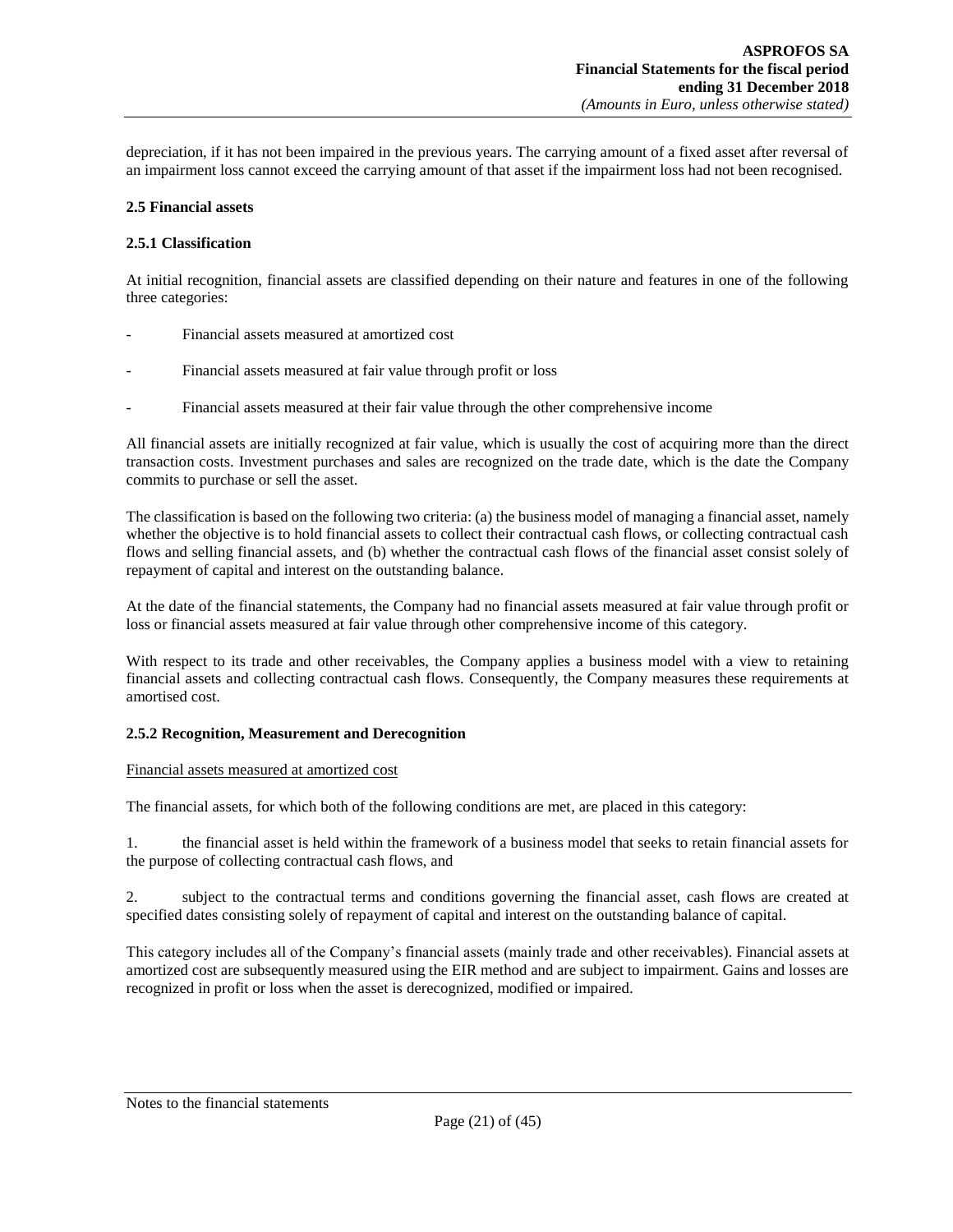### Financial assets measured at their fair value through the other comprehensive income

A financial asset is measured at fair value through other comprehensive income if both of the following conditions are met:

A. the financial asset is held within the framework of a business model, the objective of which is achieved both through the collection of contractual cash flows and the sale of financial assets, and

B. subject to the contractual terms and conditions governing the financial asset, cash flows are created at specified dates consisting solely of repayment of capital and interest on the outstanding balance of capital.

At the date of financial statements, the Company had no investments of that category.

#### Financial assets measured at their fair value through profit or loss

A financial asset is measured at fair value through profit or loss, unless it is measured at amortized cost according to paragraph (i) or at fair value through other comprehensive income according to paragraph (ii). However, at initial recognition, the company may irrevocably opt for specific investments in equity instruments, which would otherwise be measured at fair value through profit or loss and present subsequent changes in fair value in other comprehensive income.

Realized and unrealized gains or losses arising from changes in the fair value of financial assets measured at their fair value through changes in profit or loss are recognized in profit or loss in the period in which they arise.

At the date of financial statements, the Company had no investments of that category.

Derecognition of financial asset

A financial asset is mainly derecognised when:

The rights to receive cash flows from the asset have expired, or

The Company has transferred its rights to receive cash flows from the asset or has undertaken to pay in full the cash flows received without a significant delay to a third party under the "pass-through" agreement and either (a) the Company has transferred substantially all the risks and rewards of the asset or (b) the Company has not transferred or retained all the risks and estimates of the asset, but has transferred the control of the asset.

When the Company has transferred its rights to receive cash flows from an asset or has entered into a transfer agreement, it assesses whether and to what extent it holds the risks and rewards of ownership. When the Company has not transferred or does not substantially hold all the risks and rewards of the asset and has not transferred the control of the asset, the Company continues to recognize the transferred asset to the extent of its continuing involvement. In this case, the Company also recognizes any relevant obligations. The transferred asset and the related liability are valued based on the rights and obligations of the Company.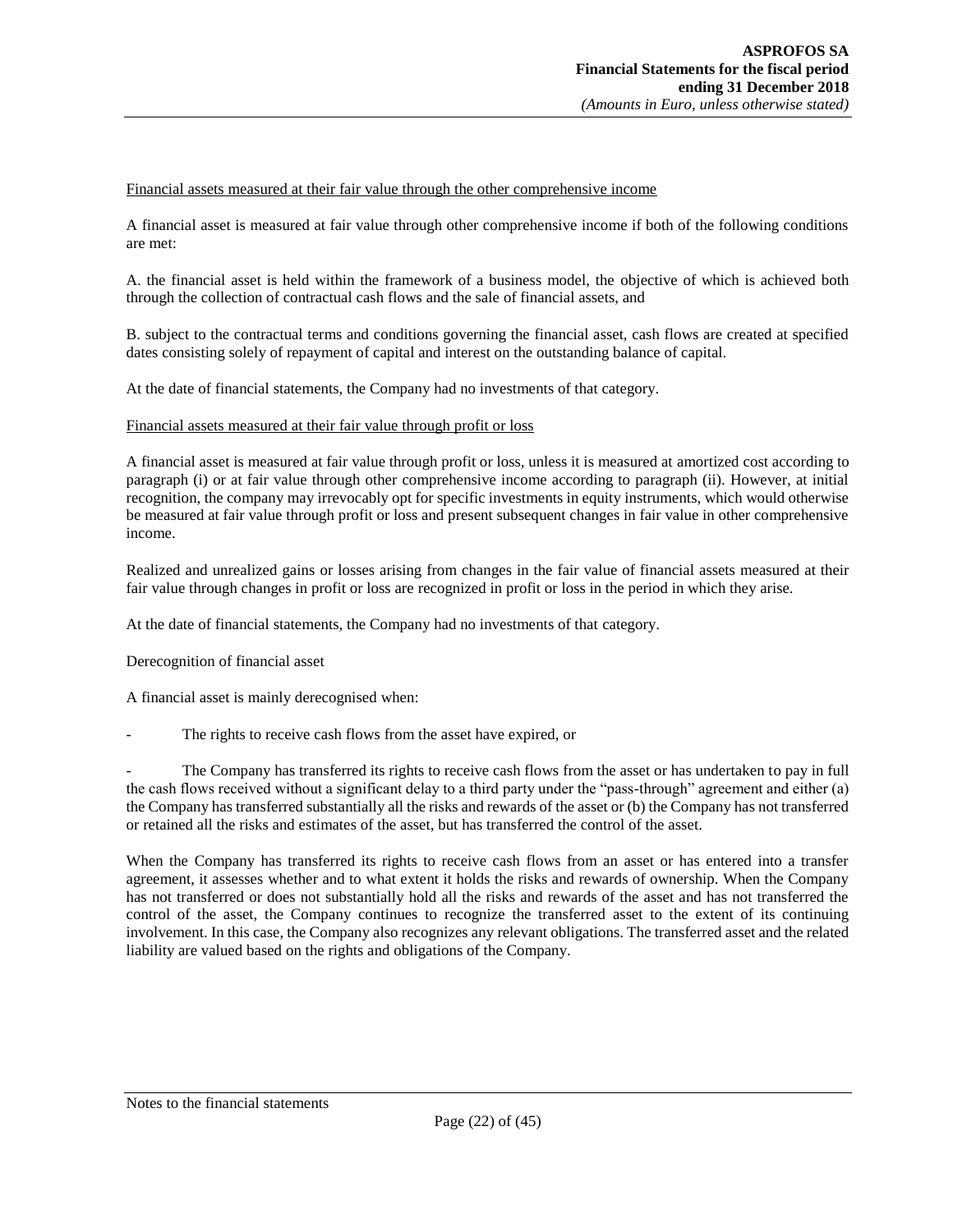#### **2.5.3 Impairment of financial assets**

#### *Receivables from customers*

For the receivables from customers, the Company performs an assessment and calculates the expected credit losses (ECL) for each customer separately.

The Company considers that non-payment of receivables for more than 90 days is a credit event. However, in certain circumstances, the Company may evaluate, for specific financial data, that there is a credit event, when there is internal or external information indicating that the amounts required under the contract are unlikely to be collected in full.

#### **2.5.4 Offsetting financial tools**

Financial assets and liabilities are set off and presented clearly in the statement of financial position, if there is a legal right to set off the amounts recognized, and in addition there is an intention to settle the net amount, i.e. assets and liabilities to be settled in parallel.

#### <span id="page-22-0"></span>**2.6 Customers and other receivables**

Receivables from customers are initially recorded at fair value and subsequently measured at amortized cost using the effective interest method, less impairment provisions.

For the receivables from customers, the Company performs an assessment and calculates the expected credit losses (ECL) for each customer separately.

The Company considers that non-payment of receivables for more than 90 days is a credit event. However, in certain circumstances, the Company may evaluate, for specific financial data, that there is a credit event, when there is internal or external information indicating that the amounts required under the contract are unlikely to be collected in full.

The impairment loss amount is recorded as an expense in the statement and is included in the "Cost of goods sold" account.

#### <span id="page-22-1"></span>**2.7 Cash and cash equivalents**

Cash and cash equivalents include cash, sight and time deposits, short-term investments with high liquidity and low risk investments and a maturity of up to 3 months and bank overdrafts.

#### <span id="page-22-2"></span>**2.8 Share Capital**

The share capital includes the Company's common shares. Direct expenses for the issue of shares appear, after deducting the relevant income tax, as a reduction of the issued product.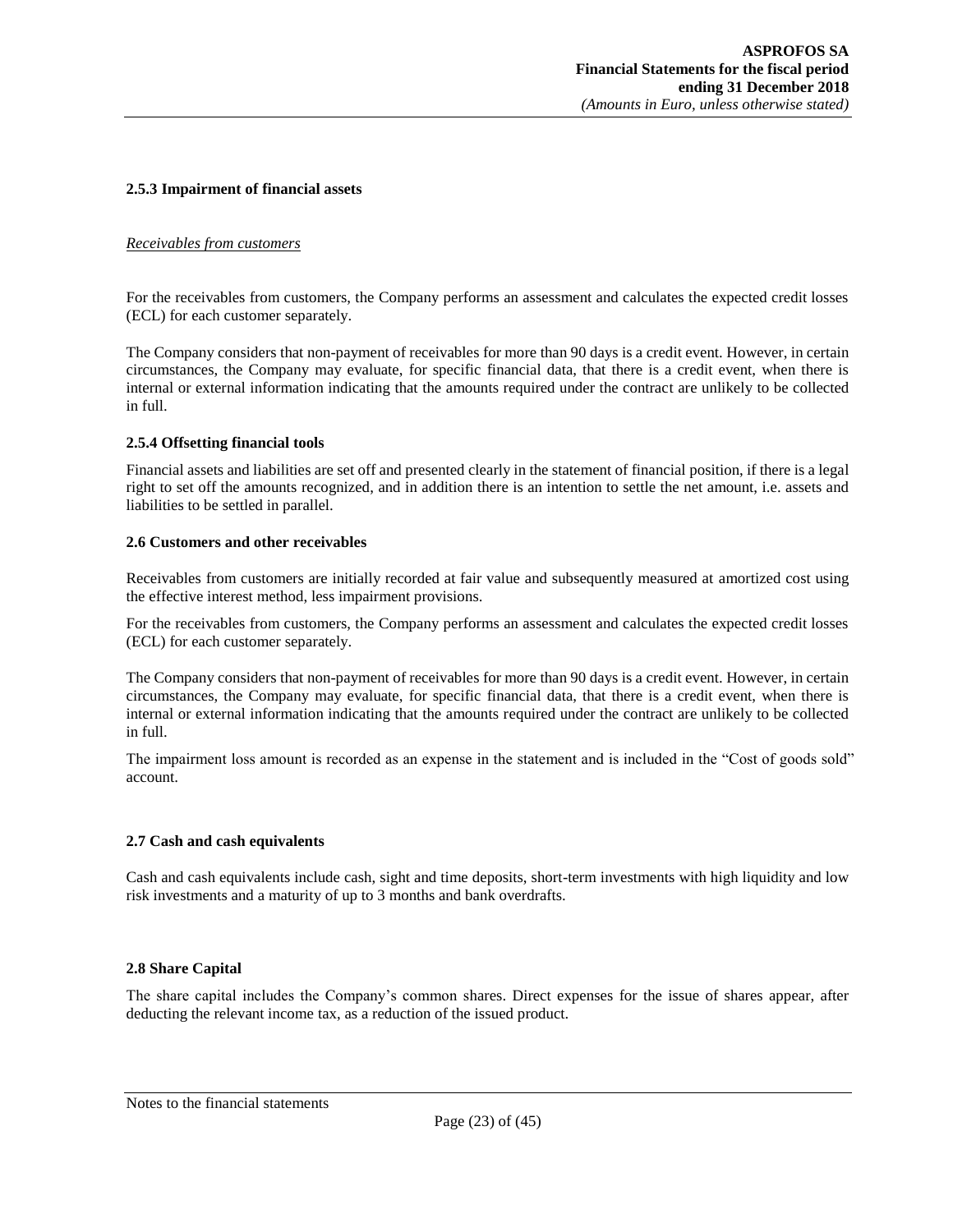#### <span id="page-23-0"></span>**2.9 Employee benefits**

#### **(a) Obligations due to retirement**

The Company has both defined-contribution and defined-benefit plans.

The defined-contribution plan is a pension plan under which the Company makes fixed payments to a separate legal entity. The Company has no legal obligation to pay further contributions if the fund does not have sufficient assets to pay all employees the benefits relating to employee service in the current and prior periods.

In the case of defined-contribution plans, the company pays contributions to social insurance funds on a mandatory basis. The Company has no other obligation if they have paid its contributions. Contributions are recognized as personnel expenses when a debt is occurred. Prepaid contributions are recognized as an asset to the extent that a refund or offsetting of future payments is possible.

The defined-benefit plan is a pension plan that defines a specific amount of pension benefit that an employee will receive on retirement, usually dependent on one or more factors such as age, years of service and level of earnings.

The obligation that is recorded in the statement of financial position for defined-benefit plans is the present value of the defined-benefit obligation at the date of preparation of the financial statements less the fair value of plan's assets. The defined-benefit obligation is calculated annually by independent actuaries using the projected unit credit method. The present value of the defined-benefit obligation is calculated by discounting the future cash outflows. The rate used to discount estimated cash flows should be determined by reference to market yields at the balance sheet date on high-quality corporate bonds whose duration is equivalent with the pension plan.

Actuarial gains and losses arising from experiential adjustments and changes in actuarial assumptions are debited or credited to equity, to other total income in the period in which they arise.

Past service cost is immediately recognized in the income statement.

#### **(b) Employee termination benefits**

Employment termination benefits are paid when employees leave prior to retirement, or when the employee leaves voluntarily in exchange for those benefits. The Company records these benefits when it commits to these either upon termination of employment of current employees according to a detailed plan without the possibility of withdrawal or when it offers these benefits as an incentive for voluntary redundancy. Employment termination benefits due 12 months after the date of the financial statements preparation are discounted to their present value.

#### <span id="page-23-1"></span>**2.10 Provisions and Contingent Liabilities**

Provisions for reorganization expenses and legal cases are made when the Company has legal contractual or other obligations arising out of past acts, or is likely to require future outflows to settle these obligations and these obligations can be estimated with relative precision. Restructuring provisions include fines due to lease termination and fees due to employee departure. Provisions may not be made for future operating losses.

Provisions are calculated based on the present value of the estimates made by Management for expenditure required to settle the present obligation at the date of the financial statements preparation. The discount rate used reflects the market conditions and the time value of money and the obligation-related increases.

Contingent liabilities are not recognized in the financial statements but are disclosed, unless the probability of an outflow of resources incorporating economic benefits is minimal.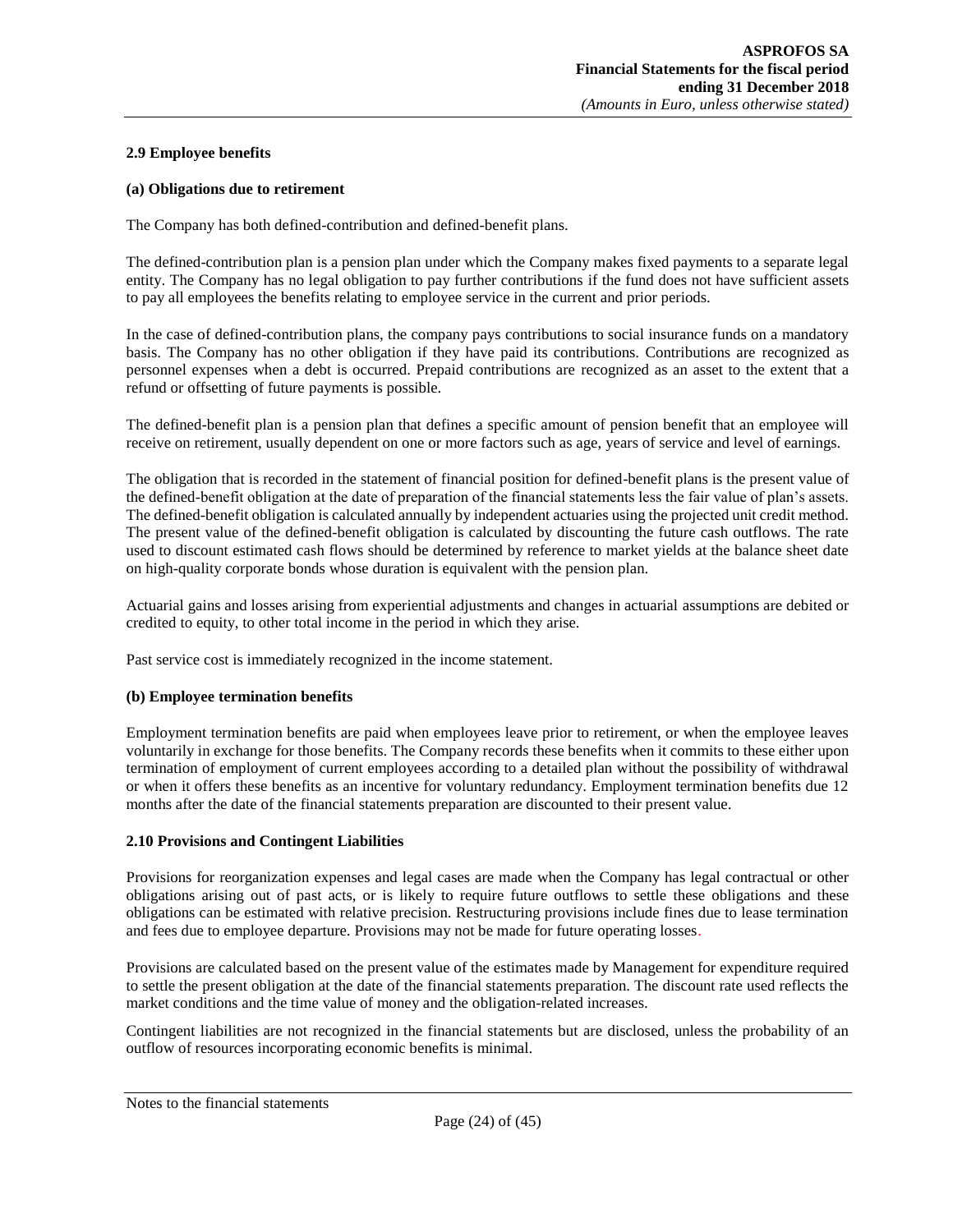#### <span id="page-24-0"></span>**2.11 Suppliers and other obligations**

Suppliers and other payables are initially recognized at fair value and are subsequently measured at amortized cost using the effective interest method. Obligations are classified as short-term liabilities if payment is due within one year or earlier. If not, they are presented under long-term liabilities.

<span id="page-24-1"></span>It is assumed that the carrying value of payable accounts approaches their fair values.

#### **2.12 Current and deferred taxes**

The income tax of the period includes the current income tax and the deferred taxes. The tax is recognized in the "Statement of Comprehensive Income", unless it is related to the amounts that have been immediately recognized in "Equity". In this case, the tax is also recognized in "Equity".

The tax/income expense for the period is the tax payable, which is calculated on the taxable result of the period based on the applicable tax rate in Greece, adjusted to changes in the deferred tax asset or liability relating to temporary differences or unused tax losses.

The income tax on profits is calculated on the basis of the tax legislation adopted at the date of the financial statements preparation in the country, where the Company's operations occur, and is recognized as an expense in the period, during which the profits arise. At intervals, the Management evaluates the cases, in which the tax legislation in force must be interpreted. Where necessary, provisions are made on the amounts that are expected to be paid to the tax authorities.

Deferred income tax is determined using the liability method in respect of temporary differences between the book value and the tax bases of assets and liabilities shown in the Financial Statements. Deferred income tax is not accounted for if it arises from initial asset or liability recognition in a transaction, other than a business combination, which did not affect the accounting or the taxable profit or loss when it was incurred. Deferred tax is determined using tax rates and laws in effect at the date of the financial statements preparation and are expected to apply when the deferred tax asset is realized or the deferred tax liability is paid.

Deferred tax assets are recognized to the extent that it is probable that future taxable profit will be available to use the temporary difference that generates the deferred tax asset.

Deferred tax assets are assessed at each financial position date and are reduced, if it is no longer probable that future taxable profit will be expected to be used for all or part of them.

Deferred tax assets and liabilities are offset only if the offsetting of tax assets and liabilities is legally permitted and if the deferred tax assets and liabilities arise from the same tax authority on the entity taxed and/or on different entities and there is an intention for the settlement to be done via offsetting.

#### <span id="page-24-2"></span>**2.13 Revenue recognition**

#### **Revenue from contracts with customers**

Revenue comprises the fair value from the provision of services, and are net of Value Added Tax, customs fees, discounts and returns. Revenue from customers is recognized, when control of the services provided has been transferred to the customer. The transfer of control to the customer is carried out at the time of service provision respectively. The amount of revenue recognized is the amount that the company is expected to receive in return for providing these goods or services. Payment terms usually vary based on the type of sale and depend primarily on the nature of the services, the distribution channels and the features of the customer.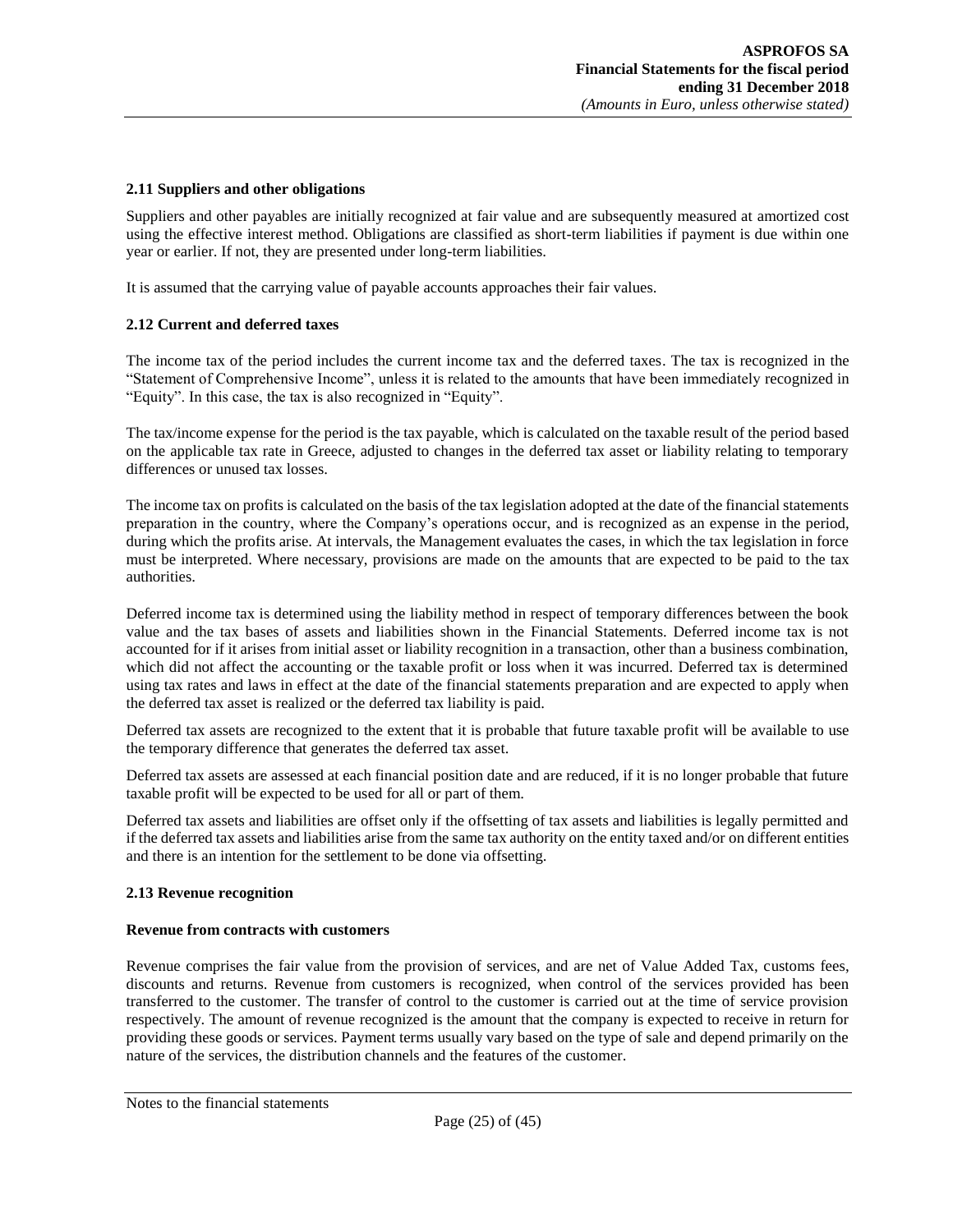The Company also assesses whether it has a principal or agent role in any relevant agreement. The Company's assessment is that, in all of its sales transactions, it has a principal role.

The revenue are recognized as follows:

#### **Provision of Services**

Revenue from the provision of services is recognized at the time that the service is provided, when the service is provided to the customer, always in relation to the degree of completion of the service as a percentage of the total services agreed.

#### **Interest income**

Interest income is proportionately recognized on the basis of time and the use of the effective interest rate. When receivables are impaired, their carrying value is reduced to their recoverable amount which is the present value of expected future cash flows discounted by the original effective interest rate and the discount is allocated as interest income.

#### <span id="page-25-0"></span>**2.14 Leases**

Determining whether or not a transaction involves a lease is based on the substance of the transaction at the date of the relevant contract, that is, whether there is an agreement in which the lessor transfers to the lessee, for consideration, the right to use an asset for a agreed period.

Leases of fixed assets, where the Company essentially retains all the risks and rewards of ownership, are classified as finance leases. Finance leases are capitalized at the inception of the lease at the lower amount between the fair value of the fixed asset or the present value of the minimum lease payments. Each lease payment is allocated between the liability and financial charges, so as to achieve a constant interest rate on the outstanding financial obligation. The corresponding obligations from leases, net of financial charges, are included in the "Loans". The portion of the cost of the lease financing that corresponds to interest is recognized in the income statement during the lease so as to produce a constant interest rate on the balance of the obligation in each period. Fixed assets acquired under finance leases are depreciated over the shorter of the useful life of the asset or the lease term.

The Company has no finance leases.

Leases where all the risks and rewards of ownership are essentially retained by the lessor are classified as operating leases. Payments made for operating leases (net of any incentives received from the lessor) are proportionately recognized in the income statement during the lease term.

#### *Leases in which the Company is the lessor.*

The leases received by the Company are proportionately recognized as income during the lease. The corresponding leased assets are included in the statement of financial position based on their nature.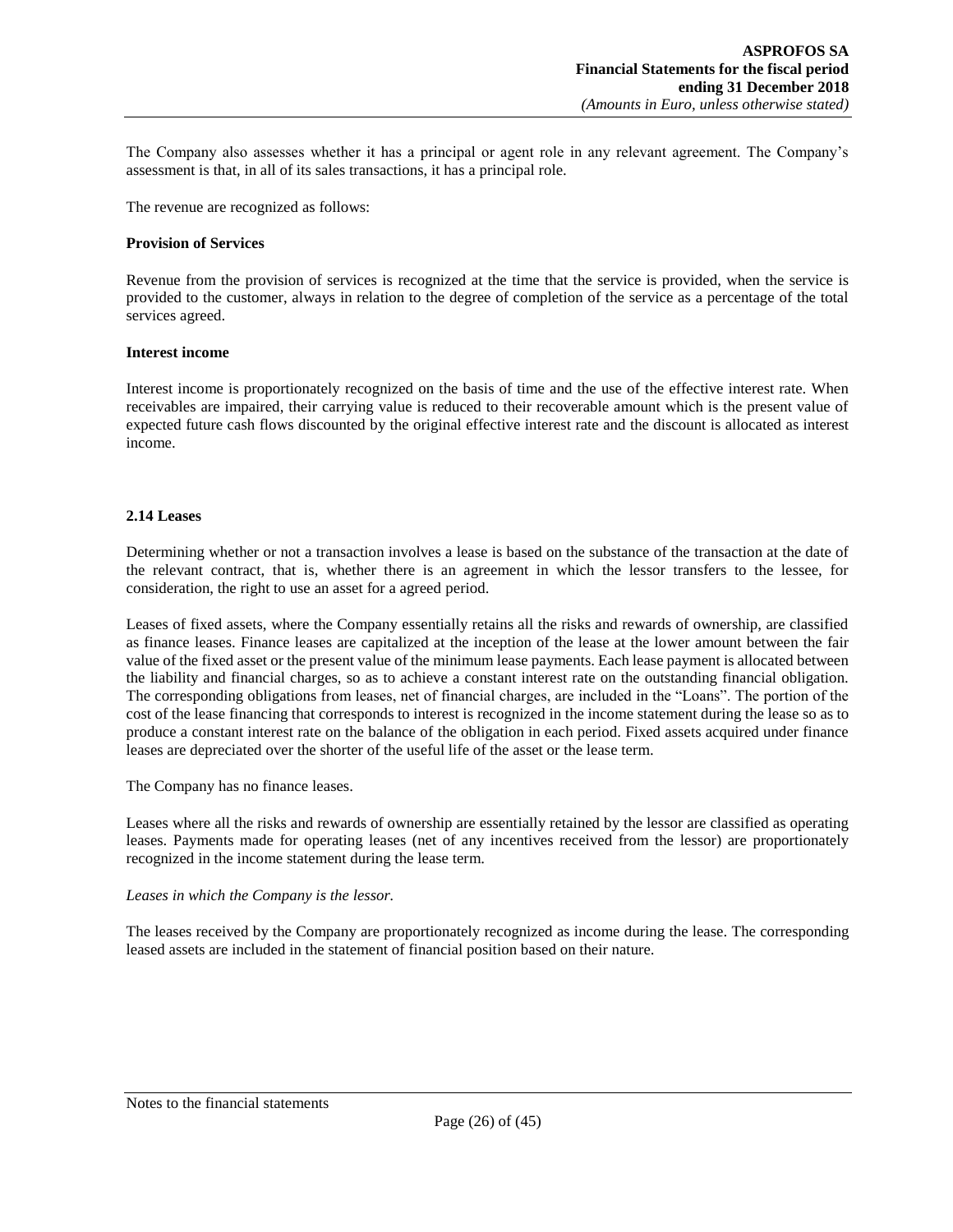# <span id="page-26-0"></span>**3 Financial Risk Management**

#### **Financial risk factors**

The Company's activities are carried out almost throughout the Greek market, while a large part is carried out with the parent company HELLENIC PETROLEUM SA. Therefore the Company has limited exposure to market risks (such as foreign currency, cash flow and fair value interest rate risk) and credit risk. Potential exposure to liquidity risk is covered by the parent company HELLENIC PETROLEUM SA.

#### **(a) Market risk**

#### **i) Foreign currency risk**

The Company's functional currency is the Euro. The Company's foreign currency risk is considered limited because the Company carries out transactions in the functional currency.

#### **ii) Cash flow and fair value interest rate risk.**

The Company is not exposed to the risk of changes in fair value due to interest rate fluctuations, since in the years 2016 and 2017 the Company has not borrowed, but covered the necessary cash flows in cooperation with the Parent Company.

#### **(b) Credit risk**

#### **Credit Solvency**

The Company has no significant accumulation of credit risk since the majority of its receivables originate from the HELLENIC PETROLEUM SA Group of companies. Non-Group customers are companies for which management assesses creditworthiness in view of their financial condition, previous transactions, and other parameters. For banking institutions, deposits are mostly in financial institutions that have a credit rating of Caa3 (Moody's).

The following table shows the distribution of receivables from the clients:

|                                  |       | 31 December 2018 31 December 2017 |
|----------------------------------|-------|-----------------------------------|
| Total receivables from customers | 1,549 | 1,803                             |
| Of which:                        |       |                                   |
| Impaired balance                 | 227   | 201                               |

#### **Provisions for doubtful debts**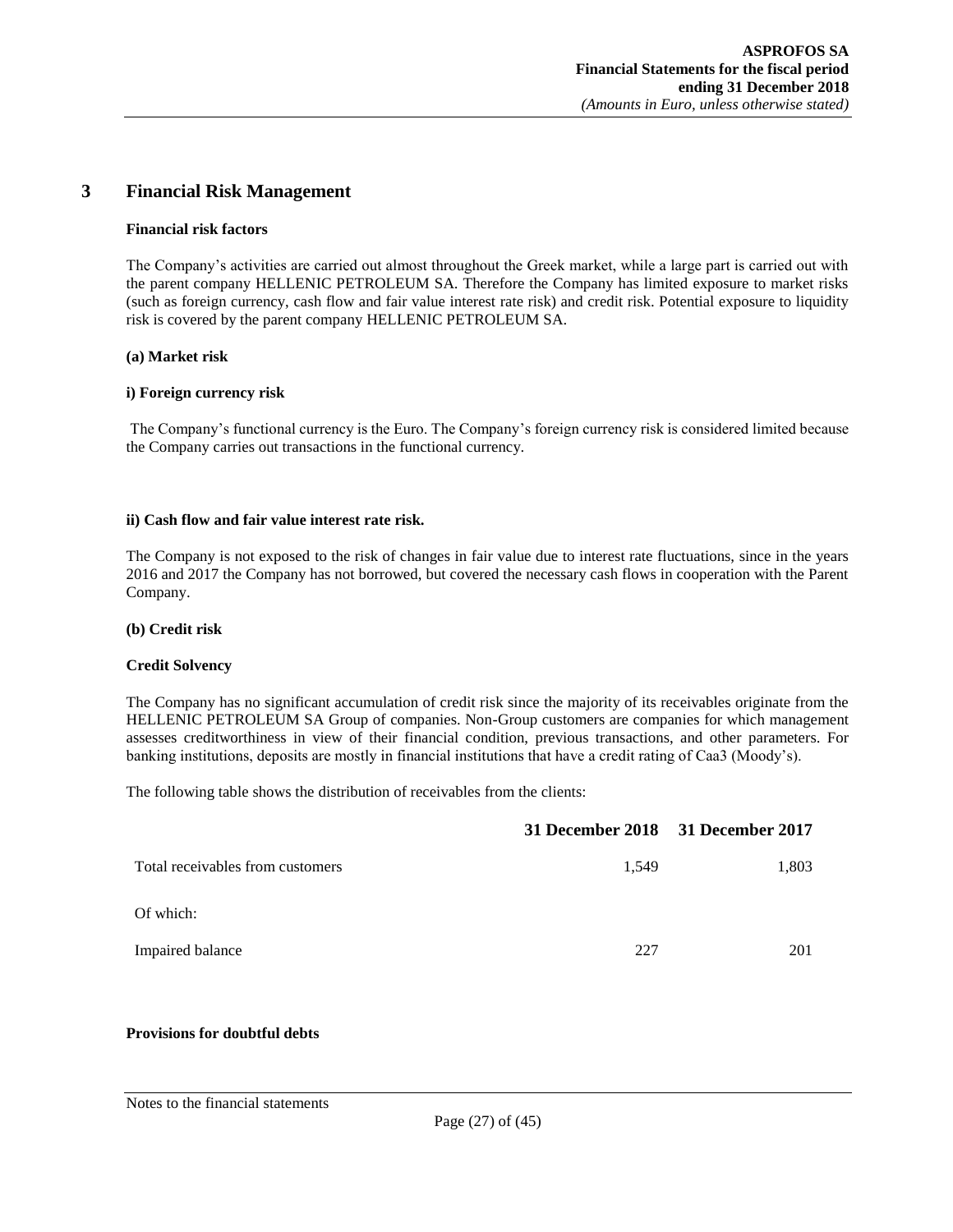The maximum exposure to credit risk is the fair value of each receivable category as mentioned above. Provisions are formed for receivables whose recovery is doubtful and it is has been estimated that they will result in a loss.

Also here is the aging analysis of impaired receivables from customers:

|               | 31 December 2018 31 December 2017 |     |
|---------------|-----------------------------------|-----|
| Up to 30 days | $\overline{\phantom{a}}$          | -   |
| 30-90 days    | -                                 | ۰   |
| Over 90 days  | 227                               | 201 |
| <b>Total</b>  | 227                               | 201 |

#### **(c) Liquidity risk**

Liquidity risk is the risk that the Company will not be able to meet its financial obligations when required.

Liquidity risk is addressed by the Company's finance department in cooperation with the parent company by securing sufficient cash resources. The Company's liquidity depends on cash management at Group level, since the Company has a large number of obligations in HELLENIC PETROLEUM SA.

Given the market developments in 2016, the liquidity risk is greater and cash flow management has become more urgent. Its liabilities as at 31 December 2018 to suppliers amounted to EUR 2,054 thousand (31 December 2017: EUR 954 thousand) expire within one year, are equal to their current balances and the effect of discounting is not significant.

#### **(d) Capital risk management**

With respect to capital management, the Company's objectives are to ensure continuity in the future in order to provide satisfactory returns to shareholders and to maintain an optimal capital structure by reducing the cost of capital in this way.

<span id="page-27-0"></span>The Company has no existing loans in the reporting periods and presents cash and cash equivalents.

## **4 Significant accounting estimates and assumptions**

Estimates and assumptions are continually evaluated and are based on historical experience and are adjusted according to current market conditions and other factors, including expectations of future events, which are considered reasonable in the present circumstances.

The Company makes estimates and assumptions concerning the future. Thus, these estimates will, by definition, seldom be identical with the actual facts. Estimates and assumptions involving significant risk adjustment to the carrying value of assets and liabilities within the next financial year are addressed below.

#### **(a) Income tax**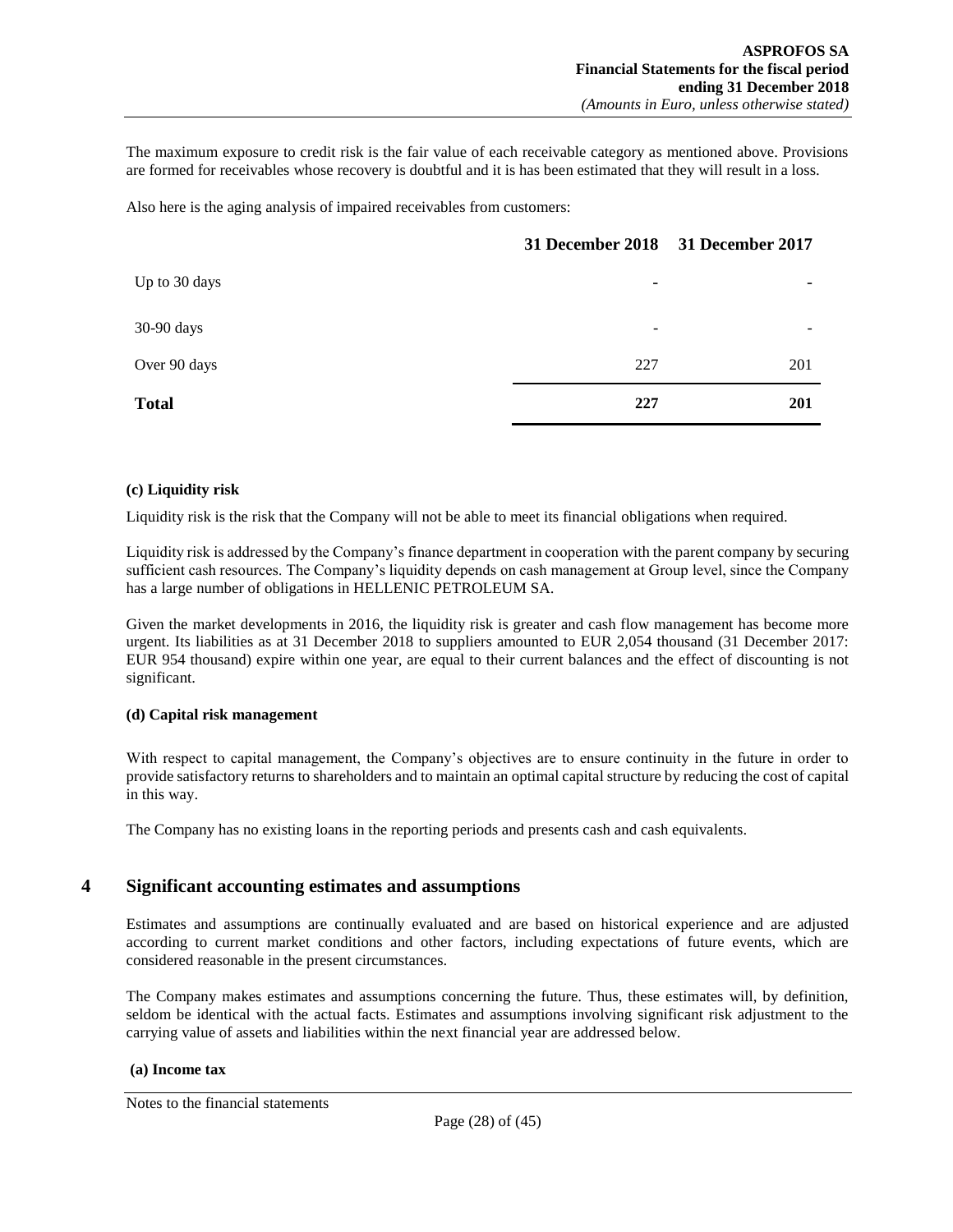The Company is subject to periodic audits by local tax authorities. The process of determining income tax and deferred taxation is complex and requires, to a great extent, to make estimates and exercise judgment. There are many transactions and calculations for which the final tax determination is uncertain. In the event that tax matters have not been settled with local authorities, the Company's management takes into account past experience and the advice of tax and legal experts in order to analyse specific events and circumstances, to interpret relevant tax legislation, to assess the position of the tax authorities in related cases and to decide whether to recognize such provisions or to disclose contingent liabilities. When the Company has to make payments, in order to appeal to the tax authorities, and estimates that it is more likely to win this appeal than to lose it, the related payments are recorded as receivables.

If the final result of the audit is different from the one initially recognized, the difference will affect the income tax and the deferred taxation.

#### **(b) Recovery of deferred tax assets**

The Company makes assumptions about whether deferred tax assets can be recovered using estimated future taxable income according to the Company's approved business plan and budget.

#### **(c) Estimation of impairment of receivables. Provisions for expected credit losses on receivables.**

For the receivables from customers, the Company performs an assessment and calculates the expected credit losses (ECL) for each customer separately.

#### **(d) Pension plans**

The present value of pension benefits depends on a number of factors that are determined using actuarial methods and assumptions. Such an actuarial assumption is the discount rate used to calculate the cost of the benefit. Changes in these assumptions will change the present value of the related liabilities in the statement of financial position.

The Company determines the appropriate discount rate at the end of each year. This is defined as the rate that should be used to determine the present value of future cash flows, which are expected to be required to meet pension plan obligations. In determining the appropriate discount rate, the Company uses the rate of low-risk corporate bonds, which are converted into the currency in which the benefits will be paid, and whose expiry date approaches that of the relative pension obligation.

Other key assumptions for pension benefit obligations are based, in part, on current market conditions. Additional information is disclosed in Note 12 herein.

#### **(e) Provisions for litigation**

The Company has pending court cases. Management evaluates the outcome of the assumptions taken into account the available information of the Company's legal service and, if there is the possibility of a negative outcome, the Company proceeds to the formation of the necessary provisions. Provisions, where required, are calculated based on the present value of the estimates made by Management for expenditure required to settle the expected obligation at the date of preparation of the financial statements.

#### **(f) Depreciation rates:**

The Company periodically controls the useful lives of its tangible fixed assets in order to assess the appropriateness of the initial estimates. In determining the useful life, which may vary due to various factors such as technological developments, the Company may obtain technical studies and use external sources.

Notes to the financial statements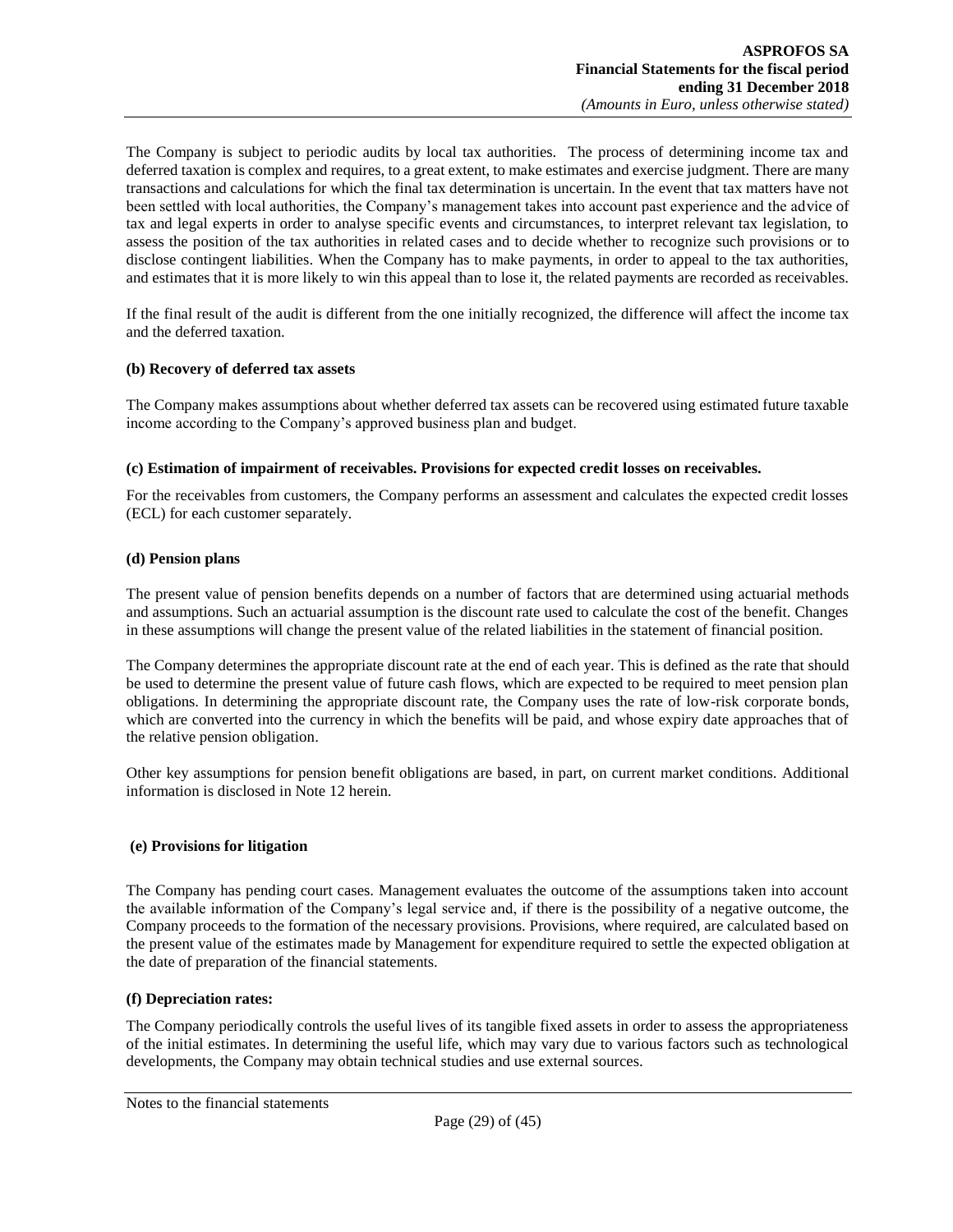# <span id="page-29-0"></span>**5 Tangible assets**

|                                            | <b>Plots</b>   | <b>Buildings</b> | Furniture &<br>accessories | <b>Total</b> |
|--------------------------------------------|----------------|------------------|----------------------------|--------------|
| Cost                                       |                |                  |                            |              |
| <b>Balance 1 January 2017</b>              | 1,283          | 7,604            | 1,207                      | 10,094       |
| <b>Additions</b>                           |                |                  | 9                          | 9            |
| Sales/write-offs                           |                |                  | $-16$                      | -16          |
| <b>Balance 31 December 2017</b>            | 1,283          | 7,604            | 1,200                      | 10,087       |
| <b>Accumulated depreciation</b>            |                |                  |                            |              |
| <b>Balance 1 January 2017</b>              |                | 6,552            | 1,117                      | 7,669        |
| Period depreciations                       |                | 342              | 36                         | 378          |
| Sales/write-offs                           |                |                  | $-14$                      | -14          |
| <b>Balance 31 December 2017</b>            |                | 6,894            | 1,139                      | 8,033        |
| Undepreciated value as at 31 December 2017 | 1,283          | 710              | 61                         | 2,054        |
| Cost                                       |                |                  |                            |              |
| <b>Balance 1 January 2018</b>              | 1,283          | 7,604            | 1,200                      | 10,087       |
| <b>Additions</b>                           |                |                  | 52                         | 52           |
| <b>Balance 31 December 2018</b>            | 1,283          | 7,604            | 1,252                      | 10,139       |
| <b>Accumulated depreciation</b>            |                |                  |                            |              |
| <b>Balance 1 January 2018</b>              |                | 6,894            | 1,139                      | 8,033        |
| Period depreciations                       | $\blacksquare$ | 342              | 38                         | 380          |
| <b>Balance 31 December 2018</b>            |                | 7,236            | 1,177                      | 8,413        |
| Undepreciated value as at 31 December 2018 | 1,283          | 368              | 75                         | 1,726        |

There are no mortgages on the Company's tangible assets.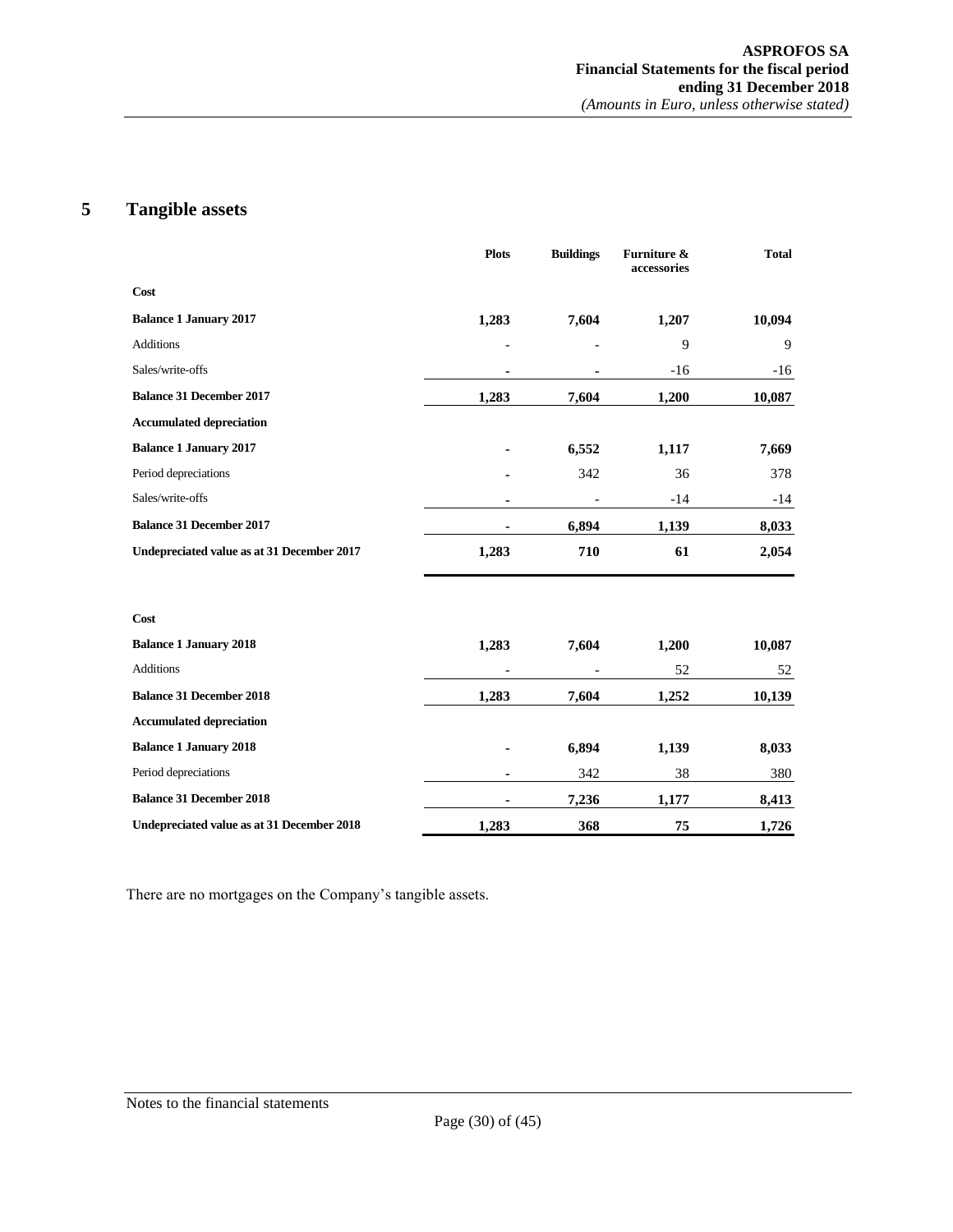# **6 Intangible assets**

<span id="page-30-0"></span>

|                                            | <b>Software</b> | <b>Total</b> |
|--------------------------------------------|-----------------|--------------|
| Cost                                       |                 |              |
| <b>Balance 1 January 2017</b>              | 757             | 757          |
| <b>Additions</b>                           | 3               | 3            |
| Sales/write-offs                           | $-14$           | $-14$        |
| <b>Balance 31 December 2017</b>            | 746             | 746          |
| <b>Accumulated depreciation</b>            |                 |              |
| <b>Balance 1 January 2017</b>              | 647             | 647          |
| Period depreciations                       | 59              | 59           |
| Sales/write-offs                           | $-9$            | $-9$         |
| <b>Balance 31 December 2017</b>            | 697             | 697          |
| Undepreciated value as at 31 December 2017 | 49              | 49           |
| Cost                                       |                 |              |
| <b>Balance 1 January 2018</b>              | 746             | 746          |
| <b>Additions</b>                           | 36              | 36           |
| <b>Balance 31 December 2018</b>            | 782             | 782          |
| <b>Accumulated depreciation</b>            |                 |              |
| <b>Balance 1 January 2018</b>              | 697             | 697          |
| Period depreciations                       | 43              | 43           |
| <b>Balance 31 December 2018</b>            | 740             | 740          |
| Undepreciated value as at 31 December 2018 | 42              | 42           |

The intangible assets regard exclusive software programmes and are amortized based on the straight-line method and within a period of 3 years.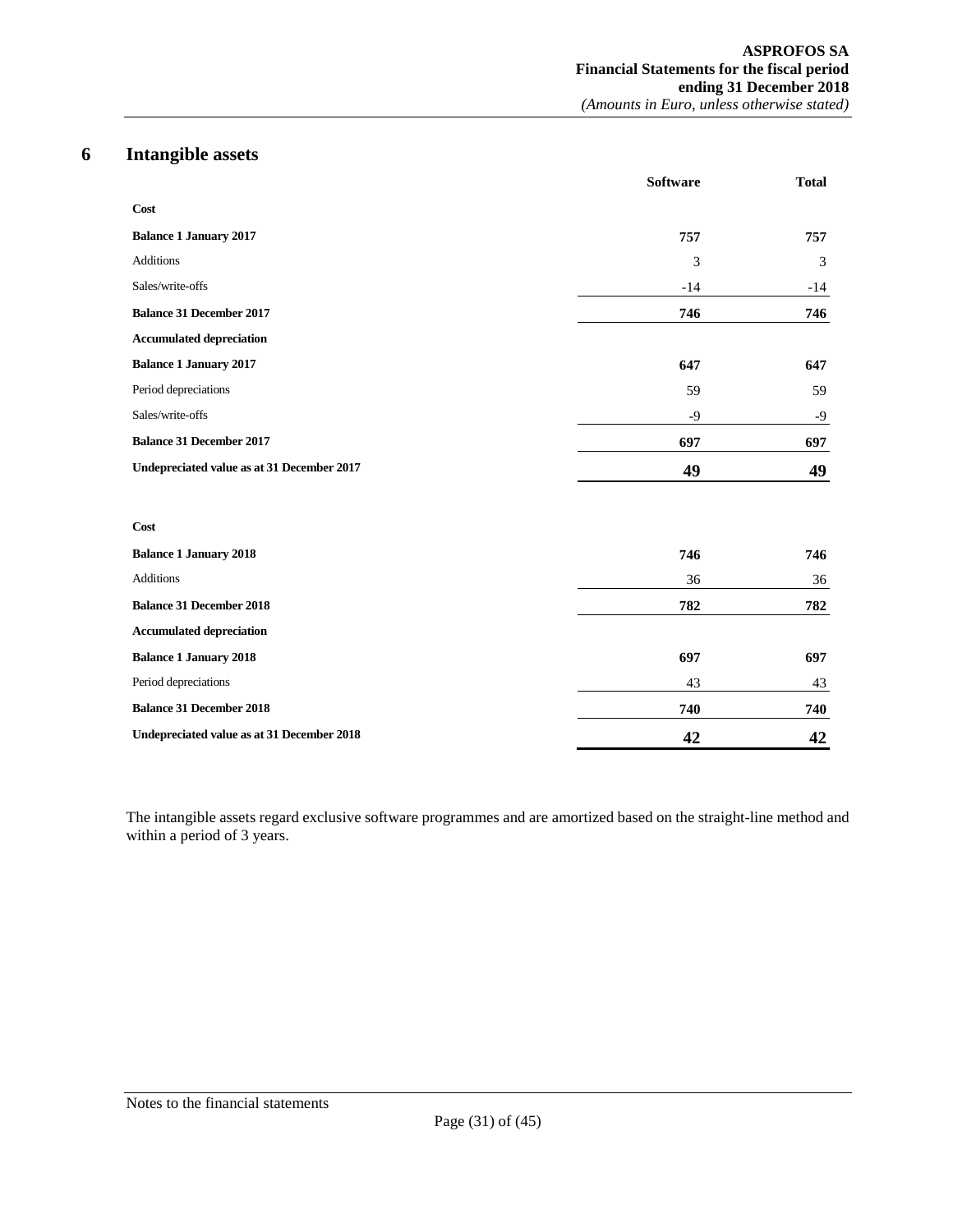# <span id="page-31-0"></span>**7 Deferred tax assets**

Deferred tax assets and liabilities are offset when there is a legally enforceable right to offset current tax receivables against current tax liabilities and when deferred income taxes relate to the same tax authority.

|                                                       | <b>Year ended</b> |                  |  |
|-------------------------------------------------------|-------------------|------------------|--|
|                                                       | 31 December 2018  | 31 December 2017 |  |
| <b>Beginning Balance - receivable</b>                 | 763               | 314              |  |
| Credit of the profit and loss account                 | 75                | 445              |  |
| Credit of the remaining total profit and loss account | 42                | $\overline{4}$   |  |
| <b>Closing Balance - receivable</b>                   | 880               | 763              |  |

The analysis of deferred tax assets and liabilities is as follows:

|                                      | 31 December 2018 | 31 December 2017 |
|--------------------------------------|------------------|------------------|
| Tangible fixed and intangible assets | (332)            | (477)            |
| Provisions for staff benefits        | 949              | 959              |
| Provisions for impaired exposures    | 38               | 53               |
| Other provisions                     | 225              | 228              |
| <b>Closing Balance - receivable</b>  | 880              | 763              |
|                                      |                  |                  |
| <b>Deferred tax assets</b>           | 1,212            | 1,240            |
| Deferred tax liabilities             | (332)            | (477)            |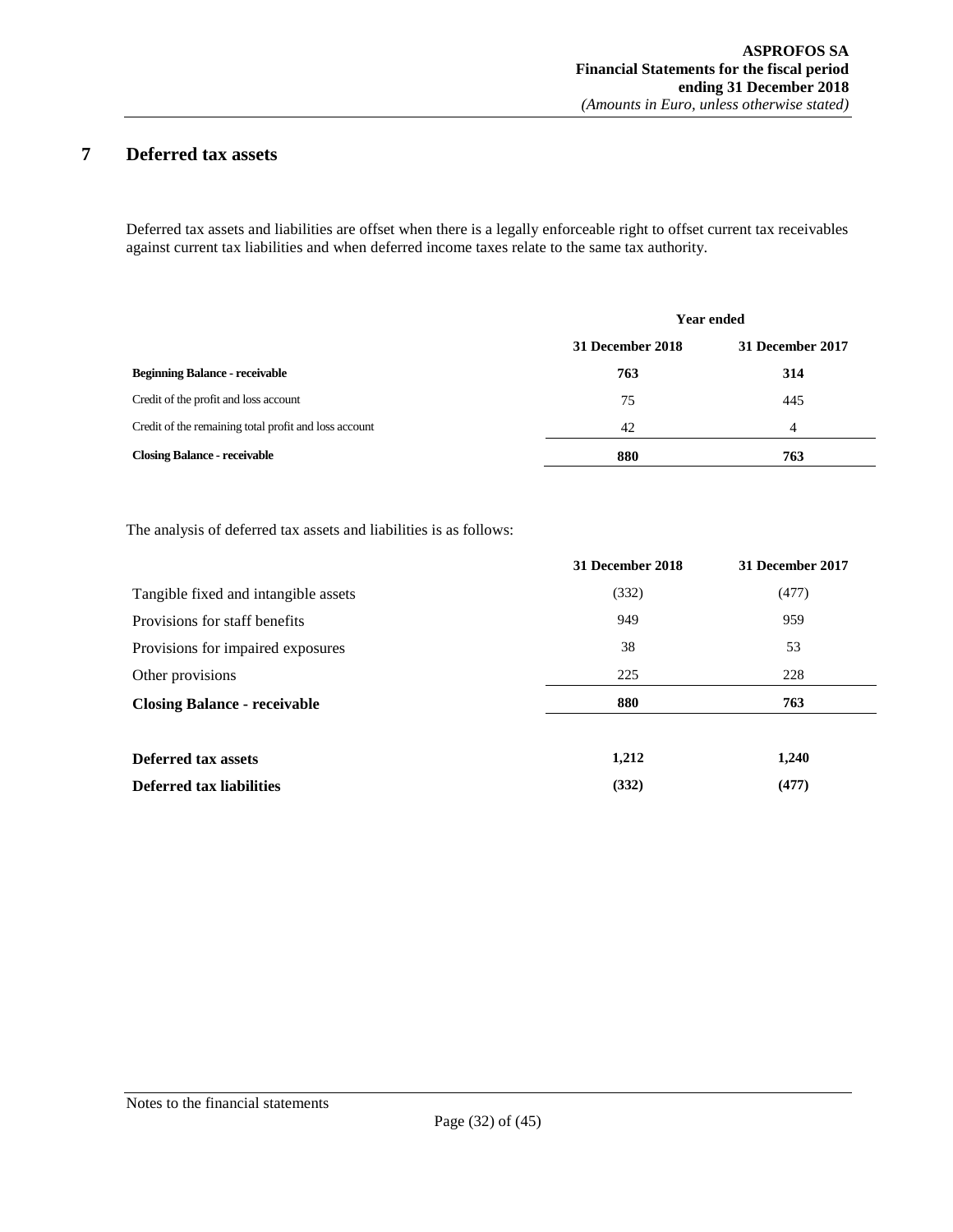# <span id="page-32-0"></span>**8 Customers and other receivables**

|                                   |    |       | 31 December 2018 31 December 2017 |
|-----------------------------------|----|-------|-----------------------------------|
| - Related parties<br>Customers    | 22 | 408   | 871                               |
| Customers - Other customers       |    | 1,141 | 932                               |
| Less: Provisions for impairment   |    | (227) | (201)                             |
| Net customer receivables          |    | 1,322 | 1,602                             |
| Accrued income of the fiscal year |    | 276   |                                   |
| Other receivables                 |    | 339   | 316                               |
| <b>Total</b>                      |    | 1,937 | 1,918                             |

The carrying values of these receivables represent their fair value.

There are no mortgages on the Company's receivables.

The receivables from customers are usually settled in 30-60 days.

Other receivables include receivables from personnel, withheld tax and deferred expenses.

Movements on the provision for impairment of trade receivables are as follows:

|                                 | 31 December 2018 31 December 2017 |     |
|---------------------------------|-----------------------------------|-----|
| <b>Balance 1 January 2018</b>   | 201                               | 118 |
| Addition                        | 52                                | 83  |
| Receivables write-offs          | (26)                              |     |
| <b>Balance 31 December 2018</b> | 227                               | 201 |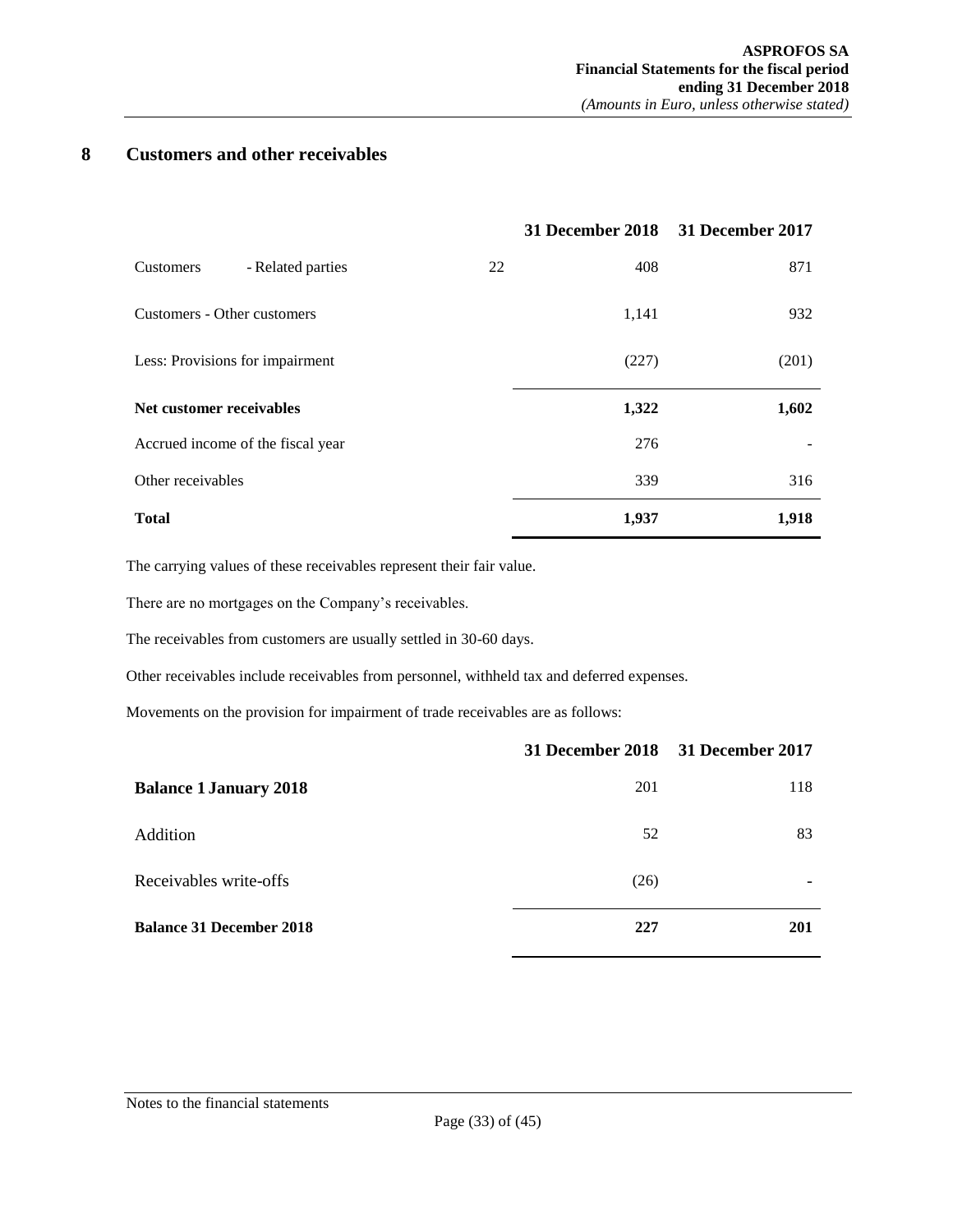## **9 Cash and cash equivalents**

<span id="page-33-0"></span>

|               | 31 December 2018 | 31 December 2017 |
|---------------|------------------|------------------|
| Fund          |                  |                  |
| Cash at banks | 71               | 375              |
| <b>Total</b>  | 72               | 386              |

Cash at banks regard current accounts in EUR and are remunerated with variable interest rates depending on the amount of the deposit and based on the monthly deposit rates of the banks. The present value of these current accounts approaches their carrying value due to the variable interest rates and their short-term maturities.

The weighted average effective interest rate was:

<span id="page-33-1"></span>

|    |                         | 31 December 2018        | <b>31 December 2017</b> |
|----|-------------------------|-------------------------|-------------------------|
|    | Euro                    | 0.24%                   | 0.26%                   |
| 10 | <b>Share Capital</b>    |                         |                         |
|    |                         | <b>Number of Shares</b> | <b>Share Capital</b>    |
|    | <b>31 December 2017</b> | 409,900                 | 12,030                  |
|    | 31 December 2018        | 409,900                 | 12,030                  |

The share capital includes the Company's common shares. According to the decision of the Ordinary General Meeting of Shareholders dated 20/05/2016, the share capital of the company increased by EUR 7,002,910.00 through the issue of 238,600 new shares of nominal value 29,35 euro each. Thus, the share capital of the company already amounts to  $\epsilon$  12,030,565,000 and is divided into 409,900 registered shares, each having a nominal value of  $\epsilon$  29.35, and is fully paid.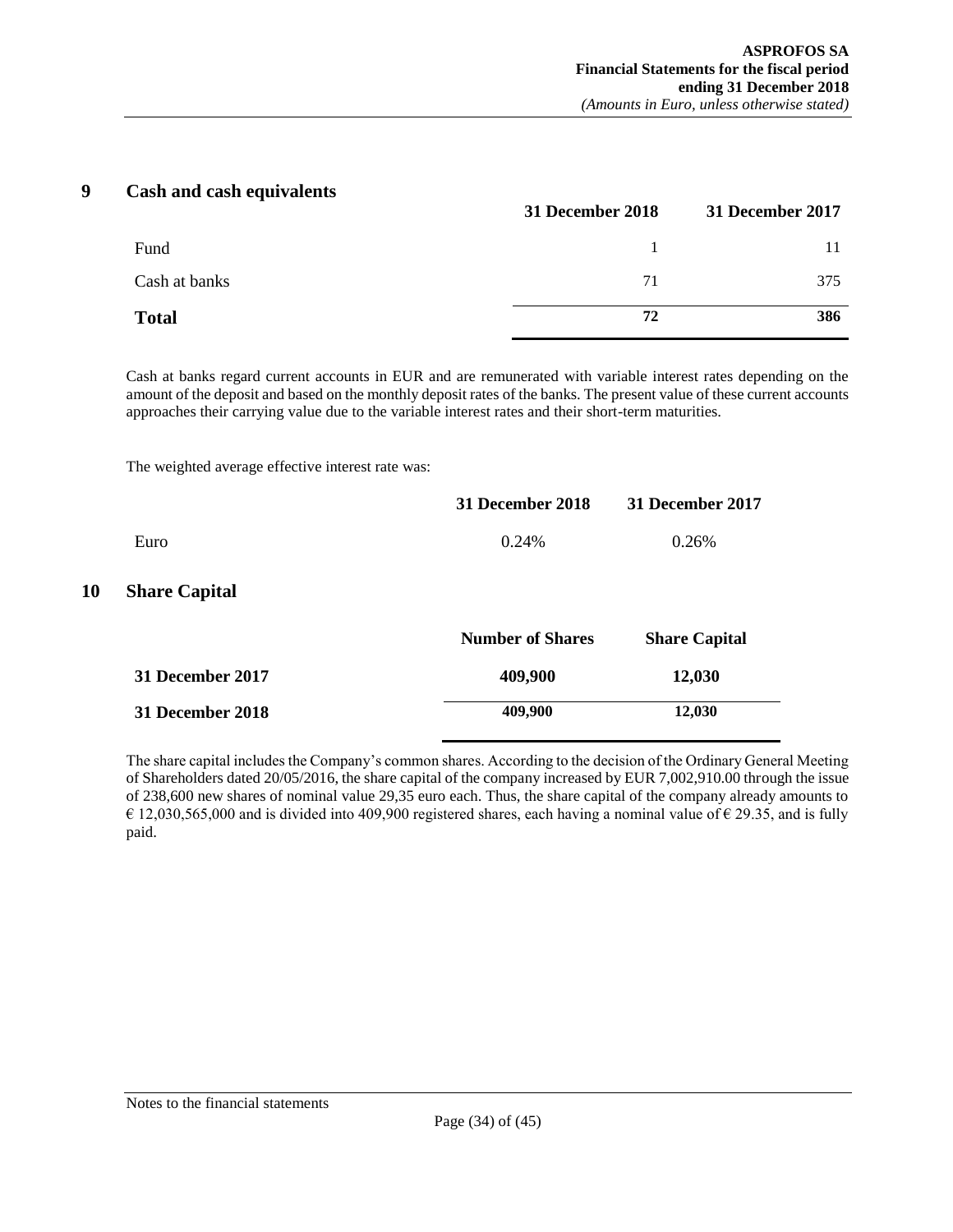# **11 Reserves**

<span id="page-34-0"></span>

|                                                                 | <b>Statutory</b><br>reserves | <b>Untaxed</b><br>reserves | Other reserves | <b>Total</b> |
|-----------------------------------------------------------------|------------------------------|----------------------------|----------------|--------------|
| Balance as at 1 January 2017                                    | 206                          | 1,012                      | (351)          | 867          |
| Net actuarial Gains/Losses on defined-<br>benefit pension plans | ٠                            |                            | (11)           | (11)         |
| <b>Balance as at 31 December 2017</b>                           | 206                          | 1,012                      | (362)          | 856          |
| Net actuarial Gains/Losses on defined-<br>benefit pension plans | ٠                            |                            | (205)          | (205)        |
| Balance as at 31 December 2018                                  | 206                          | 1.012                      | (567)          | 651          |

#### **Statutory reserves**

According to Greek legislation, companies are required to transfer a minimum of 5% of their annual net profits, according to their accounting books, to a statutory reserve until such reserve is equal to one third of their share capital. This reserve may not be distributed, but can be used to write off losses.

#### **Untaxed reserves**

Untaxed reserves concern:

- Profits that have not been taxed, under the applicable fiscal and institutional framework. In the case of their distribution, profits will be taxed based on the tax rate applicable at the time of their distribution to shareholders or conversion to share capital.
- Partially taxed reserves which are taxed at a tax rate which is lower than the applicable current rate. In the case of their distribution, profits will be taxed based on the tax rate applicable at the time of their distribution to shareholders or conversion to share capital.

#### **Other reserves**

Other reserves include actuarial profits and losses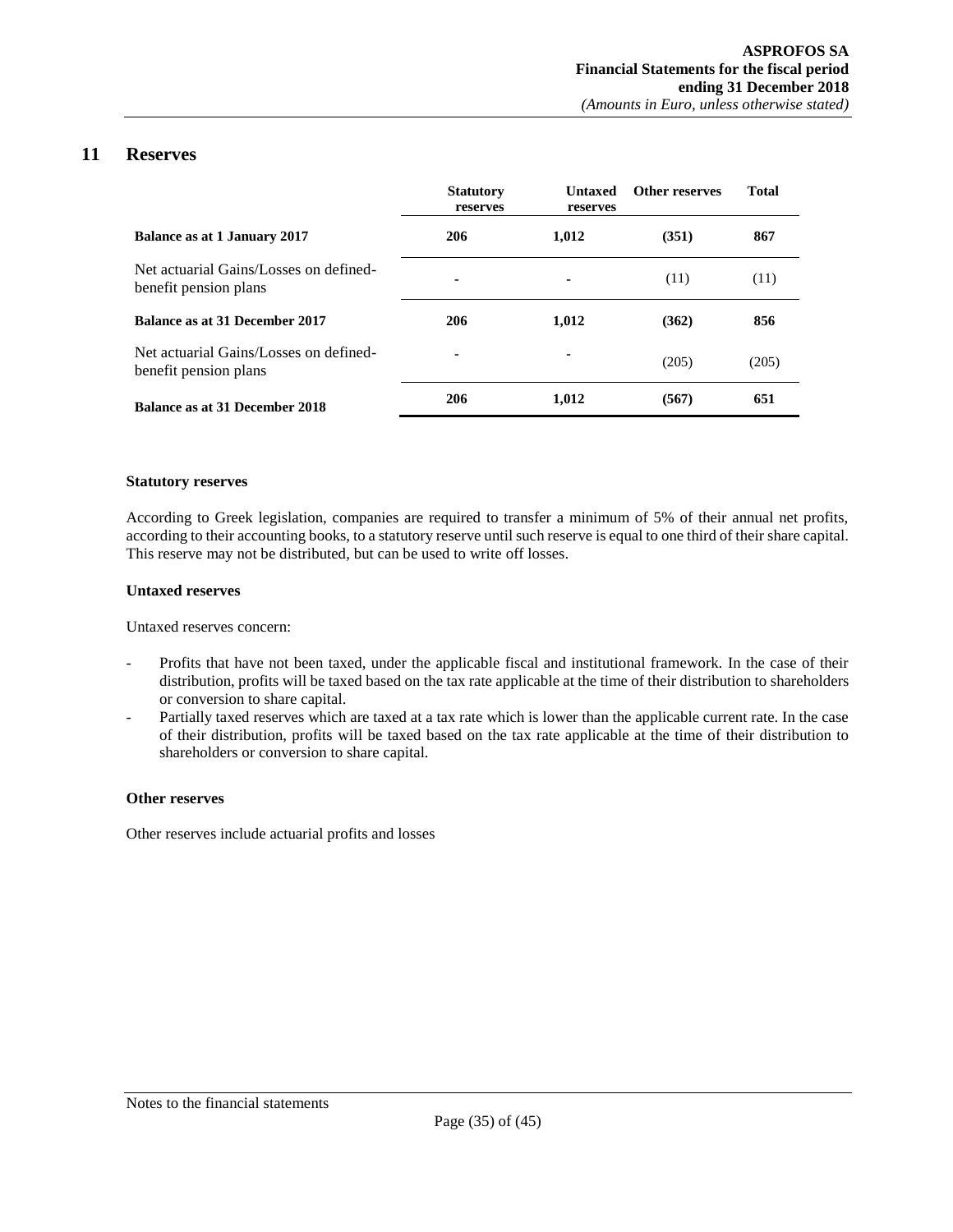# <span id="page-35-0"></span>**12 Liabilities for personnel benefits due to termination of the service**

|                                                                         | <b>31 December 2018</b>  | 31 December 2017        |
|-------------------------------------------------------------------------|--------------------------|-------------------------|
| <b>Statement of financial position obligations:</b><br>Pension benefits | 3,797                    | 3,309                   |
| <b>Total</b>                                                            | 3,797                    | 3,309                   |
|                                                                         | <b>31 December 2018</b>  | <b>31 December 2017</b> |
| Charges to the income statement:<br>Pension benefits                    | 253                      | 242                     |
| <b>Total</b>                                                            | 253                      | 242                     |
|                                                                         | 31 December 2018<br>2017 | 31 December             |
| Charges to the other total income statement:<br>Pension benefits        | (247)                    | (15)                    |
| <b>Total</b>                                                            | (247)                    | (15)                    |

The amounts entered in the Statement of financial position are as follows:

|                                       | 31 December 2018 | 31 December 2017 |
|---------------------------------------|------------------|------------------|
| Present value of unfunded obligations | 3.797            | 3.309            |
| <b>Total</b>                          | 3.797            | 3.309            |

The amounts entered in the Statement of Comprehensive Income are as follows:

|     | 31 December 2018 31 December 2017 |
|-----|-----------------------------------|
| 182 | 166                               |
| 71  | 76                                |
| 253 | 242                               |
|     |                                   |
| 253 | 242                               |
|     |                                   |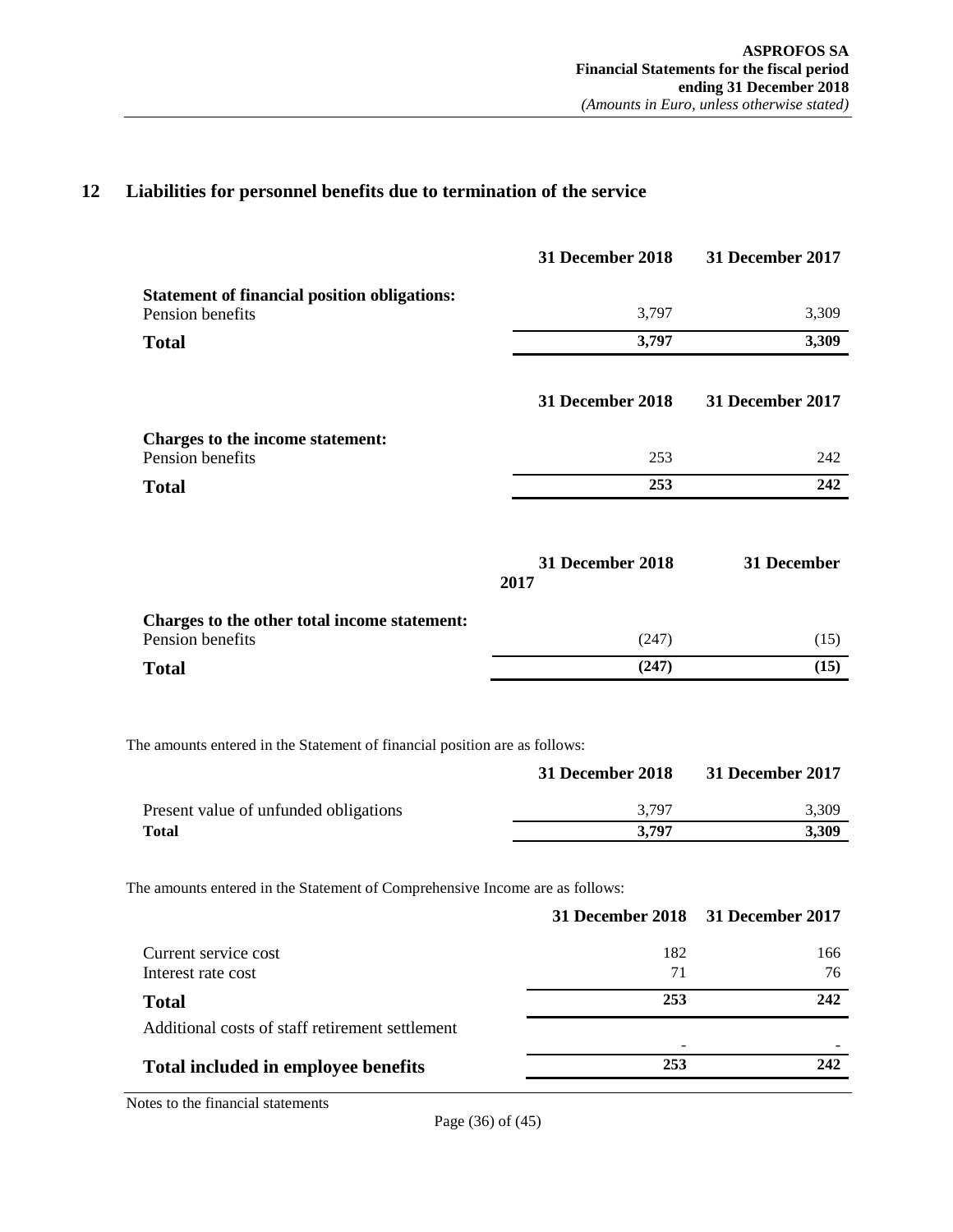The change of the obligation that has been entered in the statement of financial position is as follows:

|                         | 31 December 2018 | 31 December 2017 |
|-------------------------|------------------|------------------|
| Opening balance         | 3,309            | 3,052            |
| Total debits to results | 253              | 242              |
| Paid contributions      | (12)             |                  |
| Actuarial loss          | 247              |                  |
| <b>Closing Balance</b>  | 3,797            | 3,309            |

The main actuarial assumptions used are as follows:

|                                   |               | 31 December 2018 31 December 2017 |
|-----------------------------------|---------------|-----------------------------------|
| Discount Rate                     | 1.8%          | 2.0%                              |
| Future salary increases           | $1.1\%$       | $0.5\%$                           |
| Average weighted program duration | $11.44$ vears | $12.16$ years                     |

The sensitivity analysis of the defined-benefit obligation to employees due to retirement to changes in the main weighted assumptions are the following:

| <b>Effect on obligation</b> |                         |                           |                           |  |  |
|-----------------------------|-------------------------|---------------------------|---------------------------|--|--|
|                             | Change in<br>assumption | Increase in<br>assumption | Decrease in<br>assumption |  |  |
| Discount Rate               | $0.5\%$                 | $-4\%$                    | 4%                        |  |  |
| Future salary increases     | 0.5%                    | 4%                        | 4%                        |  |  |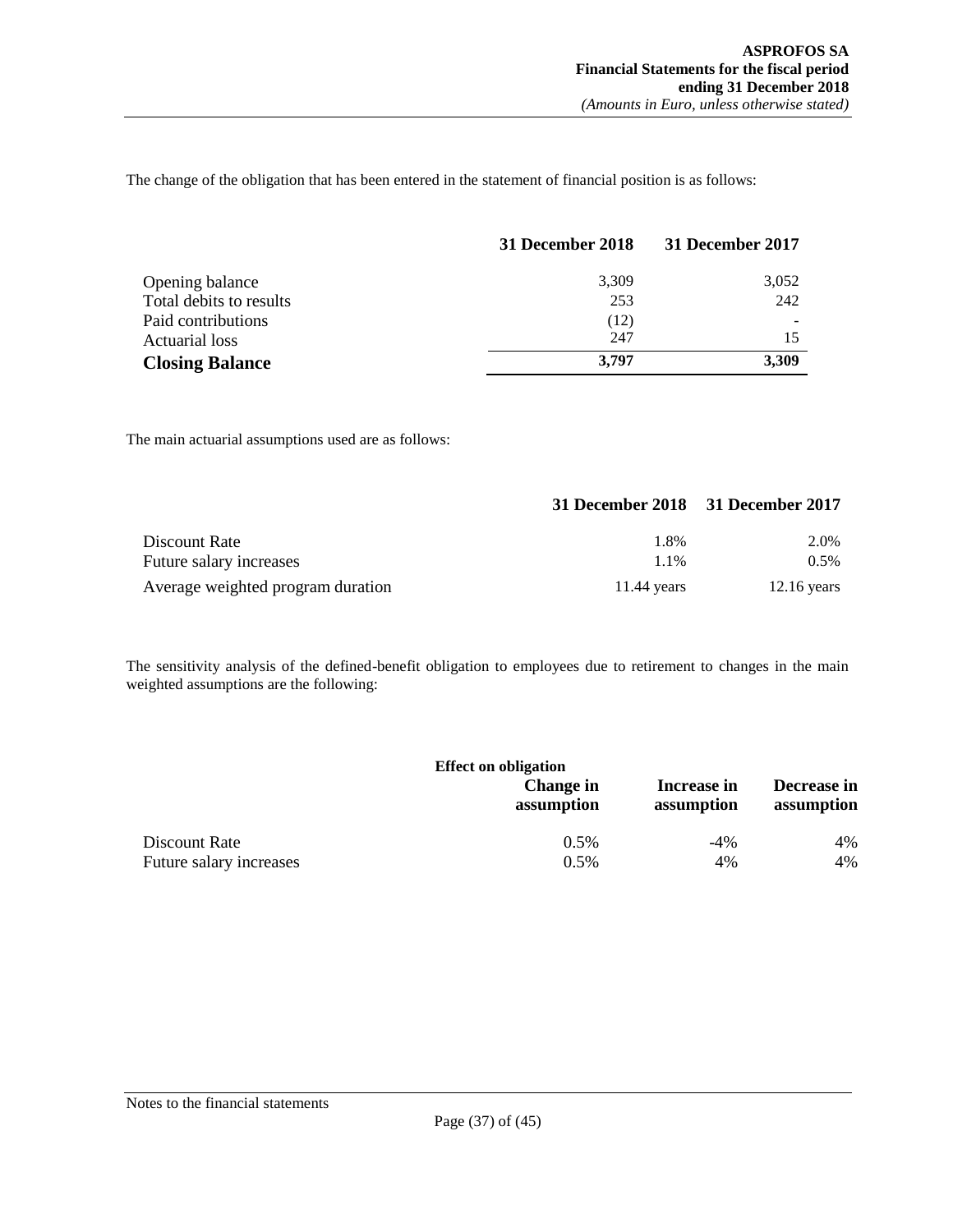# <span id="page-37-0"></span>**13 Suppliers and other obligations**

|                                         |    | 31 December 2018 | 31 December 2017 |
|-----------------------------------------|----|------------------|------------------|
|                                         |    |                  |                  |
| Suppliers - Related parties             | 22 | 625              | 537              |
| Suppliers - Others                      |    | 1.429            | 417              |
| Value added tax                         |    | 173              | 326              |
| Insurance organizations and other taxes |    | 808              | 747              |
| Accrued expenses                        |    | 936              | 883              |
| Other obligations                       |    | 84               | 66               |
| Deferred income                         |    | 50               |                  |
| <b>Total</b>                            |    | 4,105            | 2.976            |

The obligations to suppliers are not interest-bearing accounts and are usually settled in 60 days, except for balances with related parties that may exceed 60 days.

The increase in the Suppliers – Others line is due to the increase in the expense for services provided by subcontractors to the Company (Note 16).

Other obligations include obligations to other creditors.

# <span id="page-37-1"></span>**14 Employee Benefits**

|                                 | <b>Year ended</b> |                         |
|---------------------------------|-------------------|-------------------------|
|                                 | 31 December 2018  | <b>31 December 2017</b> |
| Payroll                         | 6,326             | 5,868                   |
| Social Security expenses        | 1,573             | 1,467                   |
| Cost of pension schemes         | 253               | 242                     |
| Cost of group insurance schemes | 186               | 190                     |
| Other employee benefits         | 147               | 132                     |
| <b>Total</b>                    | 8,485             | 7,899                   |

Other benefits include mainly benefits and aids to the Company's staff under the Collective Agreements, and training allowances.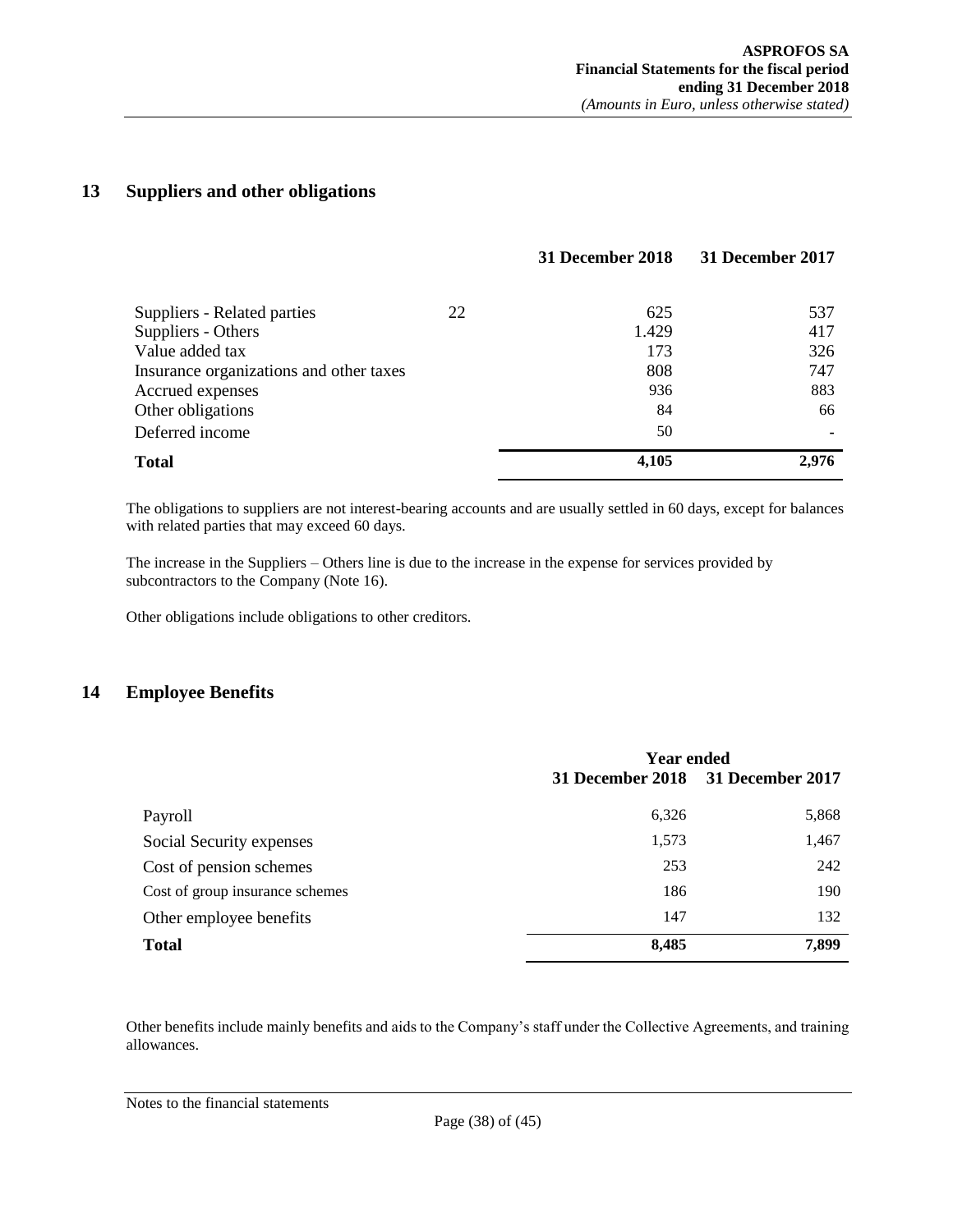# <span id="page-38-0"></span>**15 Revenue from customer contracts**

|                                     |    | Year ended                        |       |
|-------------------------------------|----|-----------------------------------|-------|
|                                     |    | 31 December 2018 31 December 2017 |       |
| Sale of services to related parties | 22 | 9.983                             | 8.720 |
| Sale of services to other customers |    | 2.345                             | 959   |
| <b>Total</b>                        |    | 12.328                            | 9,679 |

# <span id="page-38-1"></span>**16 Expenses by category**

|                                                | <b>Year ended</b> |                  |
|------------------------------------------------|-------------------|------------------|
|                                                | 31 December 2018  | 31 December 2017 |
| Personnel salaries and expenses                | 8,233             | 7,657            |
| Provision for staff compensation               | 252               | 242              |
| Provision for doubtful debts                   | 52                | 83               |
| Holiday pay provisions                         |                   | 786              |
| Depreciation of tangible assets                | 380               | 378              |
| Repair and maintenance cost of tangible assets | 85                | 125              |
| Technical support of software                  | 267               | 248              |
| Amortization of intangible assets              | 42                | 59               |
| Insurance premiums                             | 77                | 72               |
| Rent from operating leases                     | 91                | 81               |
| Travel / transportation expenses               | 230               | 230              |
| Stationery / Forms                             | 24                | 15               |
| Conference and advertising expenses            | 17                | 33               |
| <b>Other Professional Fees</b>                 | 2,561             | 2,173            |
| Subcontractors                                 | 1,630             | 316              |
| Travel expenses, recoverable by the customer   | 19                | 19               |
| Other taxes-duties                             | 126               | 127              |
| <b>Other Expenses</b>                          | 35                | 15               |
| Other                                          | 203               | 184              |
| <b>Total</b>                                   | 14,324            | 12,843           |
| <b>Attributable to:</b>                        |                   |                  |
| Cost of good sold                              | 11,436            | 10,125           |
| Administrative expenses                        | 1,957             | 1,919            |
| Selling expenses                               | 931               | 799              |
| <b>Total</b>                                   | 14,324            | 12,843           |
|                                                |                   |                  |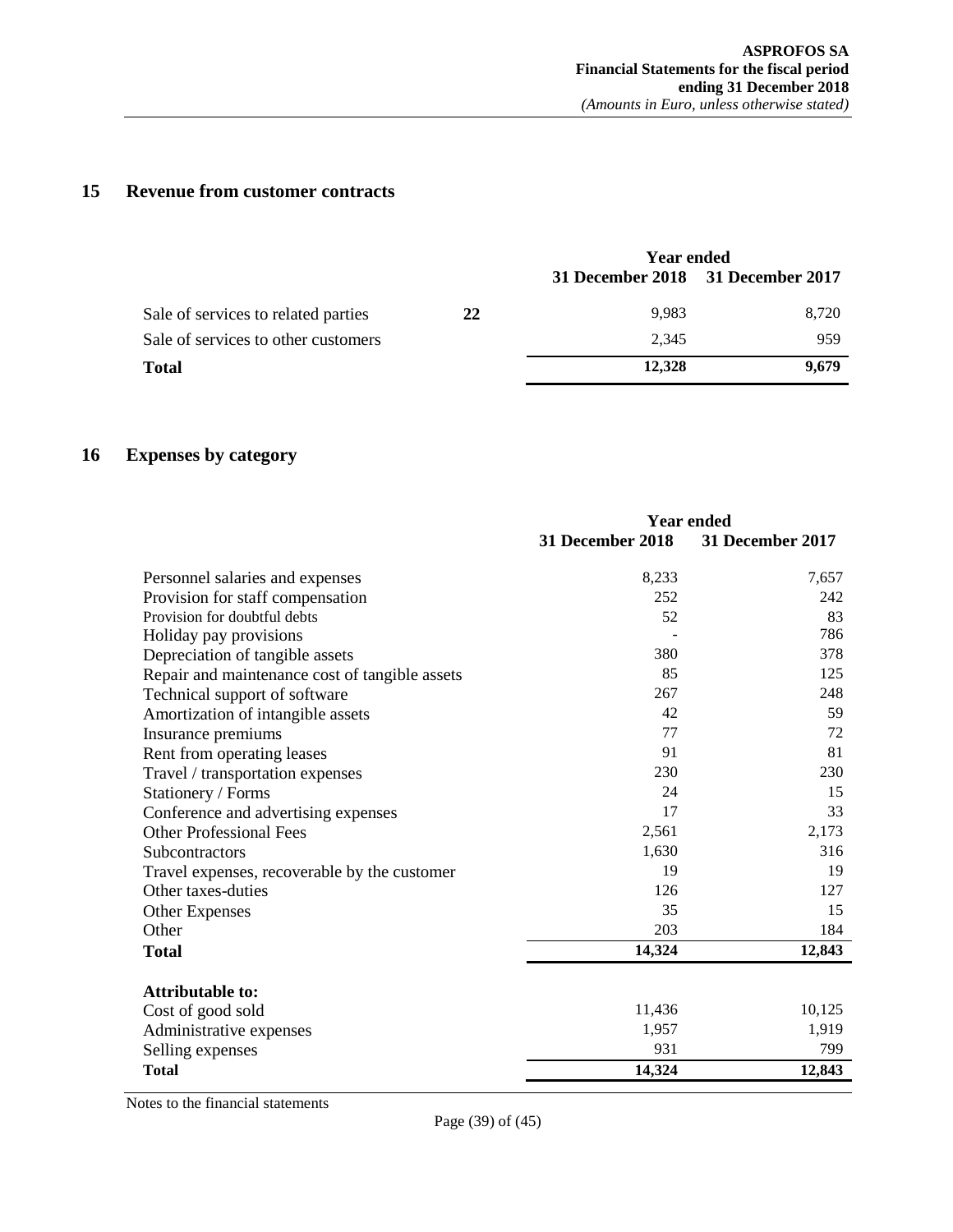The "Other" category includes the administration costs of the branch of Albania. For the year 2018, the amount is 25 thousand euro while for the year 2017 the amount is 28 thousand euro in the administration cost.

## <span id="page-39-0"></span>**17 Other income**

|                                              | <b>Year ended</b>                 |    |
|----------------------------------------------|-----------------------------------|----|
|                                              | 31 December 2018 31 December 2017 |    |
| Income from grants                           | 33                                | h  |
| Income from leases                           | 11                                | 18 |
| Other extraordinary and non-operating income | 19                                |    |
| <b>Total</b>                                 | 63                                |    |

## <span id="page-39-1"></span>**18 Income tax**

|              | <b>Year ended</b>                 |     |
|--------------|-----------------------------------|-----|
|              | 31 December 2018 31 December 2017 |     |
| Income tax   | ۰                                 |     |
| Deferred tax | 75                                | 445 |
| Total        | 75                                | 445 |

The tax on the profit before tax of the Company differs from the theoretical amount that would have been obtained if we had used the weighted average tax rate of the company as follows:

|                                                      | <b>Year ended</b> |                         |
|------------------------------------------------------|-------------------|-------------------------|
|                                                      | 31 December 2018  | <b>31 December 2017</b> |
| <b>Loss before taxes</b>                             | (1,992)           | (3,173)                 |
| Tax calculated on the basis of applicable rates      | 578               | 920                     |
| Non-deductible expenses                              | (390)             | (475)                   |
| Adjustment of deferred tax due to change in tax rate | (113)             |                         |
| Total                                                | 75                | 445                     |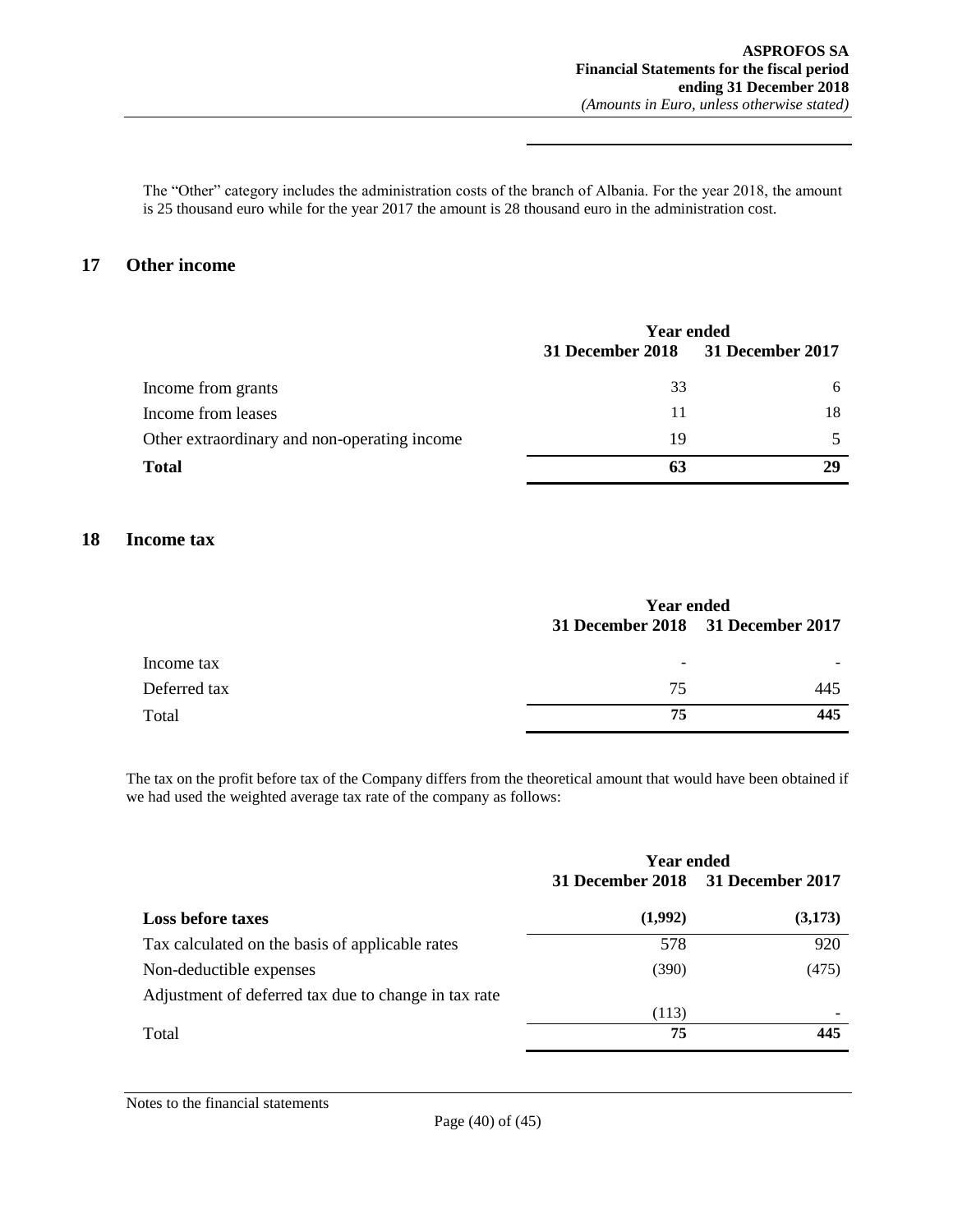The basic tax rate for Sociétés Anonymes in Greece for the financial year ended 31 December 2018 is 29% (2017: 29%). According to Article 23 of the recent Law 4579, adopted in December 2018, the tax rates on profits from the business activity of legal persons are gradually reduced by 1% per year, as follows: 28% for the fiscal year 2019, 27% for the fiscal year 2020, 26% for the fiscal year 2021 and 25% for the fiscal year 2022 and thereafter.

According to the tax provisions, the audits to the companies are carried out as follows:

## **a. Audit by Certified Auditors – Report of Tax Compliance**

For the 2011 fiscal period and onwards, Greek companies are subject to an annual tax audit by their ordinary certified auditors, in terms of compliance with the provisions of the applicable tax law, the timely and accurate submission of tax returns as well as provisions for unrecognized tax obligations. The result of this audit leads to the issuance of a tax certificate, which provided the relevant conditions are met replaces the audit by the public authority and allows the Company to close its tax obligations for the relevant fiscal year. The Company was audited until the fiscal year 2017 and received a tax compliance certificate with an unqualified opinion. For fiscal year 2018, the tax audit is ongoing and the relevant Tax Compliance Report is expected to be issued within the 4th quarter of 2019.

If additional tax liabilities arise until the completion of the tax audit, we estimate that they will not have a material effect on the annual financial statements.

#### **b. Audits by the tax authorities**

The Company has been tax audited up until the 2004 fiscal period. As also explained in Note 20 and regardless of the likelihood of future tax audits, the Company's Management estimates that no significant additional tax burden will arise from the audit of the unaudited tax years.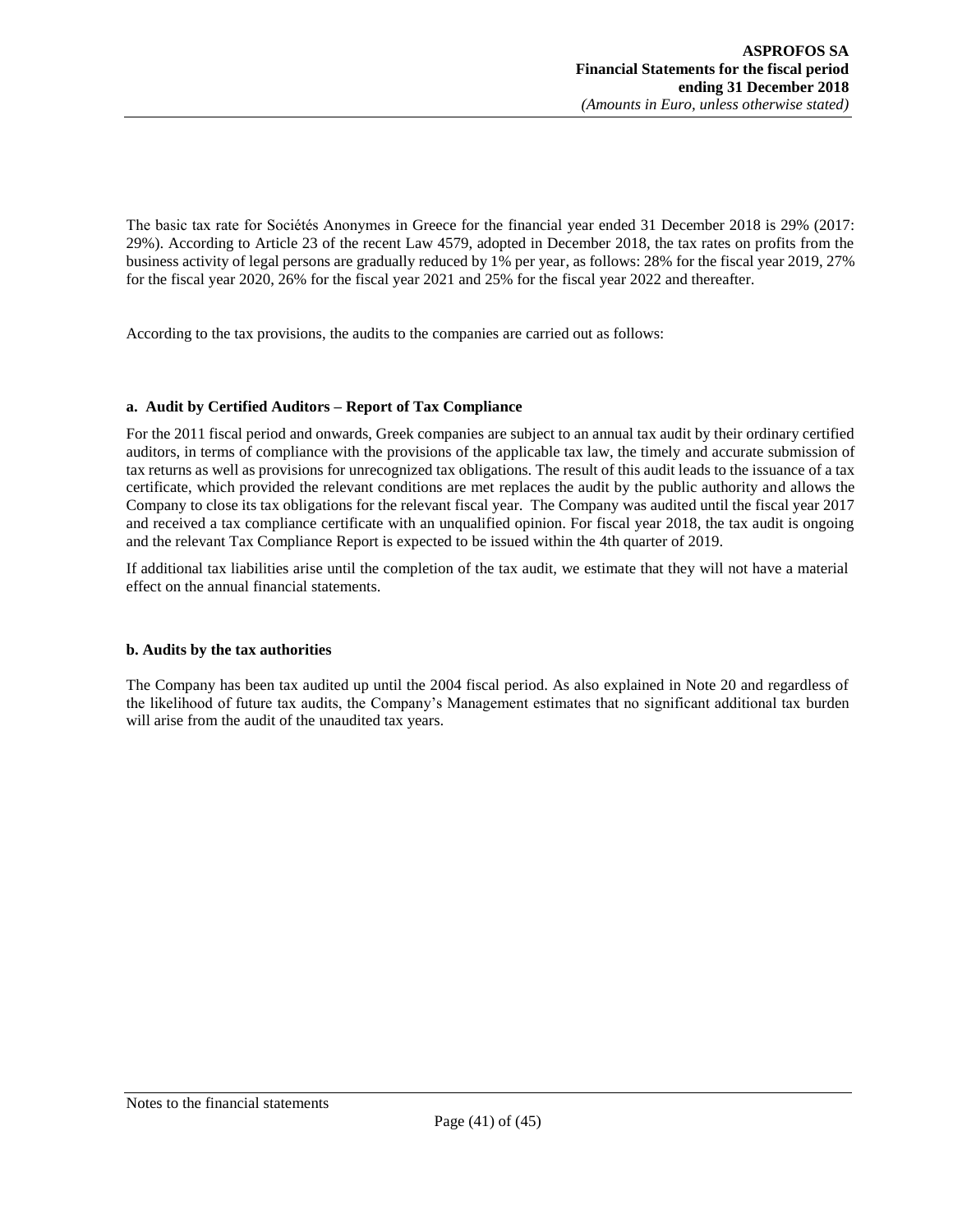# <span id="page-41-0"></span>**19 Net cash outflows for operating activities**

|                                                                         | <b>Note</b> | Year ended       |                               |
|-------------------------------------------------------------------------|-------------|------------------|-------------------------------|
|                                                                         |             | 31 December 2018 | 31<br><b>December</b><br>2017 |
| <b>Loss before taxes</b>                                                |             | (1,992)          | (3,173)                       |
| Depreciation of tangible and intangible assets                          | 5.6         | 423              | 437                           |
| Financial expenses                                                      |             | 59               | 38                            |
| Provisions                                                              |             | 304              | 1,111                         |
|                                                                         |             | (1,206)          | (1,587)                       |
| <b>Changes in working capital</b><br>(Increase)/decrease of receivables |             | (40)             | 1,279                         |
| (Decrease)/increase of obligations                                      |             | 1,079            | 30                            |
|                                                                         |             | 1,039            | 1,309                         |
| Net cash outflows from operating<br>activities                          |             | (167)            | (278)                         |

## <span id="page-41-1"></span>**20 Contingent liabilities and legal cases**

a) The Company is involved in various legal cases and has various outstanding obligations related to the ordinary course of business. Based on currently available information, Management believes that the outcome of these cases will not significantly impact the Company's results or its financial position, and for this reason, a provision for the year has not been formed other than the existing provision.

b) ASPROFOS SA has been tax audited up until the 2004 fiscal period. ASPROFOS SA has not been audited by tax authorities for the 2005-2010 fiscal periods. In accordance with the provisions of article 36, paragraph 1 of Law 4174/2013, the Tax Administration can proceed to the adoption of an act on administrative, estimated or corrective tax assessment within five (5) years from the end of the year, within which the deadline for the submission of declaration expires. On the basis of the decision of the plenary meeting of the Council of State (Symvoulio tis Epikrateias) 1738/2017 and having regard to the provisions of article 84, paragraph 1-4, article 68, paragraph 2 of Law 2238/1994 and article 36 of Law 4174/2013 and the decision No. (DEL B) 1136035 (EX) 2017/15.09.2017, the limitation periods shall be set at five (5) years from the end of the year, within which the deadline for the submission of declaration expires, apart from the cases of additional assets, in accordance with article 84, paragraph 1-4, and article 68, paragraph 2 of Law 2238/1994 (previous Income Tax Code/KFE), in which the State's right to the initial or supplementary registration for the tax imposition is time-barred after a period of ten years, as soon as new data have been received by the Head of the Tax Office (DOY) after the main limitation deadline. Furthermore, it was assumed, with the same decision, that any extension of the use limitation period does not comply with the principles of the Constitution, unless it has been voted by law in the next year from the year that it regards.

Notes to the financial statements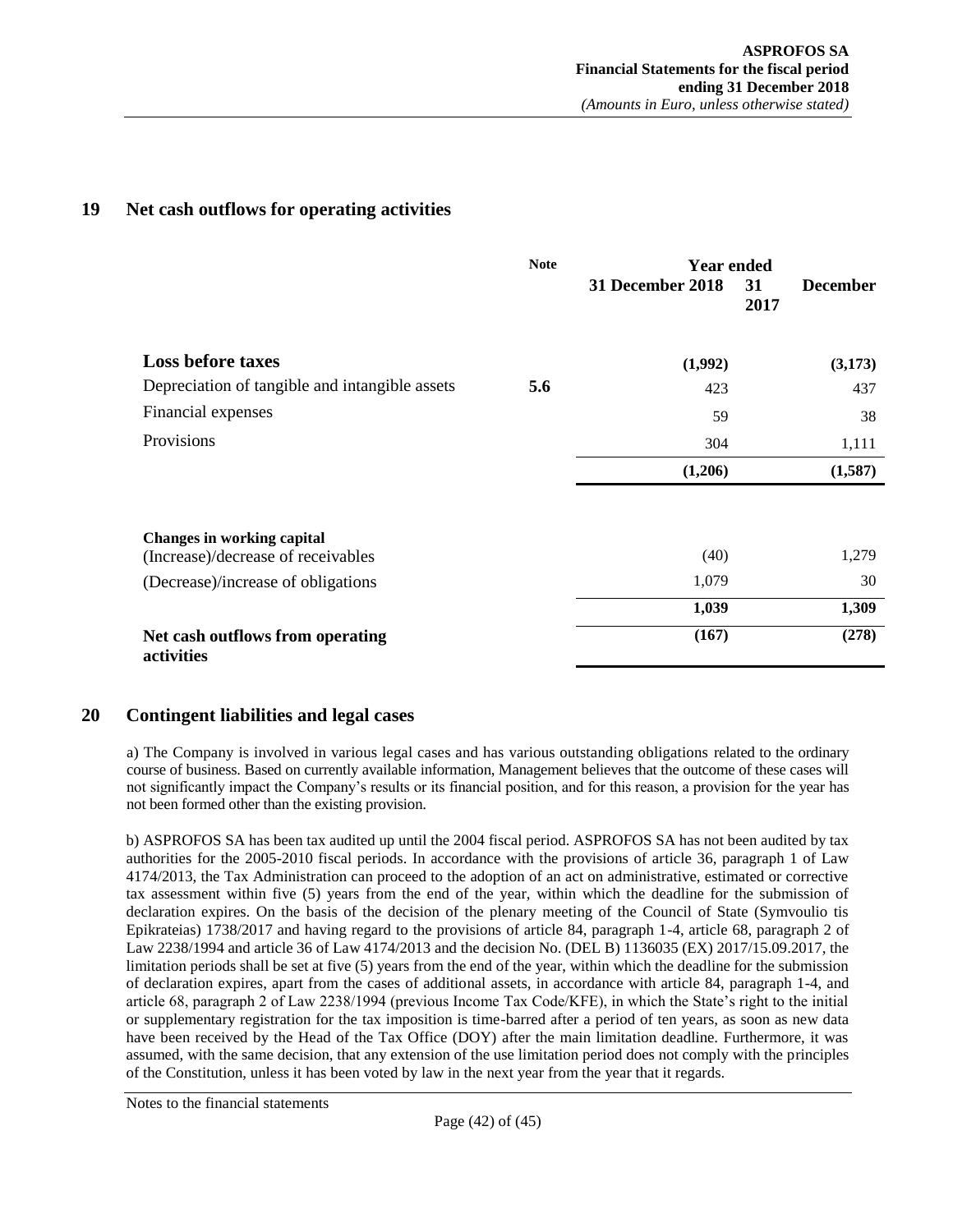Pursuant to the aforementioned legislation, the Management regards that the 2005-2011 fiscal periods have been written off and no additional tax obligations are expected to arise.

c) As at 31 December 2018, the Company, for projects that it has undertaken, has open Good Performance Letters of Guarantee amounting to  $\epsilon$  1,464 thousand (31 December 2017:  $\epsilon$  1,444 thousand)

## <span id="page-42-0"></span>**21 Commitments and other contractual obligations**

The Company's only contractual obligation is the operating lease of 14 passenger cars, and the lease of 8 photocopiers.

The total lease payments that are payable under the operating leases are as follows:

|                | 31 December 2018 31 December 2017 |     |
|----------------|-----------------------------------|-----|
| Up to 1 year   | 85                                | 95  |
| From 1-5 years | 102                               | 202 |
| <b>Total</b>   | 187                               | 297 |

The lease expense that was entered in the income statement during the fiscal period amounts to  $\epsilon$  46 thousand ( $\epsilon$  47) thousand in 2017).

## <span id="page-42-1"></span>**22 Transactions with related parties**

#### **i. Sales of goods and services**

|                              | <b>Year ended</b> |                                   |
|------------------------------|-------------------|-----------------------------------|
|                              |                   | 31 December 2018 31 December 2017 |
| <b>Sale of services</b>      |                   |                                   |
| HELLENIC PETROLEUM SA        | 8,273             | 7.785                             |
| <b>Other Group Companies</b> | 1,035             | 265                               |
| Other associated companies   | 675               | 670                               |
|                              | 9,983             | 8.720                             |

|                              | <b>Year ended</b> |                                   |
|------------------------------|-------------------|-----------------------------------|
|                              |                   | 31 December 2018 31 December 2017 |
| <b>Purchase of services</b>  |                   |                                   |
| <b>HELLENIC PETROLEUM SA</b> |                   | 8                                 |
| Other associated companies   | 30                | 23                                |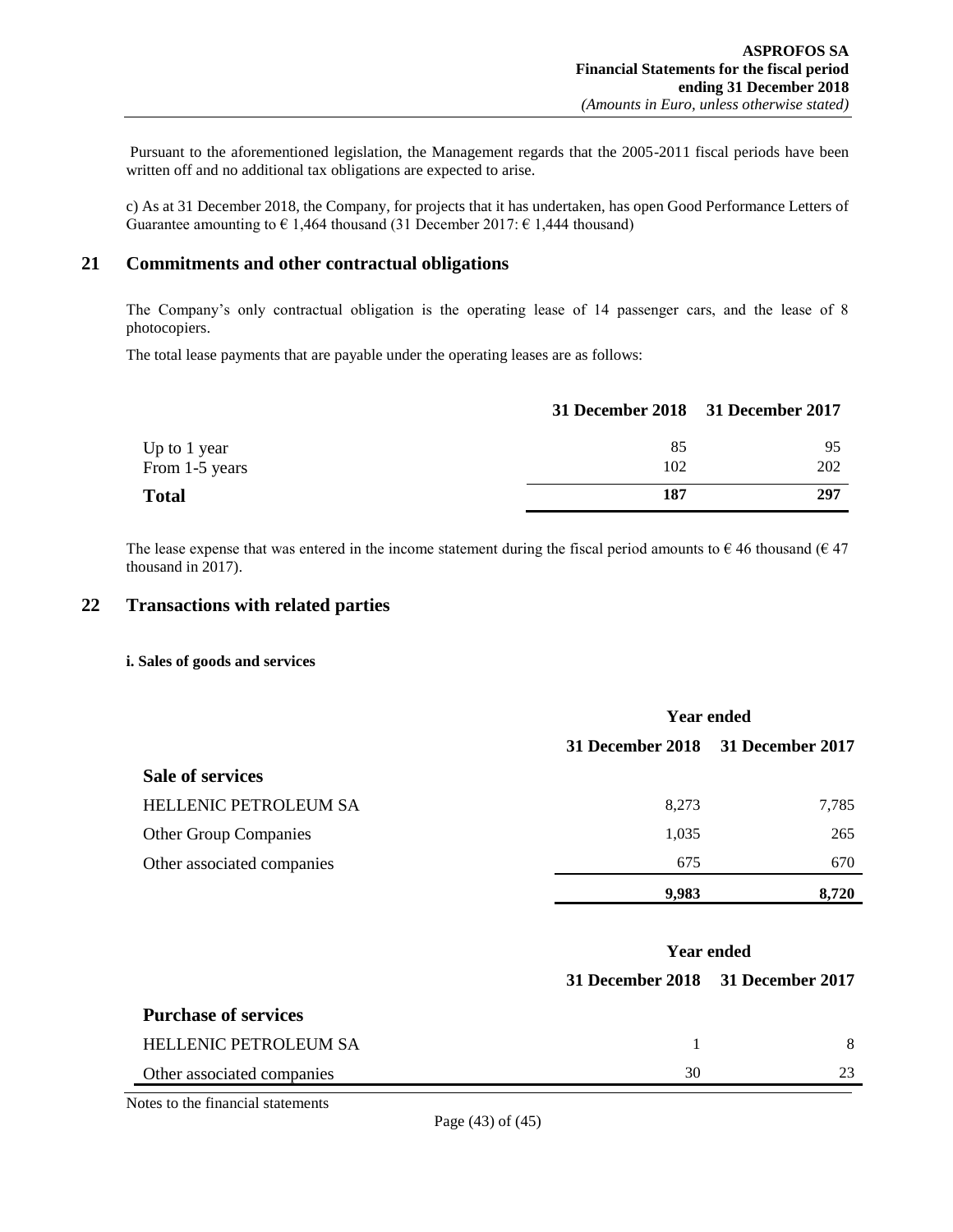**31 31**

#### **ii. Fiscal period balances arising from sales/purchases of products/services**

|                                                                                               | 31 December 2018 31 December 2017 |     |
|-----------------------------------------------------------------------------------------------|-----------------------------------|-----|
| <b>Receivables from related parties:</b>                                                      |                                   |     |
| <b>Group companies</b>                                                                        |                                   |     |
| <b>HELLENIC PETROLEUM SA</b>                                                                  |                                   | 462 |
| <b>Other Group Companies</b>                                                                  | 71                                | 115 |
| Other associated companies<br>- Balance from related parties                                  | 337                               | 294 |
|                                                                                               | 408                               | 871 |
| Obligations to related parties :<br><b>Group companies</b>                                    |                                   |     |
| -Balance from advances<br><b>HELLENIC PETROLEUM SA</b><br>-Balances of suppliers and advances | 86                                |     |
| <b>HELLENIC PETROLEUM SA</b>                                                                  | 539                               | 537 |
|                                                                                               | 625                               | 537 |

Transactions with related parties have been conducted under normal commercial terms that the Company abides by for transactions with third parties.

Transactions and balances with associated companies relate to:

- a) The parent company HELLENIC PETROLEUM SA and its subsidiaries.
- b) The Group's Associated Companies, which are consolidated in the Group with the equity method:
	- Public Gas Corporation (DEPA) SA
	- Elpedison Energy
	- Hellenic Gas Transmission System Operator (DESFA) SA

#### **iii. Remuneration of the members of the Board of Directors**

The total remuneration of the members of the Board of Directors in the fiscal period 2018 amounted to  $\epsilon$  361 thousand. Respectively, in the fiscal period 2017 it amounted to  $\epsilon$  267 thousand. The increase in total remuneration is mainly due to an increase in the number of the members of the Board of Directors.